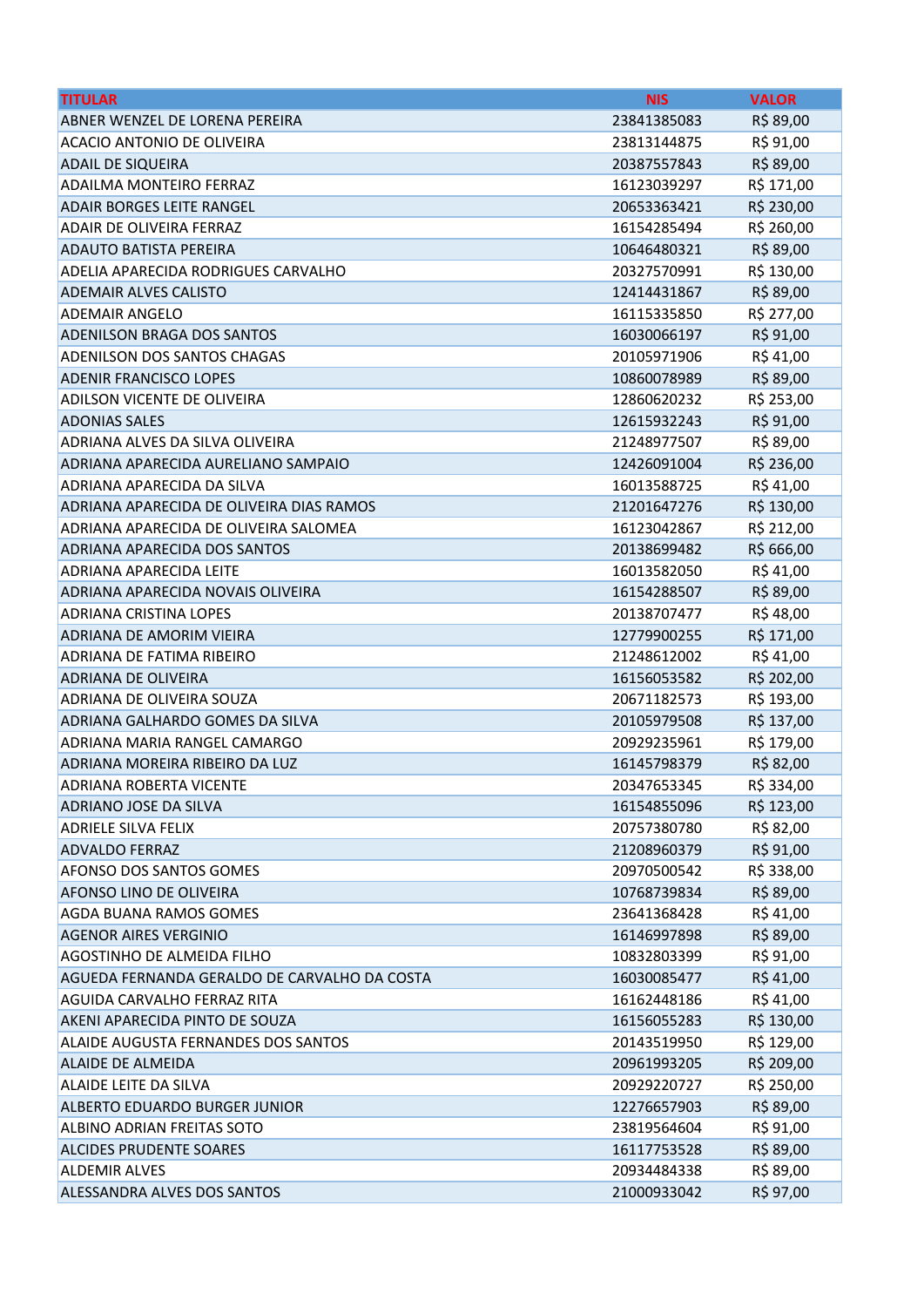| ALESSANDRA BERNADETE ROSA DOS ANJOS       | 20387564548 | R\$ 130,00 |
|-------------------------------------------|-------------|------------|
| ALESSANDRA DE CASSIA SILVA FERREIRA       | 18090754754 | R\$ 157,00 |
| <b>ALESSANDRA PACHECO</b>                 | 20945344796 | R\$ 155,00 |
| ALESSANDRA PEREIRA DA SILVA               | 20138704192 | R\$41,00   |
| ALESSANDRA SOUZA DE OLIVEIRA HERNAMPEREZ  | 21264704307 | R\$ 123,00 |
| ALEX HENRIQUE PEREIRA DE OLIVEIRA         | 16004875342 | R\$ 89,00  |
| ALEXANDRA CRISTINA GOMES RIBEIRO          | 16013660949 | R\$ 170,00 |
| ALEXANDRA DE SOUZA SILVA                  | 23732603500 | R\$ 171,00 |
| ALEXANDRE DE CARVALHO DA CONCEICAO        | 20671176344 | R\$41,00   |
| <b>ALEXANDRE DE MELO</b>                  | 16030108825 | R\$ 130,00 |
| <b>ALEXANDRE MANOEL NUNES</b>             | 20921363871 | R\$ 89,00  |
| ALEXIA ROBERTA GOMES DE BRITO             | 23826000192 | R\$ 202,00 |
| ALICE DE CARVALHO BARBOSA                 | 20105963520 | R\$ 178,00 |
| ALINE CRISTINA LOPES DA SILVA             | 20138696904 | R\$ 294,00 |
| <b>ALINE CRISTINA MOREIRA</b>             | 16008216637 | R\$ 212,00 |
| ALINE DE PAULA BATISTA                    | 16027019825 | R\$ 130,00 |
| ALINE DE SOUZA PRADO FIGUEIRO             | 21209214700 | R\$ 357,00 |
| <b>ALINE FRANCISCA OLIVEIRA</b>           | 20488661638 | R\$ 171,00 |
| ALIPIO ROBERTO DE CARVALHO                | 12323439172 | R\$ 253,00 |
| <b>ALTAIR VICENTE MADRUGA</b>             | 20105966589 | R\$ 130,00 |
| <b>ALZIRA MARCELINA GOMES MATHIAS</b>     | 16128428860 | R\$ 130,00 |
| AMANDA APARECIDA DA SILVA BERNARDO        | 20105961005 | R\$ 257,00 |
| AMANDA DE TOLEDO OLIVEIRA                 | 21212367474 | R\$41,00   |
| AMANDA ESTEFANY DE JESUS RAMOS            | 20671183871 | R\$ 170,00 |
| AMANDA GONCALVES DE SOUZA                 | 20143520711 | R\$ 208,00 |
| AMANDA LUANA LOURENCO FERRAZ              | 20217740434 | R\$ 171,00 |
| AMANDA RENATA MADRUGA ROSSO               | 16115354138 | R\$ 130,00 |
| AMANDA VAZ DA SILVA                       | 23781607638 | R\$ 130,00 |
| AMIR DE GODOY RIBEIRO                     | 12129309668 | R\$ 89,00  |
| <b>ANA ANGELO</b>                         | 20970504769 | R\$ 251,00 |
| ANA BEATRIZ GALVAO FREIRE PENA            | 23873131567 | R\$ 269,00 |
| ANA CARLA RAMALHO DE JESUS                | 16004926095 | R\$ 212,00 |
| ANA CAROLINA DE ABREU                     | 23644032048 | R\$ 41,00  |
| ANA CAROLINA VASCONCELOS RIBEIRO DE SOUZA | 20489300868 | R\$ 130,00 |
| ANA CLAUDIA DE OLIVEIRA ABREU             | 12580858603 | R\$ 180,00 |
| <b>ANA CLAUDIA DOS REIS</b>               | 13010536258 | R\$ 185,00 |
| ANA CLAUDIA FERREIRA BREVES DA SILVA      | 16115374341 | R\$ 89,00  |
| ANA CLAUDIA MONTEIRO BENEDITO             | 20105961692 | R\$ 212,00 |
| <b>ANA CLAUDIA RANGEL</b>                 | 16123065069 | R\$ 130,00 |
| ANA CLAUDIA RANGEL CAMARGO                | 20335844035 | R\$ 130,00 |
| ANA CLAUDIA RODRIGUES DE CARVALHO         | 20335843225 | R\$ 268,00 |
| <b>ANA CLEIA LUIZ</b>                     | 16117730633 | R\$ 82,00  |
| ANA CRISTINA LOURENCO                     | 16004927989 | R\$ 91,00  |
| ANA GOMES DE OLIVEIRA                     | 12298523489 | R\$ 89,00  |
| ANA JULIA ANDRADE CARDOSO                 | 20663594558 | R\$ 171,00 |
| ANA LUCIA DE CASTRO LEITE                 | 20138700065 | R\$ 96,00  |
| ANA LUCIA DE TOLEDO CARVALHO CORREA       | 12994707251 | R\$ 82,00  |
| <b>ANA LUCIA DOS SANTOS</b>               | 16108498286 | R\$41,00   |
| <b>ANA LUCIA FERREIRA</b>                 | 12796635246 | R\$ 89,00  |
| ANA LUCIA LIMA DE SOUZA                   | 20340371867 | R\$ 164,00 |
| ANA LUCIA NERES DE SANTANA                | 12325518118 | R\$ 130,00 |
| ANA MARIA ALCANTARA DE FREITAS            | 16013857149 | R\$41,00   |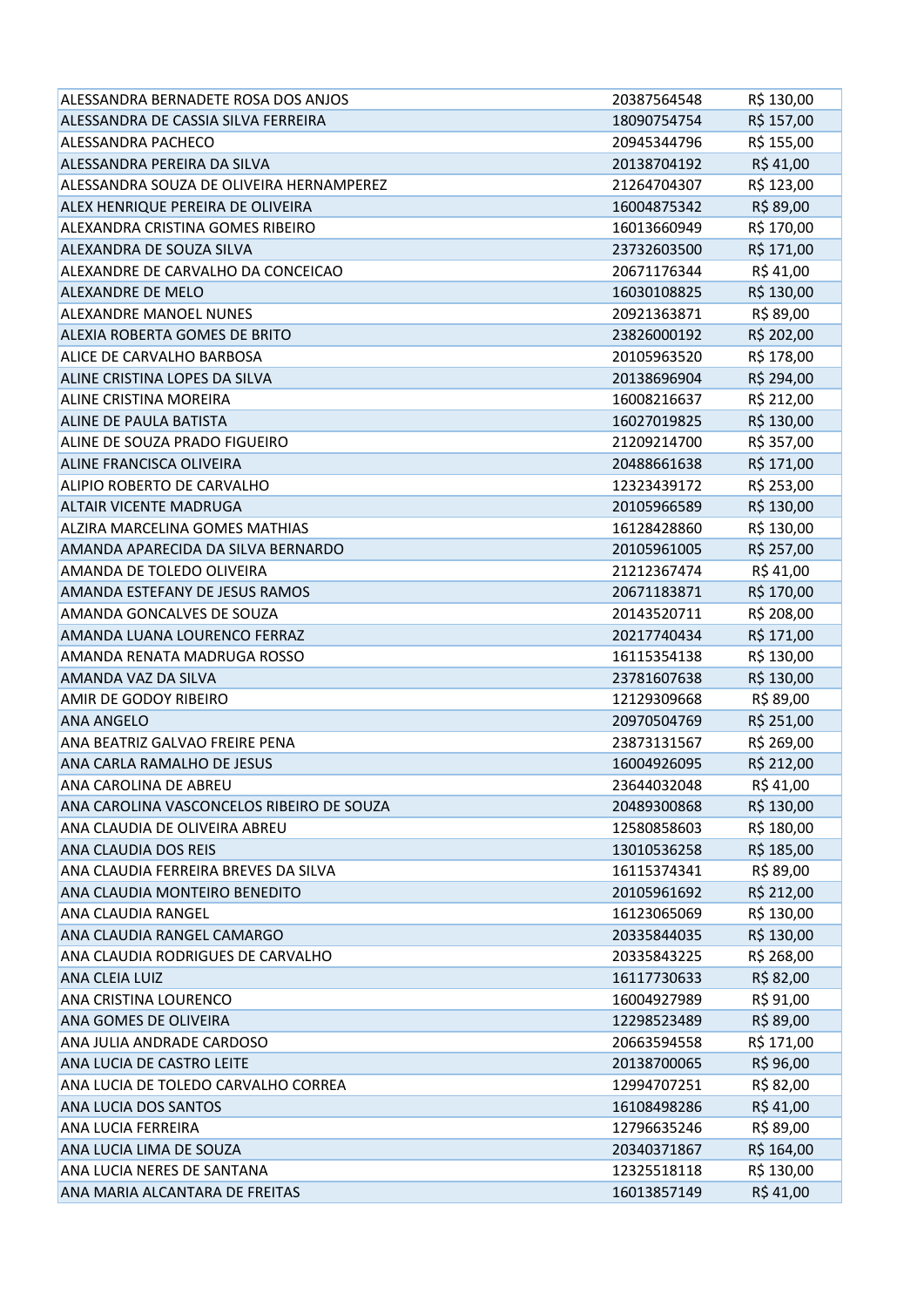| <b>ANA MARIA BRAGA</b>                 | 16013852155 | R\$ 257,00 |
|----------------------------------------|-------------|------------|
| <b>ANA MARIA DA SILVA</b>              | 20387559935 | R\$ 89,00  |
| ANA MARIA DA SILVA GALVAO              | 20663605037 | R\$ 130,00 |
| ANA MARIA DE JESUS CRUZ                | 20347653094 | R\$ 178,00 |
| <b>ANA MARIA DE TOLEDO</b>             | 21255098300 | R\$ 123,00 |
| ANA MARIA HITOMI YOKOYAMA CARVALHO     | 12703492253 | R\$ 89,00  |
| <b>ANA MARIA MOREIRA</b>               | 16008953674 | R\$ 171,00 |
| ANA PATRICIA ALEXANDRE ROCHA           | 20126655469 | R\$ 285,00 |
| ANA PAULA ABREU SILVA BARBOSA          | 16008927924 | R\$41,00   |
| ANA PAULA DA CONCEICAO SANTOS          | 20327566897 | R\$ 253,00 |
| <b>ANA PAULA DE LIMA ALVES</b>         | 20340371883 | R\$ 536,00 |
| ANA PAULA DE TOLEDO DA SILVA           | 16004935620 | R\$ 244,00 |
| ANA PAULA DE TOLEDO PAULA              | 21248203862 | R\$ 337,00 |
| ANA PAULA DOS SANTOS CARNEIRO          | 20335843462 | R\$ 82,00  |
| ANA PAULA EVANGELISTA DOS SANTOS       | 20961988686 | R\$ 130,00 |
| <b>ANA PAULA JACINTO MENDES</b>        | 16155399310 | R\$ 235,00 |
| ANA PAULA LUIZA COSTA DIAS             | 23818352158 | R\$ 235,00 |
| ANA PAULA MARI DE SOUZA                | 21261032278 | R\$ 269,00 |
| ANA PAULA RAMALHO PEREIRA              | 16004930459 | R\$ 171,00 |
| ANA PAULA RODRIGUES DOS SANTOS         | 20387562022 | R\$ 89,00  |
| <b>ANA RITA LOURENCO RODRIGUES</b>     | 20327571726 | R\$ 234,00 |
| <b>ANADIR MONTEIRO DA SILVA</b>        | 16154315911 | R\$ 89,00  |
| ANANDA IARA DA CONCEICAO               | 16004887189 | R\$ 253,00 |
| <b>ANATALIA DE JESUS</b>               | 16117738839 | R\$41,00   |
| <b>ANDREA APARECIDA DE MIRANDA</b>     | 16120181092 | R\$ 180,00 |
| ANDREA APARECIDA DE OLIVEIRA           | 16123053702 | R\$ 130,00 |
| <b>ANDREIA APARECIDA ANOCHI</b>        | 23641215281 | R\$ 130,00 |
| ANDREIA APARECIDA DE AMORIM            | 16123053354 | R\$ 130,00 |
| <b>ANDREIA APARECIDA DE OLIVEIRA</b>   | 16123045246 | R\$ 263,00 |
| ANDREIA APARECIDA DOS SANTOS MORAES    | 16154816341 | R\$ 41,00  |
| ANDREIA CARVALHO DA CONCEICAO          | 20671176379 | R\$ 130,00 |
| <b>ANDREIA DE OLIVEIRA</b>             | 20077885354 | R\$ 258,00 |
| ANDREIA DE PAULA SILVA ARAUJO          | 20671176743 | R\$ 89,00  |
| ANDREIA MARIA ALVES DA CONCEICAO       | 16115356742 | R\$ 89,00  |
| <b>ANDREIA MARIA DOS SANTOS</b>        | 16013735906 | R\$ 130,00 |
| ANDREIA MAXIMO DA SILVA                | 21225180661 | R\$ 130,00 |
| <b>ANDREIA REGINA RIBEIRO</b>          | 16013734705 | R\$ 382,00 |
| ANDREIA REGINA RODRIGUES DE CARVALHO   | 16004893863 | R\$48,00   |
| <b>ANDREINA TAMIRIS DOS SANTOS</b>     | 16140215529 | R\$ 180,00 |
| <b>ANDRELINA DA SILVA SALES</b>        | 20653359947 | R\$ 89,00  |
| ANDRESA APARECIDA BRAGA                | 16008245394 | R\$ 99,00  |
| ANDREZA APARECIDA DOS SANTOS SILVA     | 20105968603 | R\$ 89,00  |
| ANDREZA DE OLIVEIRA COSTA              | 16123054946 | R\$ 41,00  |
| ANDREZA DIVINA MARCONDES DA CONCEICAO  | 21209805539 | R\$ 130,00 |
| <b>ANDREZA FERRAZ ROCHA</b>            | 21029118258 | R\$ 89,00  |
| ANEZIA ALVES DE OLIVEIRA SOUZA         | 16117739339 | R\$ 179,00 |
| ANGELA APARECIDA DE SOUZA              | 16019804845 | R\$ 130,00 |
| <b>ANGELA CRISTINA MONTEIRO</b>        | 16154782730 | R\$ 82,00  |
| ANGELA MARIA DE JESUS MONTEIRO         | 16151862946 | R\$ 212,00 |
| <b>ANGELA MARIA PEREIRA</b>            | 20138694839 | R\$ 212,00 |
| <b>ANGELA VENANCIO PRADO BERNARDES</b> | 12481894113 | R\$ 179,00 |
| ANGELICA APARECIDA GIANGOLA            | 20138693743 | R\$ 230,00 |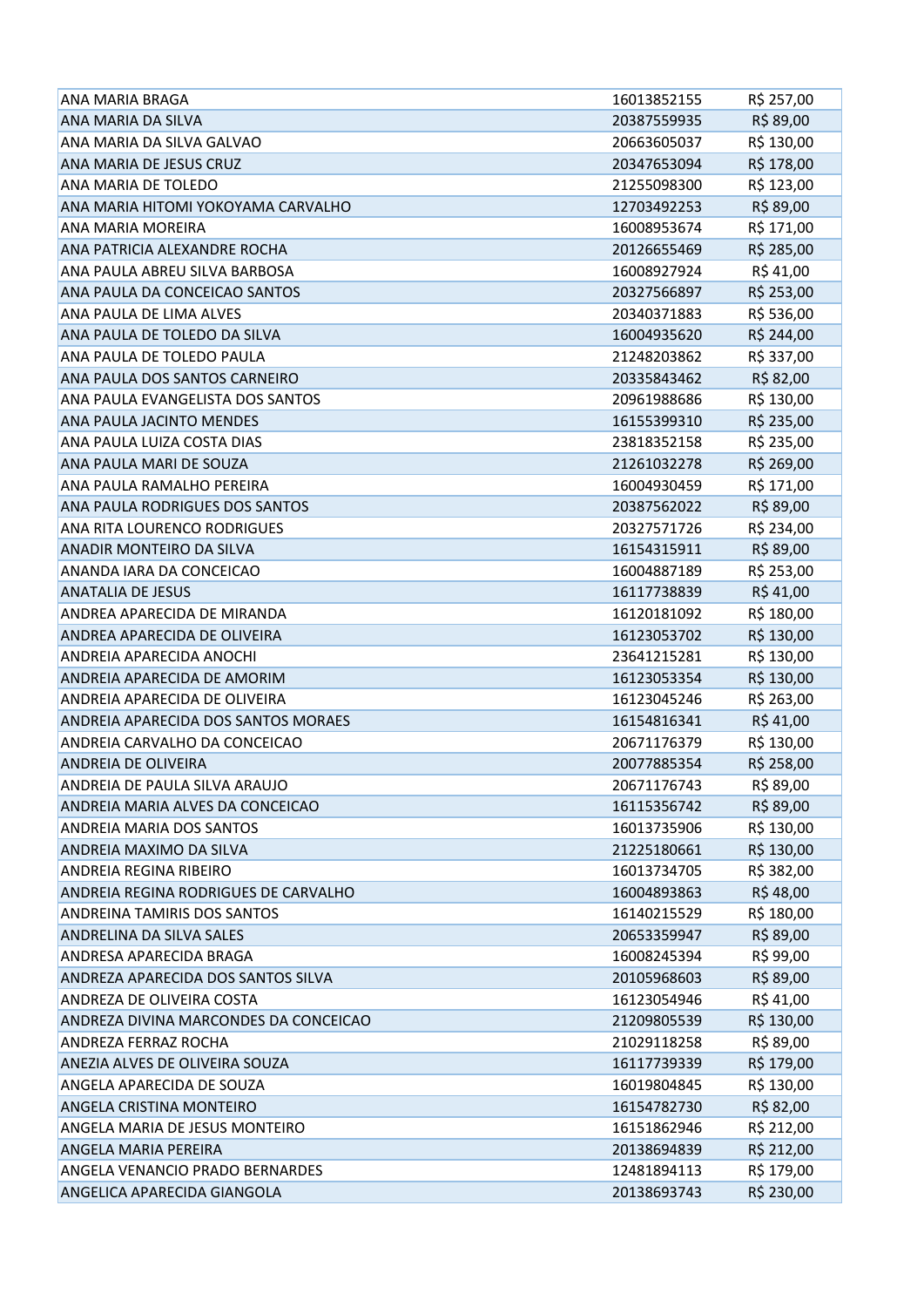| ANGELICA CRISTINA DOS SANTOS           | 16013773077 | R\$41,00   |
|----------------------------------------|-------------|------------|
| ANGELICA DA CONCEICAO                  | 16154304316 | R\$ 89,00  |
| ANGELICA DE ALMEIDA RANGEL             | 16013772364 | R\$ 82,00  |
| ANGELICA TOLEDO CARDOSO                | 20961986578 | R\$ 171,00 |
| <b>ANGELINA APARECIDA PEDRO</b>        | 20105975790 | R\$ 41,00  |
| ANGELINA BERNARDO LEITE DE OLIVEIRA    | 16004901467 | R\$ 357,00 |
| <b>ANGELITA BARBOSA</b>                | 16136013860 | R\$ 89,00  |
| <b>ANISIO AIRES</b>                    | 20105963881 | R\$41,00   |
| <b>ANISIO AIRES VERGINIO</b>           | 23842282342 | R\$ 91,00  |
| <b>ANITA FLAVIA DE OLIVEIRA</b>        | 16153990186 | R\$ 229,00 |
| <b>ANIZIO VAZ DE ANDRADE</b>           | 12777638235 | R\$ 89,00  |
| ANNA EULA PEREIRA JEREVICIUS DE SOUZA  | 16122458083 | R\$ 396,00 |
| <b>ANTONIO BORGES PEREIRA</b>          | 12743814227 | R\$ 219,00 |
| ANTONIO CARLOS DA CONCEICAO            | 10724233897 | R\$ 91,00  |
| ANTONIO DE OLIVEIRA MACEDO             | 20671173213 | R\$ 91,00  |
| <b>ANTONIO HENRIQUE DOS SANTOS</b>     | 20106040396 | R\$ 91,00  |
| <b>ANTONIO LUZIA BONIFACIO</b>         | 20663606882 | R\$ 91,00  |
| <b>ANTONIO MARCOS DE TOLEDO</b>        | 12442160619 | R\$ 91,00  |
| ANTONIO VENANCIO DE OLIVEIRA           | 20671185815 | R\$ 251,00 |
| APARECIDA DONISETE PIMENTA GUEDES      | 16013930466 | R\$ 347,00 |
| APARECIDA GOMES DOS SANTOS SIQUEIRA    | 16013933988 | R\$ 89,00  |
| APARECIDA GORETE VIEIRA DO COUTO       | 12426091497 | R\$ 91,00  |
| APARECIDO JORGINO DOS SANTOS           | 10871053680 | R\$ 91,00  |
| <b>ARIANA DE CAMPOS MACEDO</b>         | 21224210109 | R\$41,00   |
| <b>ARIANE ANGELICA TEIXEIRA</b>        | 20077882576 | R\$ 190,00 |
| ARIANE CRISTINA DE TOLEDO E SILVA      | 23800813315 | R\$ 156,00 |
| <b>ARIANE SALES OLIVEIRA</b>           | 16134752364 | R\$ 358,00 |
| ARIELE APARECIDA SAMPAIO CONCEICAO     | 16030219686 | R\$ 171,00 |
| ARNALDO MARIANO DE OLIVEIRA            | 21201733962 | R\$ 89,00  |
| <b>AROLDO ALVES DE AMORIM</b>          | 20335844965 | R\$48,00   |
| AUDINEIA APARECIDA FIGUEIRO DA SILVA   | 16004948978 | R\$41,00   |
| <b>AUGUSTO MARTINS DE CASTRO NETO</b>  | 12203449693 | R\$ 91,00  |
| AUREA DE OLIVEIRA FIORELI              | 16013976113 | R\$ 229,00 |
| BARBARA CRISTINA DE SOUZA GALHARDO     | 12931008232 | R\$ 202,00 |
| BARBARA THALITA SIQUEIRA SILVA         | 23874721198 | R\$ 237,00 |
| BEATRIZ ANTUNES DA COSTA               | 16153123857 | R\$ 186,00 |
| BEATRIZ DOS SANTOS OLIVEIRA            | 16008377495 | R\$ 366,00 |
| BEATRIZ MONTEIRO DA SILVA              | 20335842458 | R\$ 221,00 |
| BENEDITA ANTONIETA MONTEIRO DOS SANTOS | 20961991954 | R\$ 91,00  |
| BENEDITA APARECIDA RANGEL              | 16147389220 | R\$ 219,00 |
| BENEDITA CELI DE OLIVEIRA MONTEIRO     | 12680616253 | R\$ 171,00 |
| BENEDITA CONCEICAO TOLEDO              | 20138692607 | R\$ 89,00  |
| BENEDITA CRISTINA DE TOLEDO            | 20335843942 | R\$ 130,00 |
| <b>BENEDITA DE OLIVEIRA</b>            | 20961996522 | R\$48,00   |
| BENEDITA DOS SANTOS FRANCA             | 20335845120 | R\$ 89,00  |
| <b>BENEDITA LOPES DA SILVA</b>         | 12469641103 | R\$ 91,00  |
| BENEDITA MARIA DA CONCEICAO MOREIRA    | 12438233135 | R\$ 171,00 |
| BENEDITA MARIA DOS REMEDIOS JUSTINO    | 16163698372 | R\$ 89,00  |
| BENEDITA MONTEIRO DOS SANTOS ALMEIDA   | 20663602437 | R\$ 89,00  |
| BENEDITA ORACY DE OLIVEIRA             | 16014006223 | R\$ 105,00 |
| BENEDITA ZELIA DA CRUZ                 | 21203462028 | R\$ 137,00 |
| BENEDITO ALAIR PEREIRA                 | 20138706209 | R\$ 137,00 |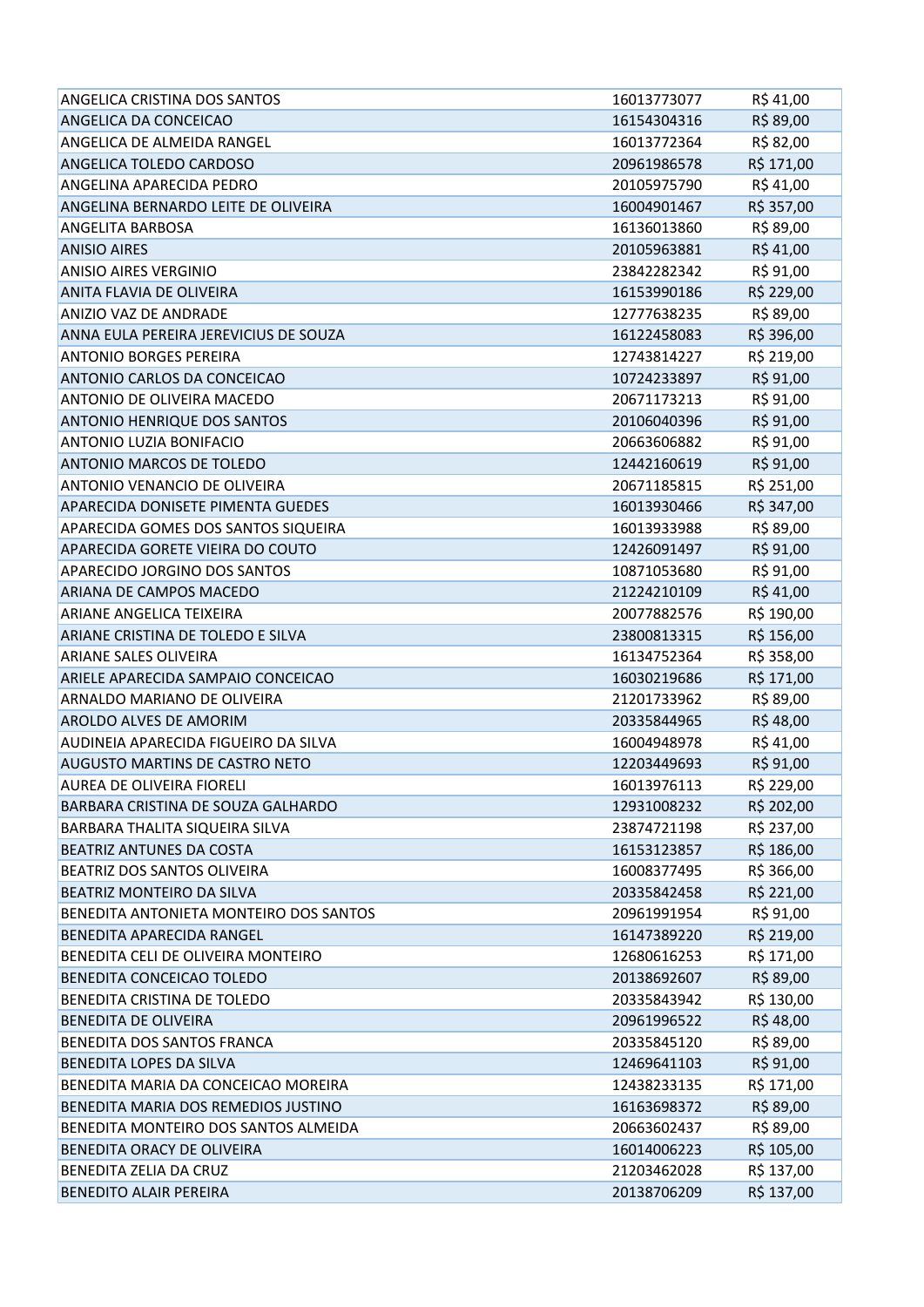| BENEDITO CARLOS DE CARVALHO                 | 21271860025 | R\$ 82,00  |
|---------------------------------------------|-------------|------------|
| <b>BENEDITO CELIO APPOLINARIO</b>           | 20143519497 | R\$ 91,00  |
| BENEDITO DE ARAUJO MARIANO                  | 20105961072 | R\$ 89,00  |
| BENEDITO DE SOUZA ROSA                      | 20957569127 | R\$ 89,00  |
| <b>BENEDITO DOMINGOS</b>                    | 12493206101 | R\$ 89,00  |
| BENEDITO DONIZETE TEIXEIRA                  | 21201748382 | R\$ 91,00  |
| BENEDITO ELY DE OLIVEIRA                    | 16154057335 | R\$ 171,00 |
| BENEDITO FRANCISCO DE SOUSA                 | 17041937907 | R\$ 91,00  |
| BENEDITO GONCALVES DA SILVA                 | 20741562795 | R\$ 91,00  |
| BENEDITO JOSE DOS SANTOS                    | 16115387664 | R\$ 310,00 |
| BENEDITO LORIVAL PEREIRA DOS SANTOS         | 20653360694 | R\$ 89,00  |
| <b>BENEDITO MONTEIRO SOBRINHO</b>           | 12491128928 | R\$ 89,00  |
| BENILSON GOMES DE SIQUEIRA                  | 12597466223 | R\$ 188,00 |
| BENINA LOPES FERREIRA DA SILVA              | 12818870234 | R\$ 129,00 |
| BERENICE DA CONCEICAO DE OLIVEIRA           | 20387562952 | R\$ 89,00  |
| BERENICE MARIANO FERREIRA                   | 20077886202 | R\$ 171,00 |
| BETANIA TOLEDO DA SILVA                     | 20653358436 | R\$ 164,00 |
| BETHANIA DE OLIVEIRA SIQUEIRA               | 20961989569 | R\$41,00   |
| <b>BIANCA CRISTINA RODRIGUES DOS SANTOS</b> | 23774653697 | R\$ 82,00  |
| BRASILIANA DE OLIVEIRA RAMALHO              | 16014017799 | R\$ 357,00 |
| <b>BRAZ RANGEL</b>                          | 12606637250 | R\$ 137,00 |
| <b>BRENA CAMILA BATISTA</b>                 | 20147385177 | R\$ 171,00 |
| <b>BRENO ROBERTO TOLEDO RAMOS</b>           | 20671172837 | R\$ 89,00  |
| BRUNA DE MOURA MACEDO                       | 16004961427 | R\$41,00   |
| BRUNA DE OLIVEIRA RAMALHO                   | 16004961664 | R\$ 171,00 |
| <b>BRUNA FERNANDES MOREIRA</b>              | 16004961486 | R\$ 41,00  |
| <b>BRUNA FERNANDES REIS</b>                 | 20470347621 | R\$ 41,00  |
| BRUNA PATRICIA PEREIRA DE OLIVEIRA          | 23725784201 | R\$ 82,00  |
| BRUNA RENATA DE CAMPOS PINTO                | 16030257758 | R\$ 123,00 |
| CACILDA DE FRANCA MOTA                      | 12503259997 | R\$48,00   |
| CACILDA DE SOUSA                            | 12279607400 | R\$ 179,00 |
| CACILDA MARIA DE JESUS VAZ                  | 16251680351 | R\$ 179,00 |
| CAILA DE OLIVEIRA DOS SANTOS                | 20387557150 | R\$ 171,00 |
| CAMILA APARECIDA DE ARAUJO FERNANDES        | 16180044652 | R\$ 41,00  |
| CAMILA AUGUSTA TOLEDO DE OLIVEIRA           | 16180045292 | R\$ 130,00 |
| CAMILA FERNANDES MOREIRA                    | 16180045187 | R\$ 164,00 |
| CAMILA SANTOS DE PAULA                      | 20961994147 | R\$ 250,00 |
| CAMILA TOLEDO DA SILVA                      | 23780439618 | R\$ 130,00 |
| CAMILE CRISTINA TOLEDO DE OLIVEIRA          | 20327571106 | R\$ 179,00 |
| CARLA APARECIDA DE ARAUJO FERRAZ            | 16456320675 | R\$ 212,00 |
| CARLA DIAS DA SILVA                         | 20004071330 | R\$ 178,00 |
| CARLOS ALBERTO DE MACEDO                    | 12198494800 | R\$ 89,00  |
| <b>CARLOS ALBERTO FELIPE</b>                | 12099318982 | R\$ 179,00 |
| <b>CARLOS AYRES DOS SANTOS</b>              | 21000931171 | R\$ 89,00  |
| CARLOS CESAR DE MACEDO                      | 20387560585 | R\$ 212,00 |
| CARLOS LOPES DA SILVA                       | 23826267695 | R\$ 91,00  |
| CARMEM LUCIA DE GODOY LEITE                 | 12410843990 | R\$ 89,00  |
| CARMEM LUCIA SANTOS ROJAS REIS              | 20138687840 | R\$48,00   |
| <b>CAROL KLINGER VIEIRA</b>                 | 22804229288 | R\$ 171,00 |
| CAROLINA FERNANDA DE SOUSA RODRIGUES SILVA  | 20105969103 | R\$ 171,00 |
| CAROLINA HENRIQUETA NAZARETH LEITE          | 20105974026 | R\$ 89,00  |
| CAROLINA MARIA DE LIMA ALVES                | 20340371905 | R\$ 235,00 |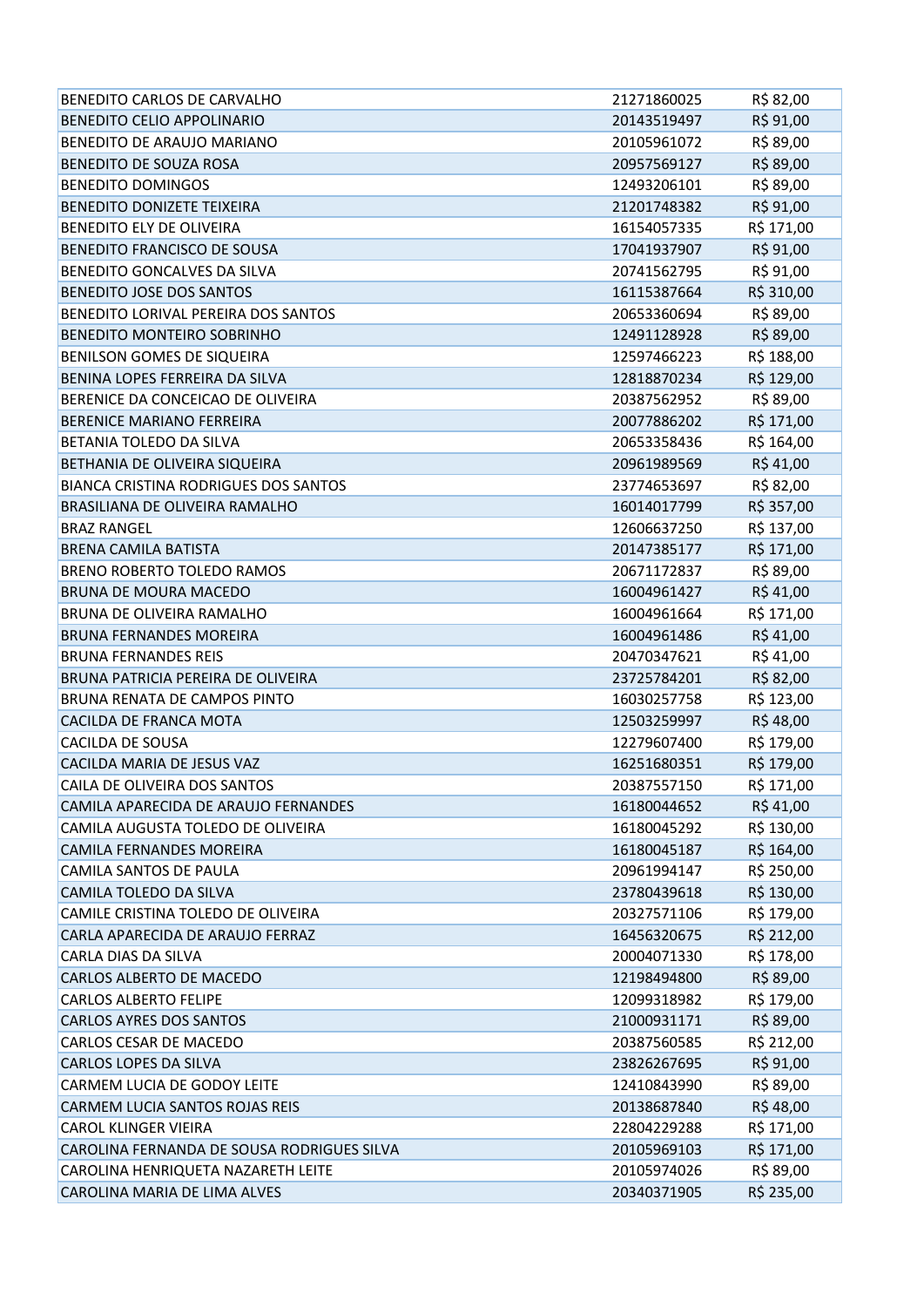| CASSIANA DOS SANTOS CARVALHO                   | 20347654309 | R\$ 89,00  |
|------------------------------------------------|-------------|------------|
| CASSILENE DOS REIS BARBOSA AUGUSTO             | 20400981453 | R\$41,00   |
| CATIA CRISTINA DOS SANTOS OLIVEIRA             | 12491068801 | R\$ 89,00  |
| CATIANE APARECIDA VAZ                          | 16456227136 | R\$ 130,00 |
| <b>CECILIA DOS SANTOS</b>                      | 16539036575 | R\$ 89,00  |
| CELIA APARECIDA DOS SANTOS                     | 20934587242 | R\$41,00   |
| <b>CELIA MARIA COREEA</b>                      | 20445503909 | R\$ 41,00  |
| CELIA PATRICIA DO NASCIMENTO                   | 16631234965 | R\$48,00   |
| <b>CELIA REGINA DOS SANTOS</b>                 | 16539023937 | R\$ 89,00  |
| <b>CELINA BORGES DOS SANTOS</b>                | 16539026782 | R\$ 89,00  |
| CELINA DA CONCEICAO                            | 16632974059 | R\$ 171,00 |
| <b>CELINA MARIA DE OLIVEIRA</b>                | 16593458105 | R\$ 178,00 |
| CELINA PEREIRA PINTO ALVES                     | 16623230557 | R\$ 89,00  |
| <b>CELIO SOARES DOS SANTOS</b>                 | 12905970261 | R\$ 130,00 |
| <b>CESAR AUGUSTO DOS REIS</b>                  | 20663599150 | R\$ 171,00 |
| <b>CESAR DOMINGOS DOS SANTOS</b>               | 12583979266 | R\$41,00   |
| <b>CHARLENE RODRIGUES PEREIRA</b>              | 20077884129 | R\$ 171,00 |
| <b>CHAYENE PATRICIA PIMENTA GUEDES</b>         | 16593513874 | R\$ 130,00 |
| <b>CIBELE DE FATIMA MONTEIRO</b>               | 20036990684 | R\$ 130,00 |
| <b>CINIRA MARIA MATHIAS</b>                    | 20671173280 | R\$ 91,00  |
| CINTIA LUANA VENANCIO DO PRADO                 | 20105967127 | R\$ 130,00 |
| <b>CLARISSE LOPES JOSE DA SILVA</b>            | 16189551654 | R\$ 169,00 |
| <b>CLAUDETE MACEDO TERTULIANO</b>              | 16455301367 | R\$ 41,00  |
| CLAUDETE RAMALHO DOS SANTOS ROSA               | 20929254532 | R\$ 219,00 |
| CLAUDIA APARECIDA DOS SANTOS                   | 20663596704 | R\$ 219,00 |
| CLAUDIA APARECIDA VAZ DA SILVA TOLEDO          | 16454700101 | R\$ 278,00 |
| <b>CLAUDIA CRISTINA DE CAMPOS</b>              | 20138692933 | R\$ 48,00  |
| CLAUDIA DA COSTA SIQUEIRA                      | 16400145193 | R\$41,00   |
| CLAUDIA DE CAMPOS MACEDO PINTO                 | 16496419249 | R\$ 82,00  |
| <b>CLAUDIA GUIMARAES DOS SANTOS</b>            | 20105964098 | R\$ 212,00 |
| CLAUDINEI DA CONCEICAO ROSA                    | 16183635244 | R\$ 89,00  |
| <b>CLAUDINEIA GUEDES</b>                       | 20105959272 | R\$ 130,00 |
| CLAUDINEIA SILVESTRE AMORIM                    | 20671175860 | R\$ 180,00 |
| <b>CLAUDIO ALVES PEREIRA</b>                   | 23780917579 | R\$ 89,00  |
| <b>CLEBER GUTHIER CHAVES MOREIRA</b>           | 22817500783 | R\$ 137,00 |
| <b>CLEIDE ALVES ISIDORO</b>                    | 16436701703 | R\$ 219,00 |
| CLEIDE APARECIDA LEITE BARBOSA                 | 20106037581 | R\$ 89,00  |
| CLEIDE DA CONCEICAO DA SILVA                   | 16510068673 | R\$ 89,00  |
| CLEIDE DA CONCEICAO DE CAMPOS MOURA APOLINARIO | 16502530592 | R\$ 105,00 |
| <b>CLEIDE DE JESUS ALVES</b>                   | 16436161857 | R\$ 146,00 |
| CLEIDE DE OLIVEIRA RAMALHO                     | 22801887640 | R\$ 89,00  |
| <b>CLEIDE DE OLIVEIRA TOLEDO BRAZ</b>          | 12691109242 | R\$ 209,00 |
| CLEIDE FELIZ DE OLIVEIRA SAMPAIO               | 20961987086 | R\$ 210,00 |
| CLEIDE GOMES ALVES DE TOLEDO                   | 16417484247 | R\$ 666,00 |
| <b>CLEIDE PEREIRA</b>                          | 16189586946 | R\$ 89,00  |
| <b>CLEILTON ALVES DE CARVALHO</b>              | 12846103226 | R\$41,00   |
| CLEMENTINA MARIA DE TOLEDO                     | 20671176123 | R\$ 91,00  |
| CLEMIDIA DOS SANTOS DA SILVA                   | 12978268850 | R\$ 171,00 |
| <b>CLENILZA ALVES</b>                          | 16455379641 | R\$ 257,00 |
| <b>CLEONICE MARIA DE CAMPOS MATHIAS</b>        | 20671174007 | R\$ 91,00  |
| CLEUSA APARECIDA DE OLIVEIRA                   | 20105970349 | R\$ 89,00  |
| CLEUSA APARECIDA DE SOUZA                      | 20143519500 | R\$ 89,00  |
|                                                |             |            |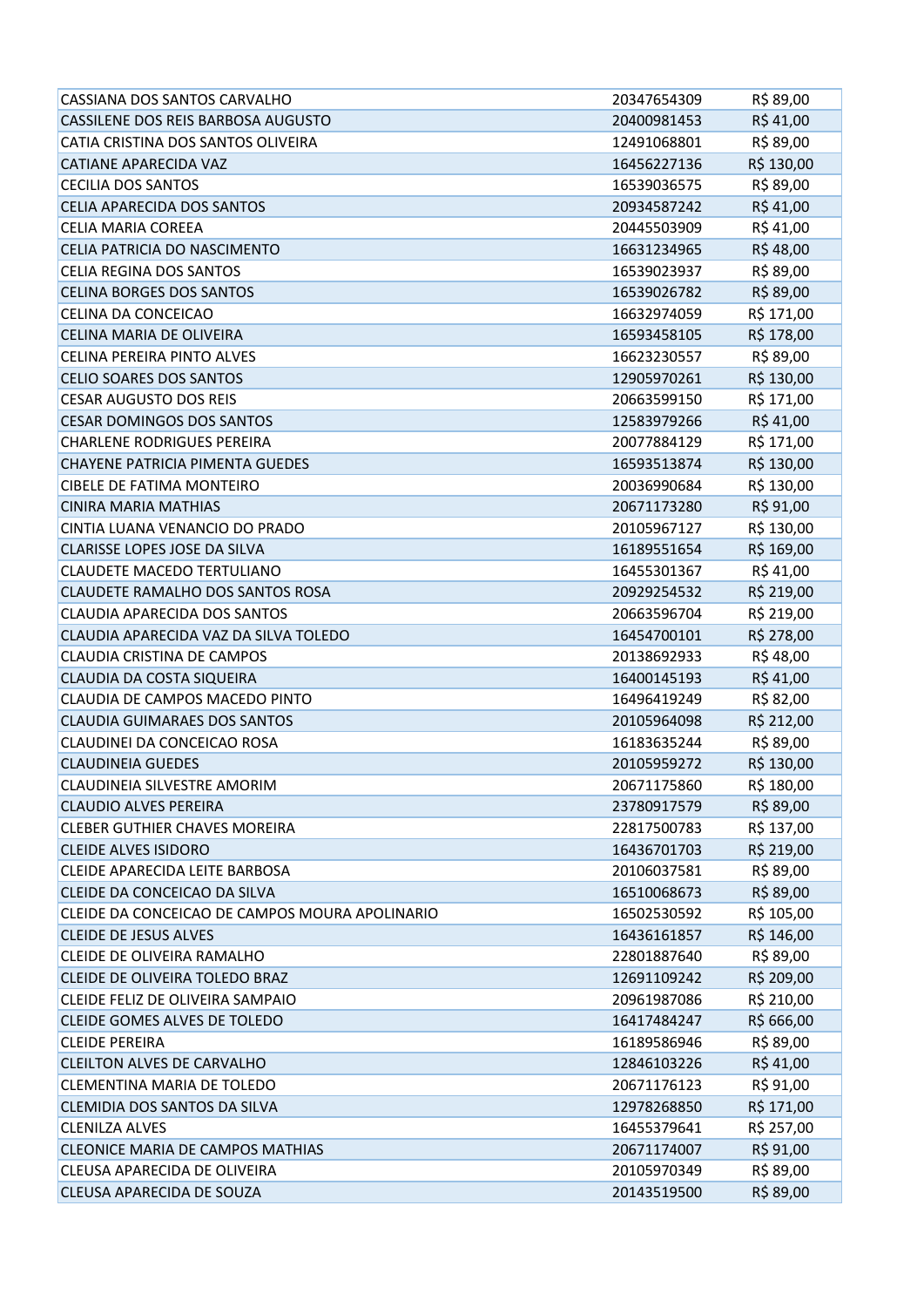| <b>CLEUSA GOMES ALVES</b>               | 16417487114 | R\$ 137,00 |
|-----------------------------------------|-------------|------------|
| <b>CLEUSA LOURENCO</b>                  | 20105977262 | R\$ 89,00  |
| CLEUSA MARIA DA CONCEICAO               | 23724080847 | R\$ 89,00  |
| <b>CLEUZA DE ALMEIDA</b>                | 20106040418 | R\$ 89,00  |
| <b>CLEUZA DE FREITAS FAGUNDES</b>       | 16354768030 | R\$ 89,00  |
| CRISLAINE APARECIDA DE OLIVEIRA ALVES   | 20961988627 | R\$ 82,00  |
| <b>CRISLANE PEREIRA DOS SANTOS</b>      | 16206221416 | R\$ 193,00 |
| <b>CRISNAYARA ANGELO DE ABREU</b>       | 22811843867 | R\$ 212,00 |
| <b>CRISTIANA OSORIO</b>                 | 20970500534 | R\$ 89,00  |
| <b>CRISTIANA VAZ DA SILVA</b>           | 16478478611 | R\$ 180,00 |
| CRISTIANE APARECIDA DE OLIVEIRA         | 16456103453 | R\$ 89,00  |
| CRISTIANE HELENA DE CARVALHO            | 23654526981 | R\$432,00  |
| CRISTIANE MONTEIRO RIOS DA SILVA        | 20217739851 | R\$ 41,00  |
| <b>CRISTIANE SILVA OZORIO</b>           | 20970509922 | R\$ 130,00 |
| <b>CRISTINA DE FRANCA GUEDES SANTOS</b> | 20387557762 | R\$ 130,00 |
| CRISTINA GALDINO DA COSTA DOS SANTOS    | 20105975596 | R\$ 123,00 |
| CRISTINA MARIA DA CONCEICAO             | 19021496391 | R\$ 194,00 |
| CRISTINA MARIA DE OLIVEIRA LEITE        | 16363322910 | R\$ 89,00  |
| CRISTINA MARIA RAMOS DE AMORIM          | 20106038995 | R\$48,00   |
| <b>CVAGNER GOMES ROCHA</b>              | 23864490835 | R\$ 89,00  |
| DAIANA CLAUDIA DE ANDRADE               | 16123078950 | R\$ 392,00 |
| DAIANA DA SILVA SOUZA                   | 20138700642 | R\$41,00   |
| DAIANE APARECIDA RODRIGUES DA SILVA     | 23807595569 | R\$ 156,00 |
| DAIANE DOS SANTOS OLIVEIRA              | 16154129697 | R\$ 130,00 |
| DAILZA ANGELO DE SIQUEIRA               | 16123080297 | R\$ 171,00 |
| DAISE CRISTINA CONCEICAO DE SOUZA       | 16014062506 | R\$41,00   |
| DALILA SILVA OLIVEIRA                   | 16117774797 | R\$41,00   |
| DALVA ALVES MOREIRA                     | 23745570320 | R\$ 171,00 |
| DALVA DO PRADO SOARES                   | 20105968816 | R\$ 186,00 |
| DALVA LOURENCO CARVALHO                 | 16154546077 | R\$48,00   |
| DALVINA CONCEICAO DE OLIVEIRA TOLEDO    | 16014125184 | R\$41,00   |
| DAMARIS DO NASCIMENTO SILVA             | 20970509884 | R\$ 82,00  |
| DANIEL DE ALMEIDA                       | 20077885273 | R\$ 246,00 |
| DANIEL DE AMORIM                        | 16014091972 | R\$ 91,00  |
| DANIEL RANGEL VAZ                       | 21247843906 | R\$ 357,00 |
| DANIELA APARECIDA ALVES                 | 16014073850 | R\$ 171,00 |
| DANIELA DE OLIVEIRA SALOMEA             | 16123081390 | R\$432,00  |
| DANIELA DOS SANTOS DE SOUZA             | 21263794124 | R\$ 246,00 |
| DANIELA SERAFIM DOS SANTOS              | 16147840011 | R\$ 130,00 |
| DANIELE APARECIDA TEOTONIO DA SILVA     | 16014089471 | R\$ 130,00 |
| DANIELE DE SIQUEIRA JUSTINO             | 23693297211 | R\$41,00   |
| DANIELE MARGARETE DA SILVA              | 20138691031 | R\$41,00   |
| DANIELE OLIVEIRA VIANA                  | 20105975456 | R\$ 82,00  |
| DANIELE TAUANA TOLEDO SILVA             | 16154331666 | R\$ 310,00 |
| DANIELLE APARECIDA DE CARVALHO          | 19017218315 | R\$ 82,00  |
| DANIELLY LOURENCO PEREIRA               | 20961995925 | R\$ 171,00 |
| DANIELY APARECIDA RODRIGUES             | 16014087940 | R\$ 82,00  |
| DANYELE DIVINA TAVARES SILVA            | 13623119988 | R\$ 130,00 |
| DARCI VAZ DOS REIS                      | 16030299787 | R\$41,00   |
| DARCILEIA DE CARVALHO TOLEDO            | 16155151602 | R\$ 188,00 |
| DARILIO AIRES PINTO                     | 16123084292 | R\$ 97,00  |
| DARIO JOSE DE AMORIM                    | 20741563007 | R\$428,00  |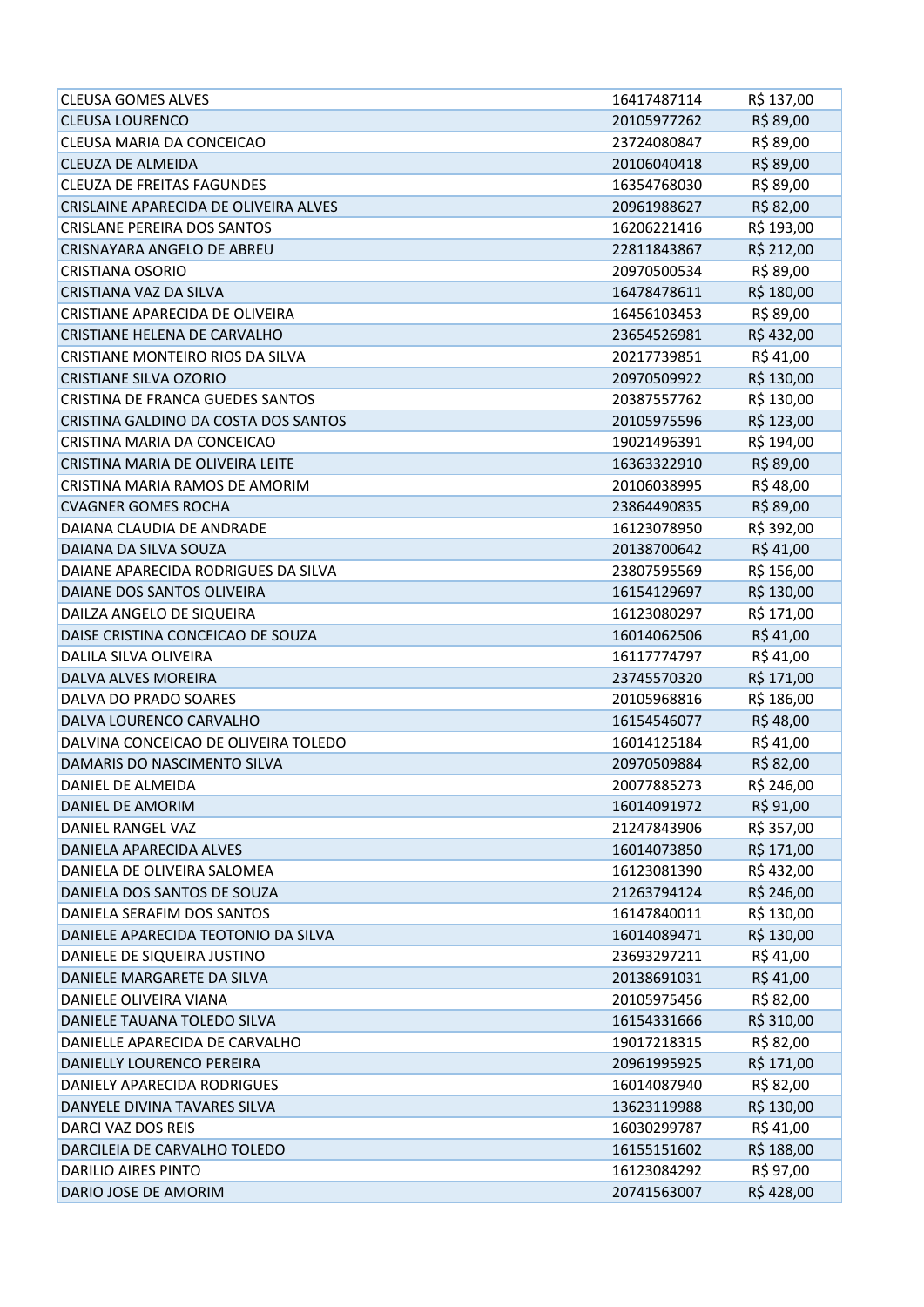| DAYANE ANGELO                          | 21260007814 | R\$ 171,00 |
|----------------------------------------|-------------|------------|
| DAYENE GUIMARAES TOLEDO                | 16147659260 | R\$ 130,00 |
| DEBORA APARECIDA MAXIMO DE OLIVEIRA    | 16147495764 | R\$ 337,00 |
| <b>DEBORA DA SILVA</b>                 | 16164292604 | R\$ 212,00 |
| DEBORA LUZIA DOS SANTOS RODRIGUES      | 23664046192 | R\$ 180,00 |
| DEBORA MARIA DOS SANTOS                | 20347652896 | R\$ 136,00 |
| DEBORA NAYARA MONTEIRO SILVA           | 20138706659 | R\$41,00   |
| DEBORA PEREIRA DA SILVA CARNEIRO       | 20105973313 | R\$41,00   |
| DEBORAH SUZANA DA SILVA                | 20961989275 | R\$ 247,00 |
| DEILTON BENEDITO ANGELO                | 23845259562 | R\$ 91,00  |
| DELCIDIA IZIDORO LOPES MACEDO          | 20077887993 | R\$ 89,00  |
| DELURDES DE MORAES LEITE DO NASCIMENTO | 16147020359 | R\$ 130,00 |
| DENILZA DE AMORIM LEITE                | 16014152661 | R\$ 130,00 |
| DENISE APARECIDA DE ALMEIDA            | 20663604073 | R\$41,00   |
| <b>DENISE GOMES RIBEIRO</b>            | 20961996204 | R\$ 82,00  |
| DENIZE DE ALMEIDA OLIVEIRA             | 20138689711 | R\$ 134,00 |
| <b>DEVAIR DE SALES</b>                 | 16154796812 | R\$ 171,00 |
| DIANA TOLEDO DE SIQUEIRA BRAZ          | 21260099581 | R\$ 171,00 |
| DIANE CRISTINA FERRAZ                  | 20961990400 | R\$ 269,00 |
| DIEGO DE OLIVEIRA GONCALVES BATISTA    | 20105965108 | R\$ 171,00 |
| DIENE DE CAMPOS PINTO NASCIMENTO       | 12934896260 | R\$ 130,00 |
| DIENE PATRICIA PIMENTA GUEDES          | 20335843217 | R\$ 171,00 |
| DIESSICA BRUNA MOREIRA                 | 16105606827 | R\$ 219,00 |
| DILCEIA DOS SANTOS MARTINS             | 16014214500 | R\$41,00   |
| DILSON PEREIRA DA SILVA                | 16030343301 | R\$ 105,00 |
| DILZA APARECIDA MOTA                   | 20138700979 | R\$ 171,00 |
| DIONEIA APARECIDA DE CASTRO OLIVEIRA   | 20138698591 | R\$ 171,00 |
| DIONEIA APARECIDA SOARES               | 20077884234 | R\$ 130,00 |
| DIONEIA HENRIQUE RODRIGUES             | 20961994988 | R\$ 170,00 |
| DIONETHE DE JESUS FERRAZ DO NASCIMENTO | 20387557606 | R\$ 130,00 |
| DIOVANA FERNANDES DE OLIVEIRA ISIDORO  | 23744376725 | R\$ 322,00 |
| <b>DIRCE DIAS RAMOS</b>                | 10871274121 | R\$ 221,00 |
| DIRCEIA DE FATIMA DOS REIS             | 16155035661 | R\$ 186,00 |
| DIVA DA CONCEICAO FLORIANO             | 21254928830 | R\$ 212,00 |
| DIVA DOS SANTOS SALES                  | 16014215523 | R\$41,00   |
| DIVINA APARECIDA DE ALMEIDA            | 16004999882 | R\$ 89,00  |
| DIVINA CHAVES DOS REIS                 | 16030344510 | R\$ 649,00 |
| DIVINA DA CONCEICAO TORRES CARVALHO    | 16030344650 | R\$ 139,00 |
| DIVINA DE OLIVEIRA ALVES               | 16004999904 | R\$ 163,00 |
| DIVINA SUELY APARECIDA DE CARVALHO     | 20138691570 | R\$ 89,00  |
| DONIZETE LUIZ DE OLIVEIRA              | 10890598239 | R\$ 91,00  |
| DONIZETE PINTO DE JESUS                | 12740660229 | R\$ 294,00 |
| DORACY GOMES DOS SANTOS SILVA          | 21000934618 | R\$ 89,00  |
| <b>DORALICE MADRUGA</b>                | 20077884943 | R\$ 137,00 |
| DOTILIA APARECIDA MOTA SOUZA           | 20653362077 | R\$ 129,00 |
| DRIELE CRISTINE DOS SANTOS             | 20718501041 | R\$ 130,00 |
| DULCE MARIA DE OLIVEIRA                | 23823439584 | R\$ 236,00 |
| DULCILENE DE FATIMA ISIDORO            | 16137006523 | R\$41,00   |
| DULCINEIA DA CONCEICAO                 | 20387563878 | R\$ 99,00  |
| DYANE KARI NOVAES                      | 20217741651 | R\$ 130,00 |
| EDELAINE CRISTINA DA SILVA NEVES       | 20138699075 | R\$ 82,00  |
| EDENISE MONTEIRO DA SILVA              | 16154761423 | R\$ 220,00 |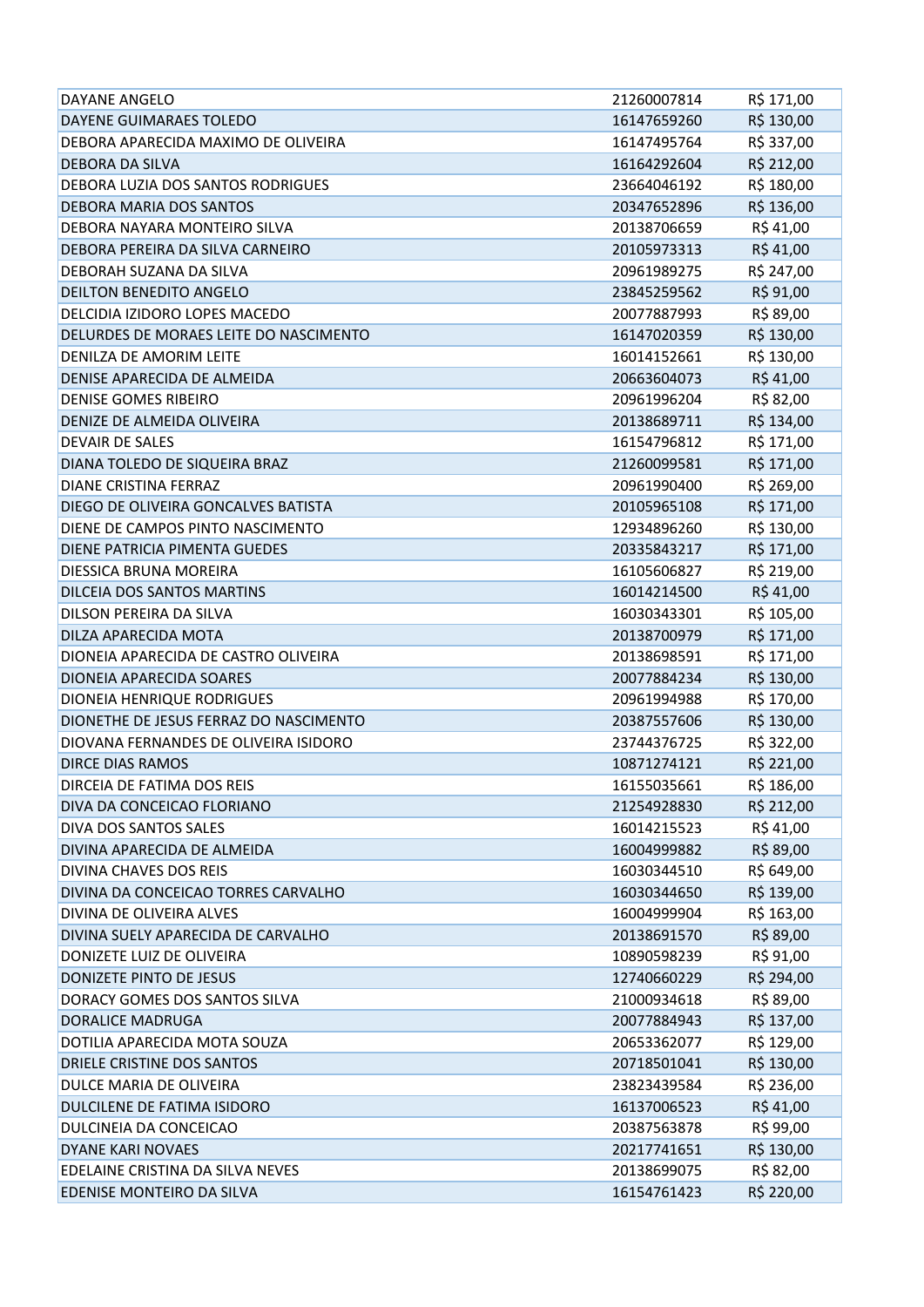| EDER FERNANDES DE SOUZA               | 12818285269 | R\$ 130,00 |
|---------------------------------------|-------------|------------|
| EDIANY JUSTINO DOS SANTOS             | 16156166867 | R\$41,00   |
| EDIELLEN ELLER CANANEIA               | 16136071925 | R\$ 146,00 |
| EDILAINE ANTONIA DE OLIVEIRA CARVALHO | 16155616230 | R\$ 171,00 |
| EDILAINE DA SILVA DOS SANTOS          | 16155611182 | R\$ 171,00 |
| EDILAINE ELLER CANANEA DA SILVA       | 16010598452 | R\$ 212,00 |
| EDILENE DE FRANCA ALMEIDA             | 16154677619 | R\$ 41,00  |
| EDILENE DE FRANCA SANTOS              | 20347647787 | R\$ 130,00 |
| EDINALVA FERREIRA SUZARTE             | 16009309647 | R\$ 535,00 |
| EDIVANIA DE BRITO SOUZA SANTOS        | 16148879639 | R\$ 123,00 |
| EDMILSON ANTUNES FERREIRA             | 12196535003 | R\$ 91,00  |
| EDNA JOERICA DE CARVALHO BARBOSA      | 20105963547 | R\$ 171,00 |
| EDNA MARIA DE CARVALHO PEREIRA        | 20671186013 | R\$ 89,00  |
| <b>EDNA ROSA NOVAES</b>               | 10769999872 | R\$ 171,00 |
| EDNEIA APARECIDA DE OLIVEIRA PINTO    | 20347647027 | R\$ 137,00 |
| <b>EDNEIA BRAZ DOS SANTOS</b>         | 16118185701 | R\$ 171,00 |
| EDNEIA NUNES DE SIQUEIRA MOTA         | 21002198455 | R\$ 130,00 |
| <b>EDNEIA REBOUCAS GOMES</b>          | 20671181291 | R\$ 178,00 |
| EDUARDA DUARTE COZIN                  | 16163295863 | R\$ 105,00 |
| EDUARDA RODRIGUES FERRAZ              | 23836060171 | R\$ 180,00 |
| ELAINE CRISTINA DA SILVA              | 20327571963 | R\$ 171,00 |
| ELAINE CRISTINA LUIZ                  | 13058044770 | R\$ 130,00 |
| ELAINE CRISTINA MARTINS DE OLIVEIRA   | 16155182672 | R\$ 171,00 |
| ELDINA APARECIDA DE SOUSA RODRIGUES   | 20970504831 | R\$48,00   |
| ELENICE DA CONCEICAO GRACA            | 20671183847 | R\$ 89,00  |
| <b>ELENIR DE ARAUJO</b>               | 12642671242 | R\$ 257,00 |
| ELENIR DE SOUZA ROSA                  | 16030398149 | R\$ 91,00  |
| <b>ELENITA LOURENCO LEITE</b>         | 20653363855 | R\$ 171,00 |
| ELENY VAZ DA SILVA CAMPOS             | 23832878749 | R\$ 91,00  |
| ELIANA APARECIDA FERRAZ EVANGELISTA   | 16153015272 | R\$ 159,00 |
| ELIANA BENTO PEREIRA DA SILVA         | 16154214929 | R\$ 212,00 |
| ELIANA DE ARAUJO MARIANO              | 16014360817 | R\$ 130,00 |
| ELIANA LEITE DE SOUZA                 | 20105967836 | R\$ 471,00 |
| ELIANE DA SILVA CORNELIO              | 20004700664 | R\$ 326,00 |
| ELIANE DO CARMO DE SOUZA              | 12384360924 | R\$ 89,00  |
| ELIANE FERRAZ DE OLIVEIRA             | 20741393837 | R\$ 89,00  |
| ELICLEIA PINTO DE FREITAS             | 16014394215 | R\$ 212,00 |
| ELIDIA DE SALES MONTEIRO              | 20653358657 | R\$41,00   |
| ELIETE DOS SANTOS ROSSO               | 16156089676 | R\$ 130,00 |
| ELISABETE SANTOS DE JESUS             | 20105965590 | R\$ 89,00  |
| ELISANGELA APARECIDA DA SILVA         | 20663601619 | R\$ 171,00 |
| ELISANGELA FERNANDES RIBEIRO          | 12387834846 | R\$ 178,00 |
| ELISANGELA LEITE DE SOUSA             | 20105967968 | R\$ 130,00 |
| ELISANGELA MARIA SIMAO                | 12943154263 | R\$ 345,00 |
| ELISIANE VITORIA DE OLIVEIRA DIAS     | 21252761017 | R\$ 130,00 |
| ELIZA GOMES DA SILVA OLIVEIRA         | 20912724271 | R\$ 89,00  |
| ELIZABETE CHAVES DOS REIS             | 20138706837 | R\$ 91,00  |
| ELIZABETH BENEDITA SOARES VITRO       | 16014414453 | R\$ 268,00 |
| ELIZABETH DE TOLEDO                   | 20653359890 | R\$ 89,00  |
| ELIZANGELA APARECIDA FERNANDES        | 16154216263 | R\$ 41,00  |
| ELIZANGELA MARIA VICENTE              | 21262918040 | R\$ 130,00 |
| ELIZERIA MARIA DE TOLEDO              | 16123106652 | R\$ 139,00 |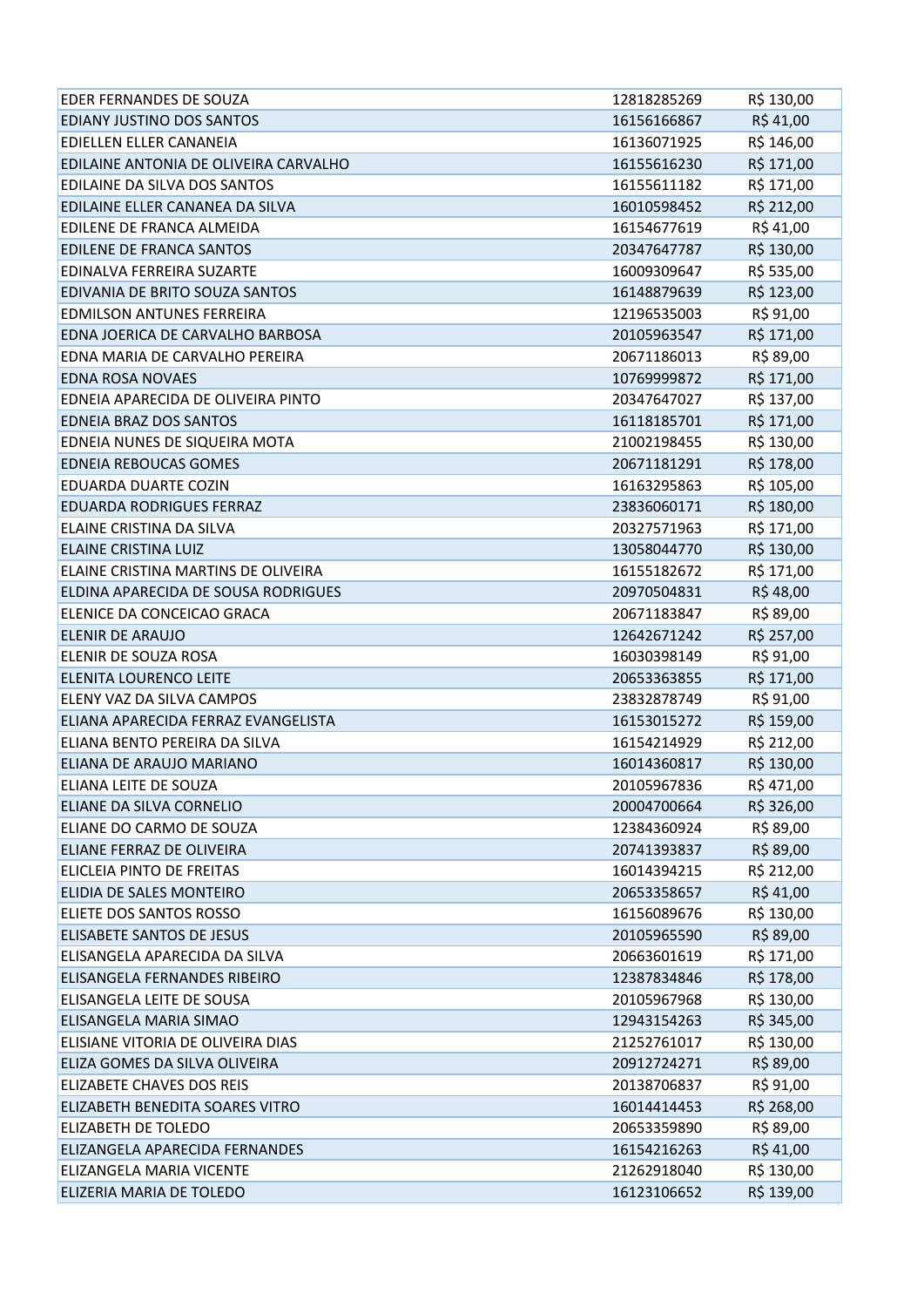| ELIZETE CRISTINA DE ARAUJO FREITAS     | 16115437998 | R\$ 178,00 |
|----------------------------------------|-------------|------------|
| ELIZETE DIAS DOMINGOS DE CASTRO        | 23693624549 | R\$ 171,00 |
| ELOIDE CRISTINA VICENTINA              | 23837530023 | R\$41,00   |
| ELSA APARECIDA MOREIRA                 | 16123113586 | R\$41,00   |
| ELTON CORREA PEREIRA                   | 13196206547 | R\$ 91,00  |
| ELTON DAMIAO DOS SANTOS                | 20429861960 | R\$ 146,00 |
| ELZA APARECIDA DE AMORIM               | 21204223086 | R\$ 130,00 |
| ELZA MARIA DE ANDRADE VIEIRA           | 20105971493 | R\$ 149,00 |
| EMANOEL FERNANDO CLAUDINO DOS SANTOS   | 20043961724 | R\$ 147,00 |
| <b>EMERSON GENY DE OLIVEIRA</b>        | 21266654250 | R\$ 89,00  |
| <b>EMILIANE SANTOS MENDES DOS REIS</b> | 21211159231 | R\$ 253,00 |
| EMILLAYNE KAROLINE LEITE CALISTO       | 16004218015 | R\$ 171,00 |
| EMILLY ALESSANDRA DE JESUS SILVA       | 16156336738 | R\$ 130,00 |
| ENEDIR DOS SANTOS OLIVEIRA LEITE       | 16014449362 | R\$ 117,00 |
| <b>ENY DE ARAUJO ANGELO</b>            | 16137014577 | R\$ 179,00 |
| ERCILIA DA CONCEICAO                   | 20653360996 | R\$ 89,00  |
| ERICA APARECIDA CRUZ DE OLIVEIRA       | 20929254435 | R\$ 137,00 |
| ERICA CRISTINA DE OLIVEIRA AMORIM      | 20077883793 | R\$447,00  |
| ERICA LOPES DE OLIVEIRA                | 16030445333 | R\$ 82,00  |
| ERICA LUANA DOS SANTOS MOTA            | 20105958896 | R\$ 130,00 |
| ERICA MARIA DE MACEDO SILVA            | 20340371344 | R\$41,00   |
| ERICA VAZ DA SILVA                     | 20653358061 | R\$41,00   |
| <b>ERIKA CRISTINA LOPES</b>            | 16156337629 | R\$41,00   |
| ERIKA PEREIRA CARVALHO                 | 20105957741 | R\$ 123,00 |
| ESTEFANY PAOLA DA CONCEICAO FONSECA    | 23807396671 | R\$ 220,00 |
| ESTELA ALVES DOS SANTOS RODRIGUES      | 20138697315 | R\$ 179,00 |
| ESTELA MARA ROSA DOS SANTOS            | 16281999895 | R\$ 89,00  |
| <b>ESTER DA SILVA</b>                  | 21005590496 | R\$ 123,00 |
| EUFRASIO INACIO DOS SANTOS             | 20105960025 | R\$ 178,00 |
| EULENICE HENRIQUETA MONTEIRO PEREIRA   | 16155056561 | R\$ 212,00 |
| EUNICE REGIANE CHAVES RIBEIRO EUFRASIO | 20671182921 | R\$ 178,00 |
| EVELIN AMANDA CAMARGO DE TOLEDO        | 20105976053 | R\$41,00   |
| EVELIN FIGUEREDO GONCALVES             | 13423492898 | R\$ 253,00 |
| EVELYN CRISTINA DOS SANTOS SILVA       | 16268041640 | R\$ 268,00 |
| <b>EVERTON MARQUES PEREIRA</b>         | 19018368760 | R\$ 89,00  |
| FABIANA APARECIDA DE CARVALHO          | 16281578776 | R\$ 130,00 |
| FABIANA APARECIDA DOS SANTOS           | 20327567125 | R\$ 137,00 |
| <b>FABIANA APARECIDA FERNANDES</b>     | 16020071104 | R\$ 82,00  |
| FABIANA APARECIDA GONZAGA SAMPAIO      | 20957573310 | R\$ 179,00 |
| <b>FABIANA BARRETO ROSA</b>            | 12789914852 | R\$ 130,00 |
| FABIANA CRISTINA DOS SANTOS RAMOS      | 20138701517 | R\$ 89,00  |
| FABIANA DE ALMEIDA RANGEL              | 20387560917 | R\$ 89,00  |
| FABIANA DE ALMEIDA TEODORO             | 16154960531 | R\$ 171,00 |
| FABIO DA SILVA RIBEIRO                 | 16008635397 | R\$ 89,00  |
| FABIOLA APARECIDA DOS SANTOS           | 20327566617 | R\$41,00   |
| FABIOLA APARECIDA PRUDENTE TENORIO VAZ | 20961995321 | R\$ 253,00 |
| FABIOLA APARECIDA TOLEDO OZORIO        | 21030612120 | R\$ 41,00  |
| <b>FABIOLA DE TOLEDO RAMOS</b>         | 16305415227 | R\$ 130,00 |
| <b>FABIOLA RENATA DOS SANTOS</b>       | 21258976716 | R\$ 289,00 |
| FATIMA APARECIDA CASTOR MONTEIRO ALVES | 12386787445 | R\$ 257,00 |
| FATIMA APARECIDA ROBERTO               | 16251606569 | R\$ 178,00 |
| FATIMA DE CAMPOS BARBOSA SAMPAIO       | 20105982215 | R\$ 123,00 |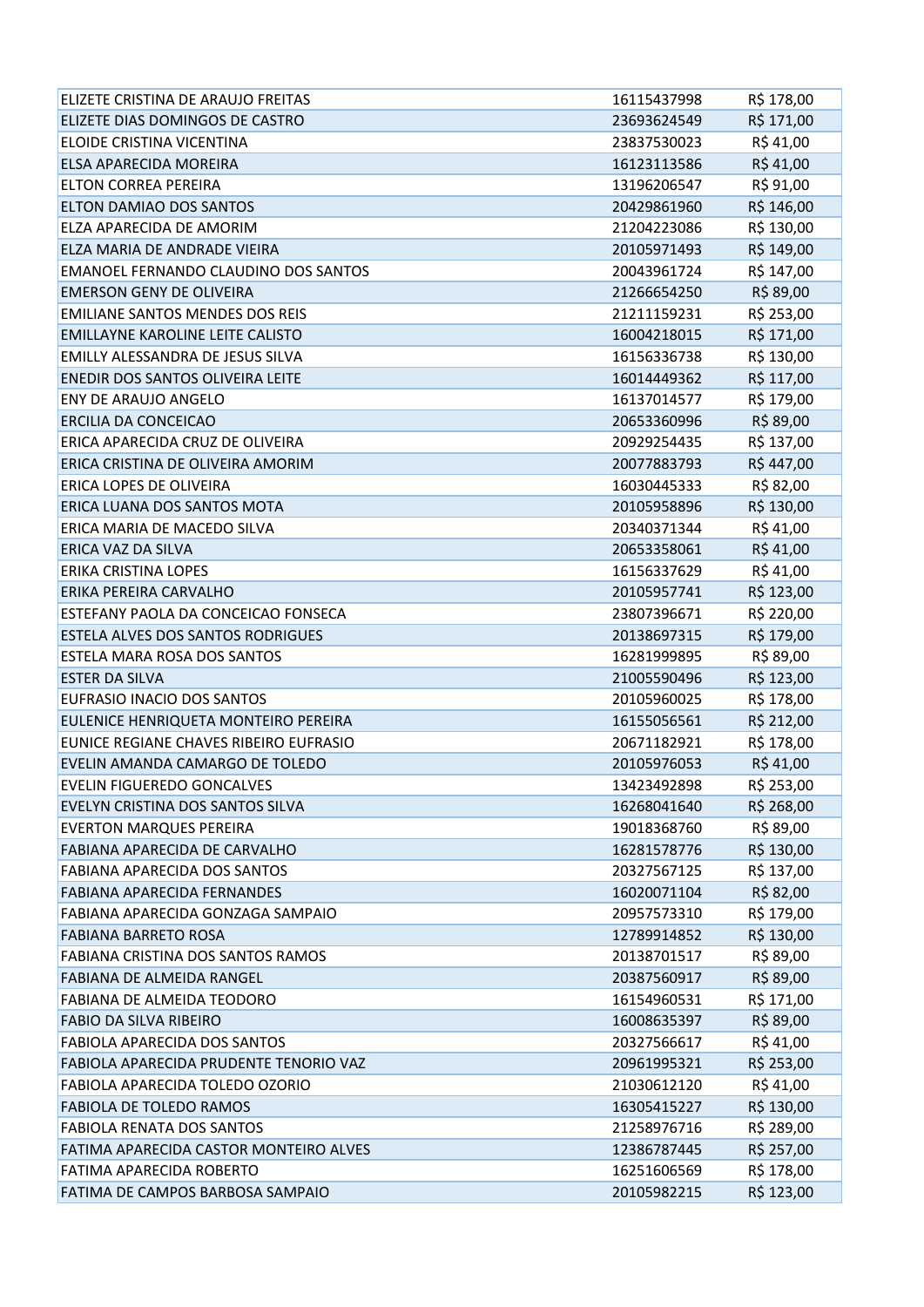| FELIPE DOS SANTOS LEANDRO                        | 16014583700 | R\$ 357,00 |
|--------------------------------------------------|-------------|------------|
| FERNANDA APARECIDA JUSTINO                       | 20335842792 | R\$ 259,00 |
| FERNANDA BRUNA FIORELLI                          | 16014592939 | R\$ 171,00 |
| FERNANDA CONCEICAO ENCARNACAO                    | 20961988112 | R\$ 212,00 |
| FERNANDA DE OLIVEIRA MONTEIRO                    | 20653360899 | R\$ 89,00  |
| FERNANDA LIBORIO DE ALMEIDA CARMO                | 16339970010 | R\$ 221,00 |
| FERNANDA MARILU DE JESUS CAMPOS                  | 20663595090 | R\$ 178,00 |
| FERNANDO BENILDO DE OLIVEIRA VAZ                 | 12275802225 | R\$ 91,00  |
| FERNANDO LOPES DA SILVA                          | 20663597689 | R\$ 89,00  |
| FLAVIA APARECIDA MENDES RIBEIRO                  | 12951076225 | R\$ 180,00 |
| FLAVIA CRISTIANA ISIDORO                         | 16188552703 | R\$ 355,00 |
| FLAVIA DE PAULA CARDOSO                          | 12940497232 | R\$ 171,00 |
| FLAVIA HELENA LEITE CASSINHA                     | 20170687095 | R\$ 130,00 |
| <b>FLAVIA LETICIA DOMINGOS</b>                   | 16006633931 | R\$ 130,00 |
| FLAVIA MARGARIDA DE CAMPOS FOSS OLIVEIRA         | 20671185475 | R\$ 82,00  |
| <b>FLAVIA NUNES DE SOUZA</b>                     | 16261200069 | R\$ 294,00 |
| <b>FLAVIA SUELEM TEIXEIRA</b>                    | 16188556482 | R\$ 253,00 |
| <b>FLAVIANO ALVES DE CARVALHO</b>                | 20138691317 | R\$ 212,00 |
| <b>FLORIZA ZULMIRA RODRIGUES</b>                 | 16194732661 | R\$ 89,00  |
| <b>FRANCIELY GOMES FERREIRA</b>                  | 23682735174 | R\$ 212,00 |
| FRANCIELY TAMIRES ANGELO OLIVEIRA                | 20335844140 | R\$ 171,00 |
| FRANCINE VENTURA DOS SANTOS MACEDO               | 23742800910 | R\$ 188,00 |
| FRANCISCA LUCIA LIVINO DA SILVA                  | 12397504458 | R\$ 89,00  |
| FRANCISCA VALERIA DIAS CANTUARIO                 | 13156381798 | R\$ 178,00 |
| FRANCISCO ALVES DE TOLEDO                        | 23647704748 | R\$ 91,00  |
| FRANCISCO PEREIRA DA COSTA                       | 12488392490 | R\$ 91,00  |
| <b>GABRIEL DOS SANTOS ALMEIDA</b>                | 20138689290 | R\$41,00   |
| <b>GABRIEL LOPES DA SILVA SANTOS</b>             | 16179901474 | R\$ 82,00  |
| <b>GABRIELA DE SIQUEIRA JUSTINO</b>              | 16273750522 | R\$ 82,00  |
| <b>GABRIELA FERREIRA CHAVES</b>                  | 20105974794 | R\$ 180,00 |
| <b>GABRIELA LOPES DE FRANCA ROSSO</b>            | 16308177580 | R\$ 171,00 |
| <b>GABRIELA REGINA DE OLIVEIRA</b>               | 16207121776 | R\$ 171,00 |
| <b>GABRIELY CORNELIO MARQUES</b>                 | 23771854195 | R\$ 171,00 |
| <b>GABRYELLA MANCILIA CAVALCANTE</b>             | 16237001159 | R\$ 179,00 |
| <b>GEISA DA SILVA JUSTINO</b>                    | 20653359572 | R\$ 41,00  |
| GENILDA DO NASCIMENTO APARECIDO DA SILVA         | 16303935649 | R\$ 178,00 |
| GENIVALDO PEREIRA IZIDORO                        | 16282079188 | R\$ 185,00 |
| <b>GEORGE FERNANDES NOGUEIRA</b>                 | 20138698494 | R\$ 171,00 |
| <b>GEORGINA CANDIDO DA SILVA</b>                 | 16179962902 | R\$ 89,00  |
| <b>GEOVANA DE OLIVEIRA</b>                       | 22019836105 | R\$ 253,00 |
| <b>GEOVANA NUNES DE SOUZA</b>                    | 23823625574 | R\$ 180,00 |
| <b>GERALDO GONCALVES FAGUNDES</b>                | 10855280953 | R\$ 91,00  |
| <b>GERCILANI PERFEITO DOS SANTOS DE CARVALHO</b> | 13214121625 | R\$ 171,00 |
| <b>GESSICA APARECIDA DE CAMPOS</b>               | 16251643685 | R\$41,00   |
| GILDA TEIXEIRA BERNARDINO PEREIRA                | 16246335390 | R\$48,00   |
| GIOVANA APARECIDA DA SILVA GALVAO                | 20663605053 | R\$ 89,00  |
| GIOVANA PAOLA DOS SANTOS ALVES                   | 20355191940 | R\$41,00   |
| <b>GISELE CRISTINA GUEDES DOS SANTOS</b>         | 20387557770 | R\$ 91,00  |
| <b>GISELE FLAVIANE DE JESUS CRUZ</b>             | 20347653108 | R\$ 269,00 |
| <b>GISELE ROSSO GONCALVES</b>                    | 20105964144 | R\$ 171,00 |
| <b>GISLAINE APARECIDA DOS SANTOS</b>             | 20671182239 | R\$ 89,00  |
| <b>GISLAINE CRISTINA BATISTA</b>                 | 20105965116 | R\$41,00   |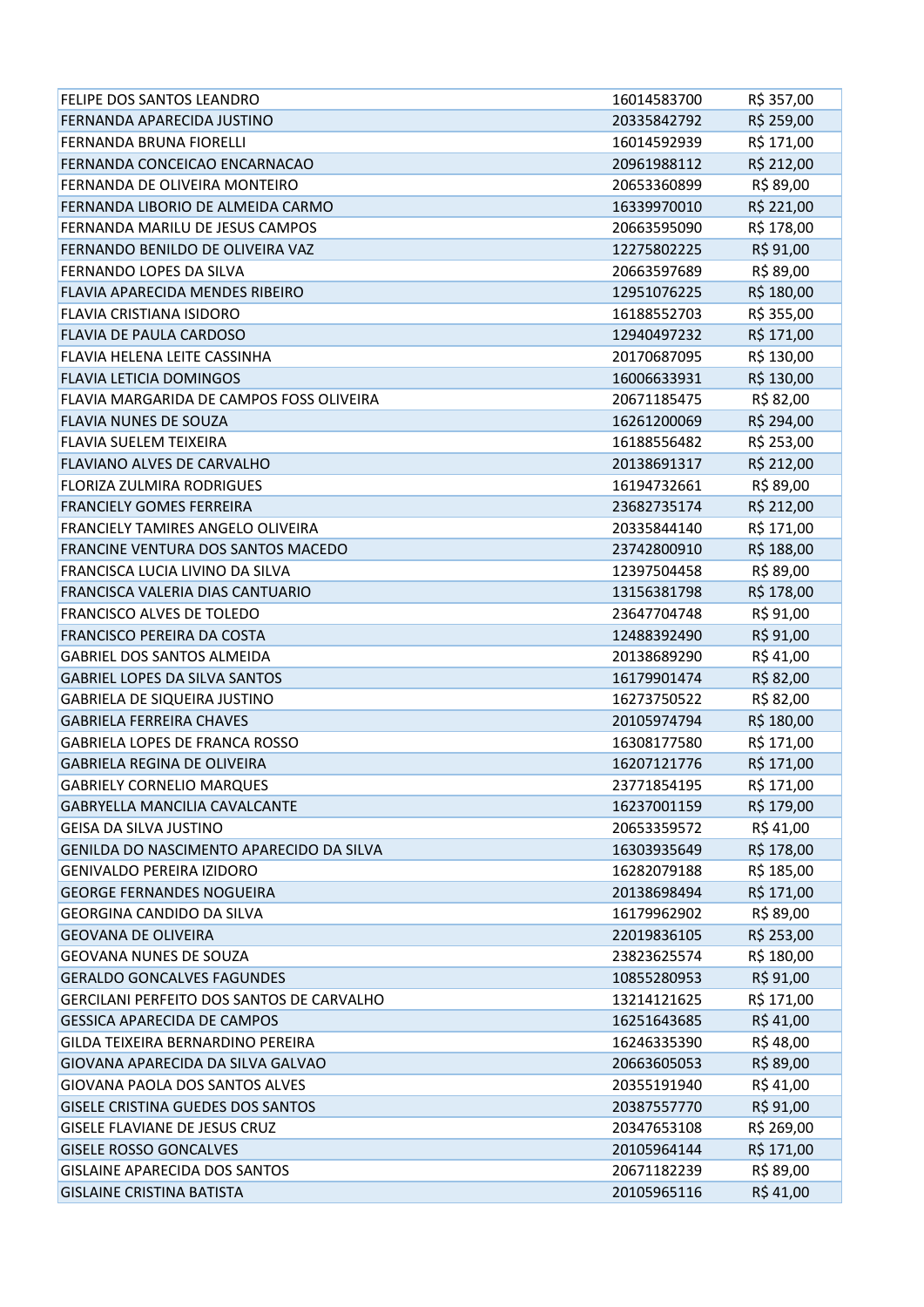| <b>GISLAINE DE FATIMA PAULO</b>         | 20435517591 | R\$ 212,00 |
|-----------------------------------------|-------------|------------|
| <b>GISLAINE LEANDRO DA SILVA</b>        | 16246331484 | R\$41,00   |
| <b>GISLAINE PATRICIA DOS SANTOS</b>     | 16282941211 | R\$ 130,00 |
| <b>GISLENE ANDREIA FAGUNDES ROQUE</b>   | 16262767402 | R\$ 130,00 |
| <b>GISLENE CARLOTA SANTISSIMO</b>       | 16243966187 | R\$ 123,00 |
| <b>GISLENE CRISTINA LOPES BENTO</b>     | 20387566346 | R\$ 130,00 |
| <b>GISLENE DA SILVA JUSTINO</b>         | 20653359580 | R\$ 253,00 |
| <b>GLAUBEM HELENA GERALDO</b>           | 20671185599 | R\$ 130,00 |
| <b>GLAUCIA APARECIDA DA SILVA</b>       | 16188700753 | R\$ 130,00 |
| <b>GLAUCYELI GOMES DE SIQUEIRA MOTA</b> | 16282991340 | R\$41,00   |
| <b>GRACIANE LEITE DE ALMEIDA</b>        | 20327571912 | R\$ 269,00 |
| <b>GRACIELA RIBEIRO SANTOS ARAUJO</b>   | 16281327315 | R\$41,00   |
| <b>GRACIETE NUNES CAVALCANTE</b>        | 12542251136 | R\$ 89,00  |
| <b>GRASIELI RODRIGUES SIQUEIRA</b>      | 20060235424 | R\$ 89,00  |
| <b>GRASIELLE APARECIDA FERRAZ</b>       | 20961988848 | R\$ 91,00  |
| <b>GRAZIELA JORGINO DOS SANTOS</b>      | 23641951743 | R\$ 91,00  |
| <b>GRAZIELA MARIA ALVES DOS SANTOS</b>  | 16188720630 | R\$ 171,00 |
| <b>GRAZIELE APARECIDA CAMPOS</b>        | 22006321047 | R\$ 358,00 |
| <b>GRAZIELE OLIVEIRA DE SOUZA LOPES</b> | 16246259279 | R\$ 82,00  |
| <b>GRAZIELI DA CONCEICAO CAMPOS</b>     | 16243925367 | R\$ 130,00 |
| <b>GRAZIELLE JOANA DA SILVA</b>         | 16280825249 | R\$ 130,00 |
| <b>GRAZIELLY VERENA CHAVES TEIXEIRA</b> | 16188721114 | R\$ 82,00  |
| <b>GUILHERME JOSE DA SILVA</b>          | 20077883033 | R\$ 212,00 |
| HAILTON MONTEIRO PEREIRA                | 21000928456 | R\$ 89,00  |
| HALBERT MAHONEY DOS SANTOS RIBEIRO      | 23886631474 | R\$ 89,00  |
| HELENA DE ARAUJO MARIANO CARVALHO       | 20138689460 | R\$41,00   |
| HELENA DE OLIVEIRA COSTA                | 23742773662 | R\$ 178,00 |
| HELENA GOMES DE SIQUEIRA                | 16123101723 | R\$ 353,00 |
| <b>HELIO ANTONIO DA SILVA</b>           | 12638817246 | R\$ 82,00  |
| <b>HELIO JOSE DE CAMPOS</b>             | 12276116589 | R\$ 91,00  |
| HERMENEGILDA ANGELO DOS SANTOS          | 21224322268 | R\$ 171,00 |
| <b>IARA LIMA ALVES</b>                  | 22018637877 | R\$ 170,00 |
| IDINEIA BARBOSA DE ARAUJO               | 12107302547 | R\$ 89,00  |
| <b>ILIANA BATISTA DIAS</b>              | 16243929680 | R\$ 82,00  |
| <b>ILZA MOTA</b>                        | 20138700960 | R\$ 130,00 |
| INDIAMARA APARECIDA DE OLIVEIRA         | 16328567643 | R\$ 366,00 |
| INES MONTEIRO DA CRUZ                   | 16190688382 | R\$ 180,00 |
| INEZ ALINE FREITAS NEVES PAULINO        | 12796028625 | R\$ 289,00 |
| INGRA LARISSA GOMES DE TOLEDO           | 20653358088 | R\$416,00  |
| INGRID FABIANE DE CAMPOS ABREU          | 20335843780 | R\$ 338,00 |
| <b>IRACEMA DE TOLEDO</b>                | 16281811691 | R\$ 91,00  |
| <b>IRENE APARECIDA SAMPAIO</b>          | 16204879503 | R\$48,00   |
| IRIS FAGUNDES LIMA DOS SANTOS           | 12617722262 | R\$ 48,00  |
| IRIS MAIARA DA CONCEICAO                | 16179918938 | R\$ 89,00  |
| ISABEL APARECIDA SAMPAIO PEREIRA        | 20671175097 | R\$ 82,00  |
| <b>ISABEL CRISTINA DE TOLEDO</b>        | 16246288589 | R\$ 130,00 |
| ISABEL DA CONCEICAO AUGUSTO             | 20105969804 | R\$41,00   |
| <b>ISABEL DO PRADO SILVA</b>            | 16282423849 | R\$ 171,00 |
| <b>ISABEL MARIA DE OLIVEIRA</b>         | 16281903502 | R\$ 212,00 |
| <b>ISABEL PINTO DOS SANTOS</b>          | 20105980743 | R\$ 82,00  |
| ISAURA APARECIDA GERALDO ANGELO         | 16204916395 | R\$ 41,00  |
| ISAURA BRAZ MONTEIRO DA CONCEICAO       | 20138688790 | R\$ 155,00 |
|                                         |             |            |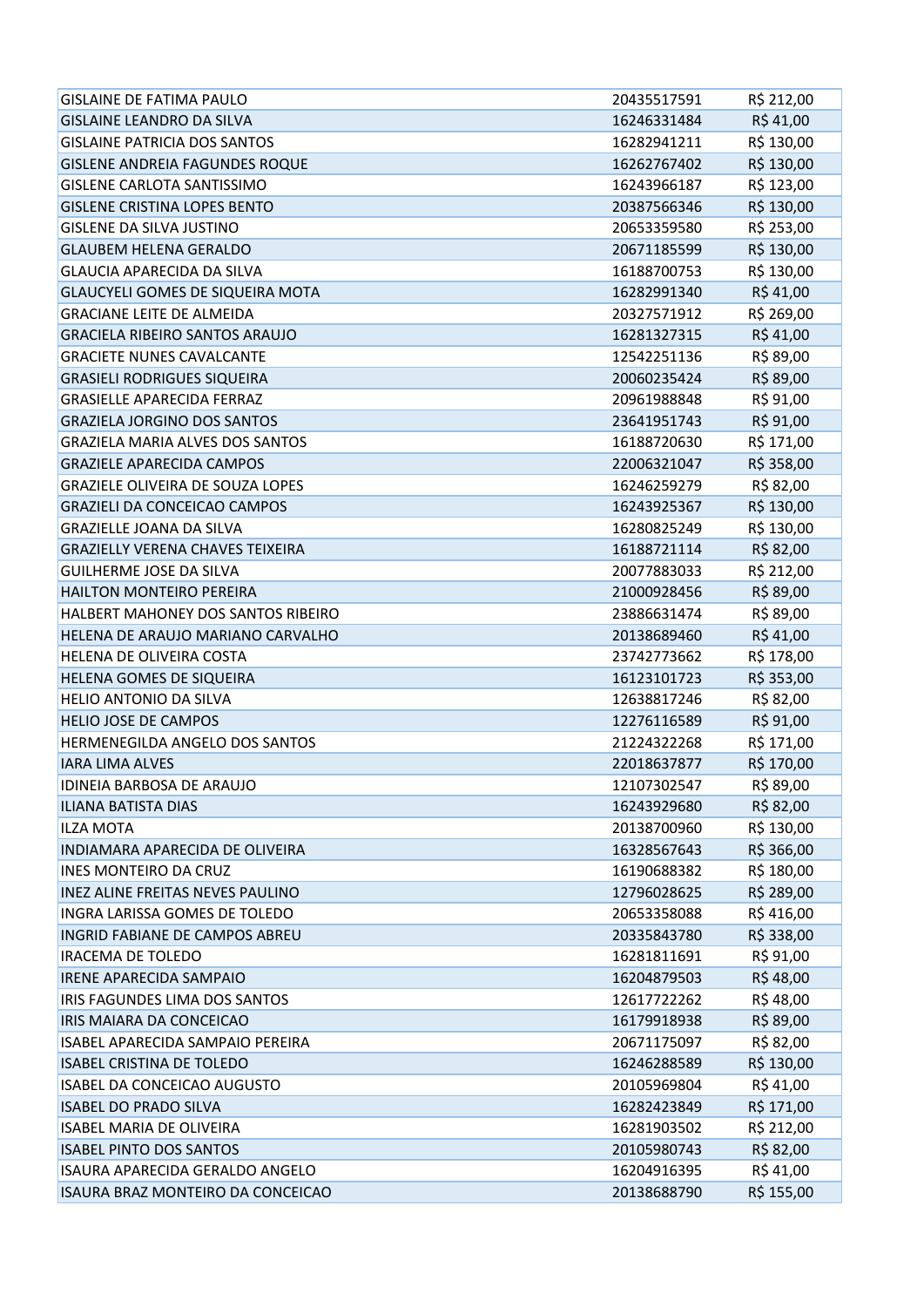| <b>ISRAEL ALVES</b>                           | 23834321768 | R\$ 89,00  |
|-----------------------------------------------|-------------|------------|
| <b>ITALA MARA DA LUZ CAMPOS</b>               | 20653359327 | R\$ 357,00 |
| ITAMARA CRISTINA ROSA CORREIA                 | 20671175801 | R\$ 130,00 |
| ITAMIRA APARECIDA PEREIRA DA SILVA            | 16251628120 | R\$ 212,00 |
| IVA MARIA DOS REMEDIOS SANTOS                 | 16204897161 | R\$ 91,00  |
| <b>IVAIR VIEIRA SALVADOR</b>                  | 12651928242 | R\$41,00   |
| IVANA APARECIDA GONZAGA                       | 16281816782 | R\$ 179,00 |
| <b>IVANI VAZ LEITE AUGUSTO</b>                | 20961990338 | R\$ 89,00  |
| <b>IVANILDA ANGELO</b>                        | 23744765837 | R\$ 269,00 |
| IVANILDES GOMES DE SIQUEIRA                   | 20138688294 | R\$41,00   |
| <b>IVANILDES PEREIRA FERRAZ</b>               | 16281516312 | R\$41,00   |
| <b>IVETE BARNABE</b>                          | 12620383236 | R\$ 590,00 |
| <b>IVETE VAZ DA SILVA VIEIRA</b>              | 12391730472 | R\$ 130,00 |
| <b>IVONE ALVES DE CARVALHO</b>                | 12839000220 | R\$ 325,00 |
| <b>IVONE DA SILVA OLIVEIRA</b>                | 23773874037 | R\$ 258,00 |
| <b>IVONE DE CAMPOS SILVA</b>                  | 20105969774 | R\$ 103,00 |
| <b>IVONE DE FRANCA CANTUARIO</b>              | 12666240233 | R\$ 89,00  |
| <b>IVONE GALVAO DE ALMEIDA</b>                | 16199802544 | R\$ 89,00  |
| IVONETE APARECIDA DE OLIVEIRA                 | 16281902247 | R\$ 247,00 |
| <b>IVONETE DE CARVALHO ALVES AMORIM</b>       | 20106040558 | R\$48,00   |
| <b>IVONETE PINTO DE CARVALHO LEITE</b>        | 16281817762 | R\$ 130,00 |
| <b>IZABEL PEREIRA DOS SANTOS</b>              | 22009815075 | R\$ 82,00  |
| <b>IZAULINA BENTO</b>                         | 16188856486 | R\$48,00   |
| IZAULINA FERRAZ DA SILVA                      | 16262735217 | R\$ 89,00  |
| IZILDA MARIA RODRIGUES                        | 20961989992 | R\$ 89,00  |
| <b>JACIRA DE JESUS</b>                        | 16188946388 | R\$ 171,00 |
| JACIRA DO NASCIMENTO FERNANDES                | 16188946302 | R\$ 179,00 |
| <b>JACIRA JACINTO</b>                         | 16282744963 | R\$ 89,00  |
| JACKELINE AMANDA MACEDO SANTOS                | 23652651207 | R\$41,00   |
| JACQUELINE CRISTINA ALVES DA SILVA DOS SANTOS | 16179942286 | R\$ 130,00 |
| JACQUELINE DE SOUSA SANTOS                    | 16281701152 | R\$ 171,00 |
| JACQUELINE MARTINS SILVA                      | 13798274532 | R\$ 202,00 |
| JAEDE DE ALMEIDA                              | 16282293058 | R\$ 137,00 |
| JAIR JOSE DA SILVA                            | 20643556448 | R\$ 171,00 |
| JAMAICA KIMBIRLY DOS SANTOS TEIXEIRA RANGEL   | 23727273026 | R\$ 171,00 |
| <b>JANAINA ANGELO</b>                         | 16267523919 | R\$ 130,00 |
| JANAINA APARECIDA DE FRANCA GIANGOLA          | 20138695428 | R\$41,00   |
| JANAINA APARECIDA MARCOS                      | 16200180157 | R\$ 275,00 |
| JANAINA CORREA DE BRITO                       | 12683699249 | R\$41,00   |
| JANAINA DE OLIVEIRA MARCOLINO                 | 20105972759 | R\$41,00   |
| JANAINA MARCELINO DE AMORIM                   | 20106039029 | R\$ 171,00 |
| JANAINA MONTEIRO DO ESPIRITO SANTO            | 20387560356 | R\$ 164,00 |
| JANDIRA DAMAS DE CAMPOS                       | 20105976193 | R\$ 137,00 |
| JANETE RODRIGUES DE SOUZA                     | 20970444537 | R\$ 89,00  |
| <b>JANICE MARIANO</b>                         | 16188932646 | R\$ 130,00 |
| JANINE LUIZA DA GAMA SILVA                    | 20762450333 | R\$ 82,00  |
| JANIO DO ROSARIO ANGELO                       | 16246304649 | R\$ 89,00  |
| JAQUELINE AMANDA ANDRADE OLIVEIRA             | 16275132273 | R\$41,00   |
| JAQUELINE APARECIDA DE JESUS                  | 20961994627 | R\$41,00   |
| JAQUELINE APARECIDA VERGINIO                  | 16274758632 | R\$41,00   |
| JAYNAINA MAIARA DOS SANTOS FIRMINO BRAZ       | 23685680923 | R\$ 170,00 |
| JECYARA SANTOS DE OLIVEIRA                    | 16301213638 | R\$ 130,00 |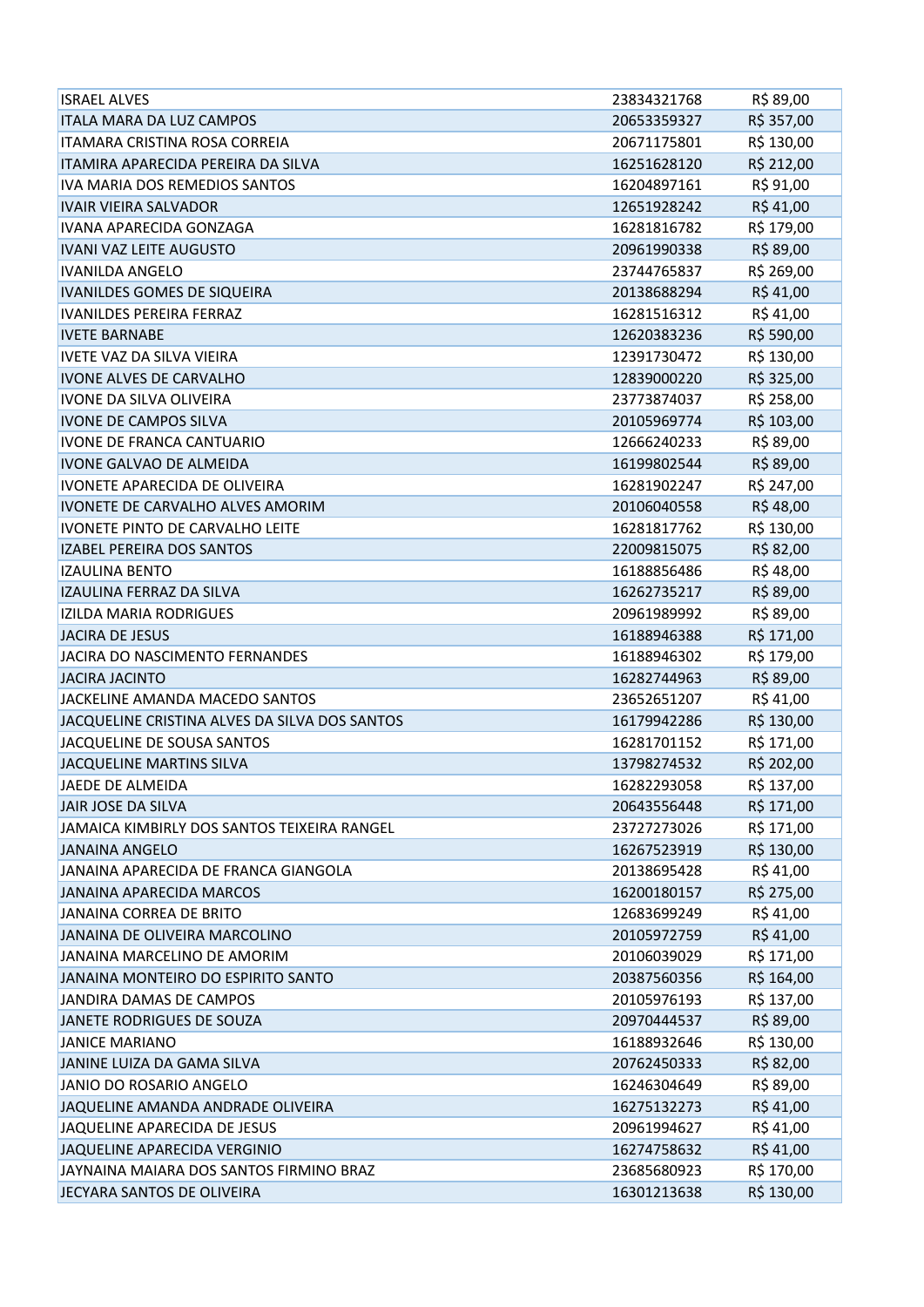| JENAINA DA CRUZ BARBARA                      | 16179959510 | R\$ 82,00  |
|----------------------------------------------|-------------|------------|
| JENIFFER SILVA DE OLIVEIRA                   | 16299935686 | R\$ 171,00 |
| JEOVANIL NUNES DE SOUZA                      | 16246320113 | R\$ 89,00  |
| JESSICA APARECIDA RIBEIRO                    | 20105964748 | R\$ 212,00 |
| JESSICA APARECIDA ROSA OSORIO                | 20492009044 | R\$ 130,00 |
| JESSICA CHAVES DOS REIS                      | 16189040676 | R\$ 212,00 |
| JESSICA DE OLIVEIRA DOS SANTOS               | 16204995007 | R\$ 277,00 |
| JESSICA LUANA TENORIO DE OLIVEIRA VAZ VIEIRA | 22013149432 | R\$439,00  |
| JESSICA MARTA DOS SANTOS                     | 20961991970 | R\$41,00   |
| JESSICA MELETINO PEREIRA                     | 20077884153 | R\$ 194,00 |
| JESSICA NATALI CORTES URRA                   | 23653061098 | R\$ 171,00 |
| JOANA PAULA GUIMARAES NASCIMENTO             | 23655798608 | R\$ 82,00  |
| JOAO ANGELO DE FREITAS                       | 12455049738 | R\$ 91,00  |
| <b>JOAO CARLOS DE FREITAS</b>                | 20663602232 | R\$ 171,00 |
| JOAO CEZARIO DOS SANTOS                      | 12432631546 | R\$ 82,00  |
| JOAO DE CAMPOS                               | 12046501995 | R\$ 89,00  |
| <b>JOAO DIAS MONTEIRO</b>                    | 20671176727 | R\$ 155,00 |
| JOAO INACIO DE MORAES                        | 20138698974 | R\$ 89,00  |
| JOAO OLIVEIRA CASTILHO                       | 12549949899 | R\$ 89,00  |
| JOAO PAULO FRANCA DA SILVA                   | 19053297556 | R\$41,00   |
| <b>JOAO RODRIGUES ROSA</b>                   | 12391413779 | R\$ 89,00  |
| JOAO SILVA DO PRADO                          | 10840721738 | R\$ 91,00  |
| JOAO WELLINGTON DE SOUZA                     | 20970509655 | R\$ 170,00 |
| JOBAIR ALVES DE AMORIM                       | 16274766163 | R\$ 269,00 |
| <b>JOCELINO ALVES</b>                        | 23628762134 | R\$ 89,00  |
| JOCIELI DA SILVA BRITO                       | 22004823908 | R\$ 260,00 |
| JOEL DE OLIVEIRA CARVALHO                    | 22010559656 | R\$ 91,00  |
| JOELMA TOLEDO DA CONCEICAO ROSA              | 16251649128 | R\$ 130,00 |
| JOICE MARCIONILHO RODRIGUES DA SILVA         | 13804900851 | R\$ 180,00 |
| JOILSON CONCEICAO DE OLIVEIRA                | 16190031448 | R\$ 91,00  |
| JORDANA BARROS DA SILVA RODRIGUES            | 16189146784 | R\$ 123,00 |
| JORGE BARBOSA DE LIMA                        | 10821181510 | R\$ 91,00  |
| JORGE DIVINO DE JESUS RODRIGUES              | 16317359610 | R\$ 164,00 |
| JORGINA DA CONCEICAO LUIZ COSTA              | 16320409259 | R\$ 269,00 |
| JOSE ALVES DOS SANTOS                        | 10825140991 | R\$ 91,00  |
| <b>JOSE AMILTON GRAVITO</b>                  | 10729972515 | R\$ 89,00  |
| <b>JOSE AYRES PINTO</b>                      | 12595913249 | R\$ 212,00 |
| <b>JOSE BENEDITO</b>                         | 23796343488 | R\$ 89,00  |
| JOSE BENEDITO DOS SANTOS                     | 12392507971 | R\$ 130,00 |
| JOSE BENEDITO MONTEIRO ARAUJO                | 20653360767 | R\$ 91,00  |
| JOSE BENEDITO ROSALINA DA SILVA              | 23774193742 | R\$ 91,00  |
| <b>JOSE CARLOS BORGES</b>                    | 12669164260 | R\$ 309,00 |
| <b>JOSE CLAYTON GUIMARAES</b>                | 21000928499 | R\$ 123,00 |
| JOSE CLEBER GALVAO FREIRE                    | 20957576999 | R\$48,00   |
| <b>JOSE CORREA PAES FILHO</b>                | 12302341777 | R\$ 89,00  |
| JOSE DA COSTA MONTEIRO                       | 16321389286 | R\$ 89,00  |
| JOSE DE FREITAS MOTA                         | 21020298822 | R\$48,00   |
| <b>JOSE DO ROSARIO</b>                       | 16282682992 | R\$ 89,00  |
| JOSE DONIZETE DIAS                           | 12649789249 | R\$ 96,00  |
| JOSE EDSON FERRAZ DE CAMPOS                  | 20387565986 | R\$ 89,00  |
| JOSE FRANCISCO DOS SANTOS                    | 20653363782 | R\$ 91,00  |
| JOSE GOMES DE OLIVEIRA                       | 12391189828 | R\$ 91,00  |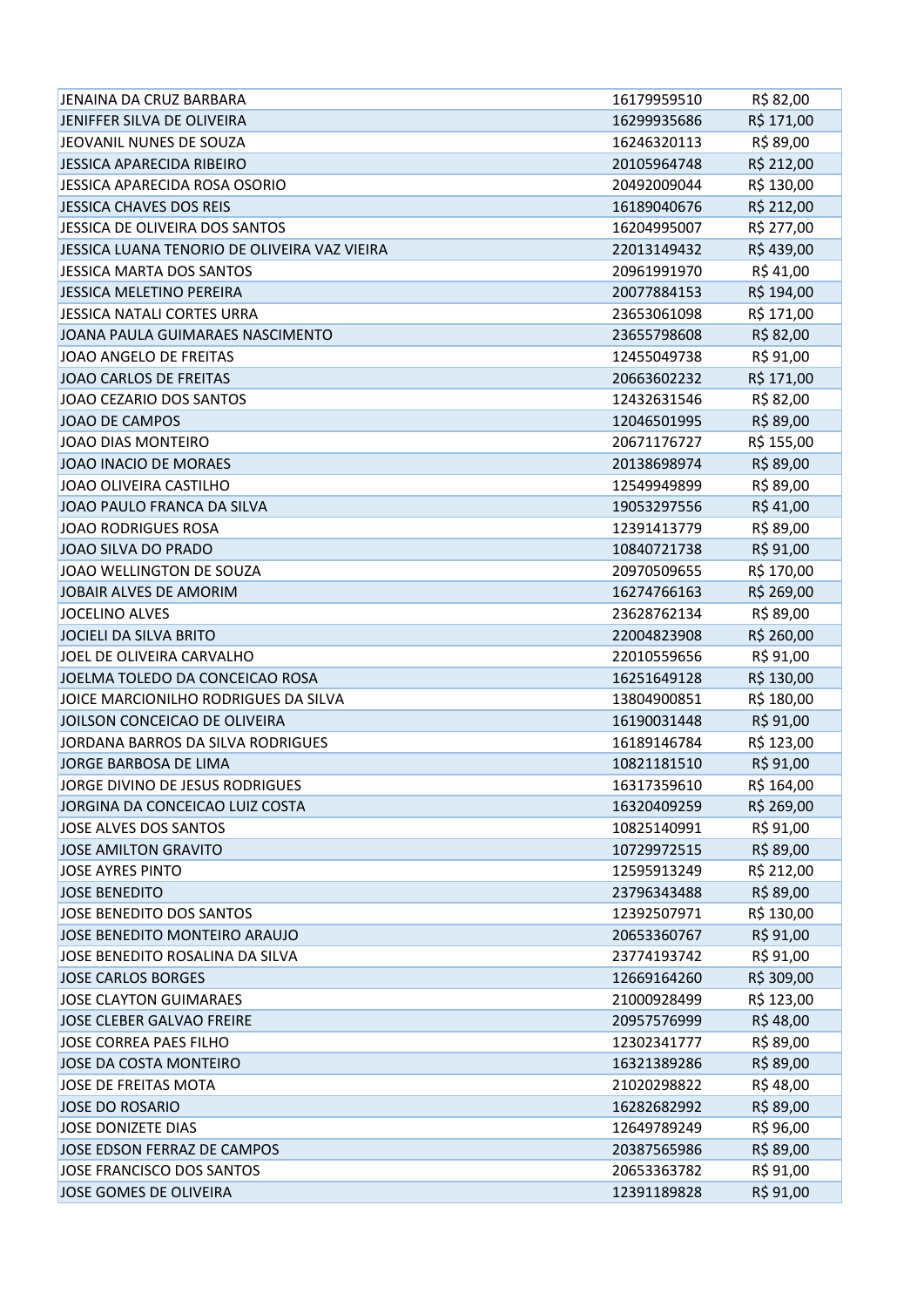| JOSE JORGE DE ALMEIDA E SILVA        | 16281939795 | R\$ 212,00 |
|--------------------------------------|-------------|------------|
| JOSE LOPES DA SILVA                  | 10784314788 | R\$ 89,00  |
| JOSE MARCELINO GOMES                 | 12422115642 | R\$ 89,00  |
| JOSE MAURO DE CARVALHO               | 12636954238 | R\$ 241,00 |
| JOSE NEIL DE SOUZA                   | 20105964454 | R\$ 89,00  |
| JOSE OLIMPIO DA SILVA                | 12344341678 | R\$ 164,00 |
| JOSE OSCAR DE TOLEDO                 | 23872437174 | R\$ 91,00  |
| JOSE PAULO CESAR DE SIQUEIRA         | 20138687972 | R\$ 89,00  |
| JOSE RONALDO MONTEIRO                | 21000931228 | R\$ 89,00  |
| JOSE TEODORO ALVES FILHO             | 20340371492 | R\$ 89,00  |
| JOSE VANDERLEY DOS SANTOS            | 12542156222 | R\$ 91,00  |
| JOSEFA MARIA DOS SANTOS REIS         | 16289762835 | R\$ 91,00  |
| JOSELY DE ALMEIDA                    | 16282146640 | R\$41,00   |
| JOSIANA DE CAMPOS SILVA              | 16180016578 | R\$ 130,00 |
| JOSIANA LUZIA BARBOSA                | 16283451056 | R\$ 176,00 |
| JOSIANE MACHADO LOURO DE JESUS       | 16274772880 | R\$ 130,00 |
| JOSIANE MARA SANTOS AMORIM           | 16275421550 | R\$ 123,00 |
| JOSIANE PINTO DE ALMEIDA             | 23687182580 | R\$ 82,00  |
| JOSIANE PINTO DE MACEDO              | 20138697072 | R\$ 212,00 |
| JOSIELE DE OLIVEIRA GONCALVES        | 20105964152 | R\$41,00   |
| JOSIELEN GABRIEL DA SILVA            | 20741563457 | R\$ 82,00  |
| JOSIELY APARECIDA MONTEIRO           | 20077885907 | R\$ 130,00 |
| JOSIMARA DA SILVA SANTOS             | 16282088683 | R\$ 89,00  |
| JOSIMARA TORRES DE JESUS             | 20335842997 | R\$ 130,00 |
| JOSUE ELY DE OLIVEIRA                | 12422776452 | R\$ 82,00  |
| JOSUE PAULO DA SILVA                 | 12969092249 | R\$ 89,00  |
| <b>JOSY CORTEZ PEREIRA</b>           | 12987113236 | R\$ 171,00 |
| JOVANIL DOMICIANO                    | 12126468404 | R\$ 129,00 |
| JOYCE APARECIDA MOTA                 | 21000933867 | R\$ 89,00  |
| JOYCE DE JESUS SANTOS E SILVA        | 16189121811 | R\$ 130,00 |
| JOYCE LOPES DA SILVA                 | 16246344624 | R\$41,00   |
| JOYCE TEIXEIRA MARQUES               | 16322815580 | R\$ 82,00  |
| JOYCE VALARIANA SANTOS MORAES        | 20663600736 | R\$ 221,00 |
| JOZE MARA CLAUDIA DOS SANTOS         | 20340371263 | R\$ 130,00 |
| JUAREZ CHAVES DOS REIS               | 20929220557 | R\$ 89,00  |
| JUAREZ DO CARMO PINTO                | 12801463231 | R\$ 89,00  |
| JUCIARA APARECIDA DOS SANTOS TOLEDO  | 16180040665 | R\$ 171,00 |
| <b>JUCIARA OLIVEIRA CARVALHO</b>     | 20671179408 | R\$ 89,00  |
| JUCILENE DOS SANTOS MACEDO PINTO     | 20335842717 | R\$ 253,00 |
| JUCIMARA APARECIDA DE TOLEDO         | 20498184972 | R\$ 212,00 |
| <b>JULIA DA SILVA</b>                | 20387563525 | R\$ 272,00 |
| JULIA ERNESTINO DA SILVA             | 23637152920 | R\$ 164,00 |
| JULIA IMACULADA CONCEICAO            | 20671186099 | R\$ 89,00  |
| <b>JULIANA BARRETO ROSA</b>          | 13252158816 | R\$ 139,00 |
| JULIANA CRISTINA DE OLIVEIRA         | 23878501419 | R\$ 91,00  |
| <b>JULIANA DA SILVA</b>              | 16209844511 | R\$ 212,00 |
| JULIANA FRANCISCA DA SILVA           | 20138695207 | R\$ 41,00  |
| JULIANA MARCELINO DE AMORIM          | 20106039010 | R\$ 171,00 |
| JULIANA MARIA DE SALLES              | 16189391185 | R\$ 212,00 |
| JULIANA MAYARA RIBEIRO DA CONCEICAO  | 20143518369 | R\$ 130,00 |
| JULIANA MENDES DA SILVA RAMAIS PINTO | 23765076569 | R\$ 82,00  |
| <b>JULIANA RIBEIRO</b>               | 16298480049 | R\$ 258,00 |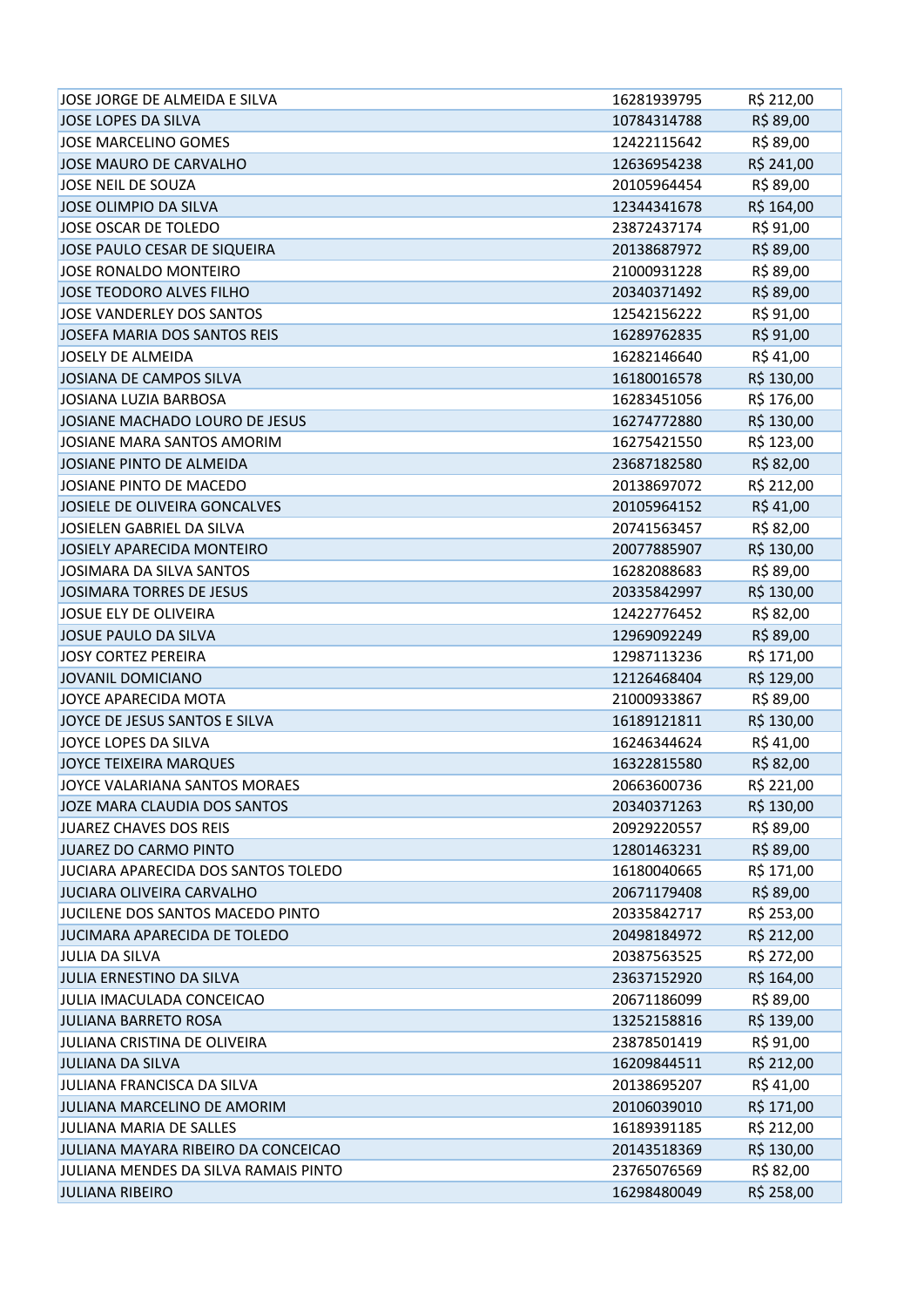| JULIANA RIBEIRO DOS SANTOS                      | 16234320857 | R\$ 171,00 |
|-------------------------------------------------|-------------|------------|
| <b>JULIANA ROSSO DOS SANTOS</b>                 | 20105963741 | R\$ 171,00 |
| JULIANA SALES CALAUDINO                         | 20387565137 | R\$ 130,00 |
| JULIANA VENANCIO FERNANDES                      | 16288749002 | R\$ 82,00  |
| <b>JULIO DE SALLES</b>                          | 16319180391 | R\$ 89,00  |
| JUNIA DA SILVA CARVALHO                         | 20671179319 | R\$ 130,00 |
| <b>JURACY DOS SANTOS</b>                        | 20340370208 | R\$ 219,00 |
| JUREMA APARECIDA DE TOLEDO OLIVEIRA             | 16274778145 | R\$ 89,00  |
| <b>JUREMA DIAS DA ROCHA</b>                     | 16189419012 | R\$ 91,00  |
| JUREMA FERNANDES DE OLIVEIRA                    | 20105966252 | R\$ 89,00  |
| JUREMA HENRIQUE DOS SANTOS SALLES               | 20671183626 | R\$ 294,00 |
| <b>JUSELIA DE FRANCA NETO</b>                   | 16282276692 | R\$41,00   |
| JUSSARA FERNANDA MANOEL DOS SANTOS              | 20335843721 | R\$41,00   |
| KAILA KAREN DOS SANTOS SOUZA                    | 20105966082 | R\$ 82,00  |
| KARINA APARECIDA LEITE TORRES                   | 16189462635 | R\$ 82,00  |
| KARINA DE CARVALHO TOLEDO SOUZA                 | 20663597662 | R\$464,00  |
| KARINA DE SOUZA SILVA                           | 16244016719 | R\$ 170,00 |
| KARLA GABRIELLE DA SILVA FARIA                  | 16276686477 | R\$ 171,00 |
| <b>KATE MIRIAM CASTRO</b>                       | 23889675871 | R\$ 269,00 |
| KATHIA TAYS LOURENCO                            | 22819347249 | R\$ 82,00  |
| KATHLEEN JOANA TOLEDO DA CONCEICAO              | 20961990656 | R\$ 130,00 |
| KATIA ALESSANDRA DE JESUS                       | 20671183863 | R\$ 130,00 |
| KATIA APARECIDA DE ARAUJO                       | 20105962265 | R\$ 212,00 |
| KATIA APARECIDA DE CARVALHO                     | 23794526348 | R\$ 180,00 |
| KATIA CRISTINA DE OLIVEIRA MACEDO               | 20653361887 | R\$41,00   |
| KATIA DA SILVA MELO                             | 16494247009 | R\$ 130,00 |
| <b>KATIA FERRAZ GUIMARAES</b>                   | 16180058351 | R\$ 91,00  |
| KATIA MELISSA SCHULTZE                          | 12546501277 | R\$ 171,00 |
| KATIELEN COSTA DE TOLEDO                        | 16195057895 | R\$ 193,00 |
| KELI CRISTINA OLIVEIRA BRITO PEREIRA            | 12613409241 | R\$41,00   |
| KELLY APARECIDA DOMINGUES DO AMARAL             | 16205186188 | R\$ 171,00 |
| KELLY CARLOTA DO SANTISSIMO                     | 16417477704 | R\$ 130,00 |
| KEROLAINE VICTORIA APARECIDA DE OLIVEIRA TOLEDO | 16455937970 | R\$ 91,00  |
| KETELLIN RODRIGUES CARVALHO                     | 23725954395 | R\$ 171,00 |
| KETRIN MARIA DA CRUZ                            | 20347653116 | R\$ 130,00 |
| LAILZA DE FRANCA ALMEIDA OLIVEIRA               | 16363334099 | R\$ 89,00  |
| LAIS ALVES DA SILVA                             | 20105970322 | R\$ 130,00 |
| LARISSA NASCIMENTO DE CAMPOS                    | 23812467506 | R\$ 325,00 |
| LARISSA PAOLA DE ARAUJO                         | 23755262351 | R\$41,00   |
| LAURENTINA DA CONCEICAO                         | 20387563592 | R\$ 130,00 |
| LAURIDES MACEDO DE TOLEDO OLIVEIRA              | 16484138126 | R\$ 89,00  |
| LAURIELI TELLES ISIDORO                         | 16363348375 | R\$428,00  |
| <b>LECI MARIANO FERRAZ</b>                      | 20671174414 | R\$ 97,00  |
| LEDIANE CARLA ALVES PRUDENTE                    | 20138690051 | R\$ 130,00 |
| LEIVA JOSE MONTEIRO                             | 12615285248 | R\$ 130,00 |
| LENI APARECIDA BERNARDO DE SOUZA                | 20929254494 | R\$ 171,00 |
| LENICE ALVES DA SILVA                           | 12544198852 | R\$ 130,00 |
| LENICE APARECIDA ALMEIDA DOS SANTOS             | 16455307667 | R\$ 179,00 |
| LENICE APARECIDA COELHO DE CAMPOS               | 16474959283 | R\$ 130,00 |
| LENICE DE OLIVEIRA                              | 21000928510 | R\$41,00   |
| LENICE LOPES DA SILVA FERRAZ                    | 12638105580 | R\$ 130,00 |
| LENICE MONTEIRO DOS SANTOS SILVA                | 20143519667 | R\$ 129,00 |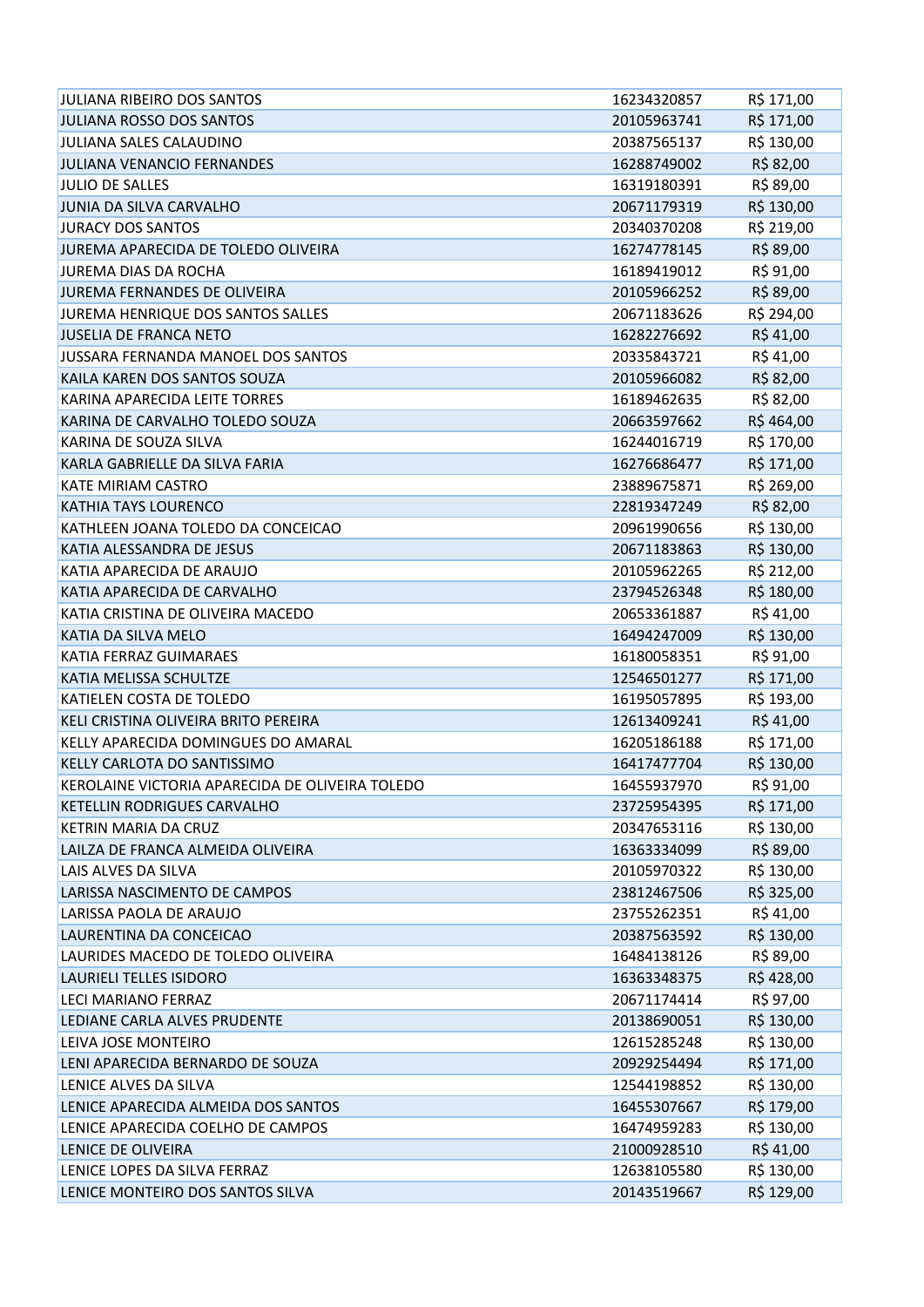| LENICIA APARECIDA DOS SANTOS           | 23835442429 | R\$ 180,00 |
|----------------------------------------|-------------|------------|
| LENILDA GALDINO DA COSTA               | 20138694111 | R\$ 137,00 |
| LENILDA PENA                           | 20671187311 | R\$ 130,00 |
| LENILZA COELHO DE OLIVEIRA ALVES       | 16363390495 | R\$ 89,00  |
| LENILZA LOPES DA SILVA                 | 20077883556 | R\$ 130,00 |
| LENITA FELIPE DOS SANTOS               | 20921363820 | R\$ 91,00  |
| LEONARDO DE OLIVEIRA LEITE             | 23867991339 | R\$ 89,00  |
| LEONOR DE MORAES LEITE CHAVES          | 16363410143 | R\$41,00   |
| LEONOR FERNANDES DE PAULA              | 12178567586 | R\$ 235,00 |
| <b>LEONOR SILVA CLARO</b>              | 16481932689 | R\$ 130,00 |
| LEONORA APARECIDA DA CONCEICAO         | 20663596011 | R\$ 91,00  |
| LEONTINO LEITE DE CARVALHO             | 12051591948 | R\$ 171,00 |
| LETICIA APARECIDA DOS SANTOS           | 20327567095 | R\$ 236,00 |
| LETICIA BUSTAMANTE SA SANTOS           | 16502729224 | R\$41,00   |
| <b>LICE TORRES</b>                     | 16455883412 | R\$ 89,00  |
| LICINIA DE OLIVEIRA RAMALHO            | 12673734939 | R\$ 130,00 |
| <b>LIDIANA DE JESUS</b>                | 16457451056 | R\$ 130,00 |
| LIDIANE DE FATIMA DOS SANTOS RODRIGUES | 16477328454 | R\$ 202,00 |
| LIDIANE DO ROSARIO RODRIGUES           | 14873147960 | R\$41,00   |
| LIDILAINE MARTA DO ROSARIO             | 16425136066 | R\$ 82,00  |
| LILIAN APARECIDA DE OLIVEIRA           | 22807945308 | R\$ 212,00 |
| LILIAN CRISTINA DE OLIVEIRA AMORIM     | 20671173175 | R\$41,00   |
| LILIANE APARECIDA DE TOLEDO            | 20105967577 | R\$41,00   |
| LILIANE DE TOLEDO SILVA                | 16363434786 | R\$ 170,00 |
| LILIANE DO NASCIMENTO MACEDO           | 20653362492 | R\$41,00   |
| <b>LILIANE FRANCO GOMES</b>            | 12882891514 | R\$ 171,00 |
| LILIANY CRISTINE SAMPAIO CONCEICAO     | 20327567044 | R\$ 129,00 |
| LINDALVA BELINO DE CARVALHO SILVA      | 16463074714 | R\$ 203,00 |
| LOIDE DA CONCEICAO RANGEL              | 16425137569 | R\$ 253,00 |
| LOIDE DE PAULA PEREIRA                 | 12455049703 | R\$ 89,00  |
| LOIDE NEIA DE OLIVEIRA                 | 20105972139 | R\$41,00   |
| LOIZA NELIA DE OLIVEIRA                | 16456350779 | R\$ 219,00 |
| LOURDES DE AMORIM VIEIRA               | 12477946872 | R\$ 91,00  |
| LOURDES FIORELO SAMPAIO                | 16474984288 | R\$ 193,00 |
| LOURDES MARIA DE SIQUEIRA              | 20340370070 | R\$ 196,00 |
| <b>LOURDES MARIA PEREIRA</b>           | 16363456453 | R\$ 171,00 |
| LOURIVAL GOMES                         | 10436092953 | R\$ 91,00  |
| LOURIVAL JOSE TEIXEIRA                 | 16455810113 | R\$ 89,00  |
| LUAN LUIZ DA CONCEICAO                 | 16416399610 | R\$ 159,00 |
| LUANA ALVES DE FRANCA ANGELO           | 20961990427 | R\$ 269,00 |
| LUANA CRISTINA DOS SANTOS              | 23683283560 | R\$ 130,00 |
| LUANA DA SILVA FARIA CANANEA RODRIGUES | 20762450244 | R\$ 82,00  |
| LUANA DAYARA FRANCA                    | 20653364746 | R\$ 171,00 |
| LUANA DE TOLEDO PAULA                  | 16419827427 | R\$ 212,00 |
| LUANA DOS SANTOS FERRAZ                | 20961993329 | R\$ 89,00  |
| LUANA DOS SANTOS REIS                  | 23753812311 | R\$ 171,00 |
| LUANA KAREN DA SILVA SANTOS            | 16363469288 | R\$ 41,00  |
| LUANA RAQUEL FERREIRA                  | 16473625160 | R\$ 225,00 |
| LUANA ROSA DA SILVA SOUZA              | 20106037190 | R\$ 294,00 |
| LUBIA ALVES DE SIQUEIRA ALMEIDA        | 20105970888 | R\$ 269,00 |
| LUCAS DE OLIVEIRA EVANGELISTA          | 16436204955 | R\$ 171,00 |
| LUCAS DE SOUZA BERTOZI                 | 16358103424 | R\$ 89,00  |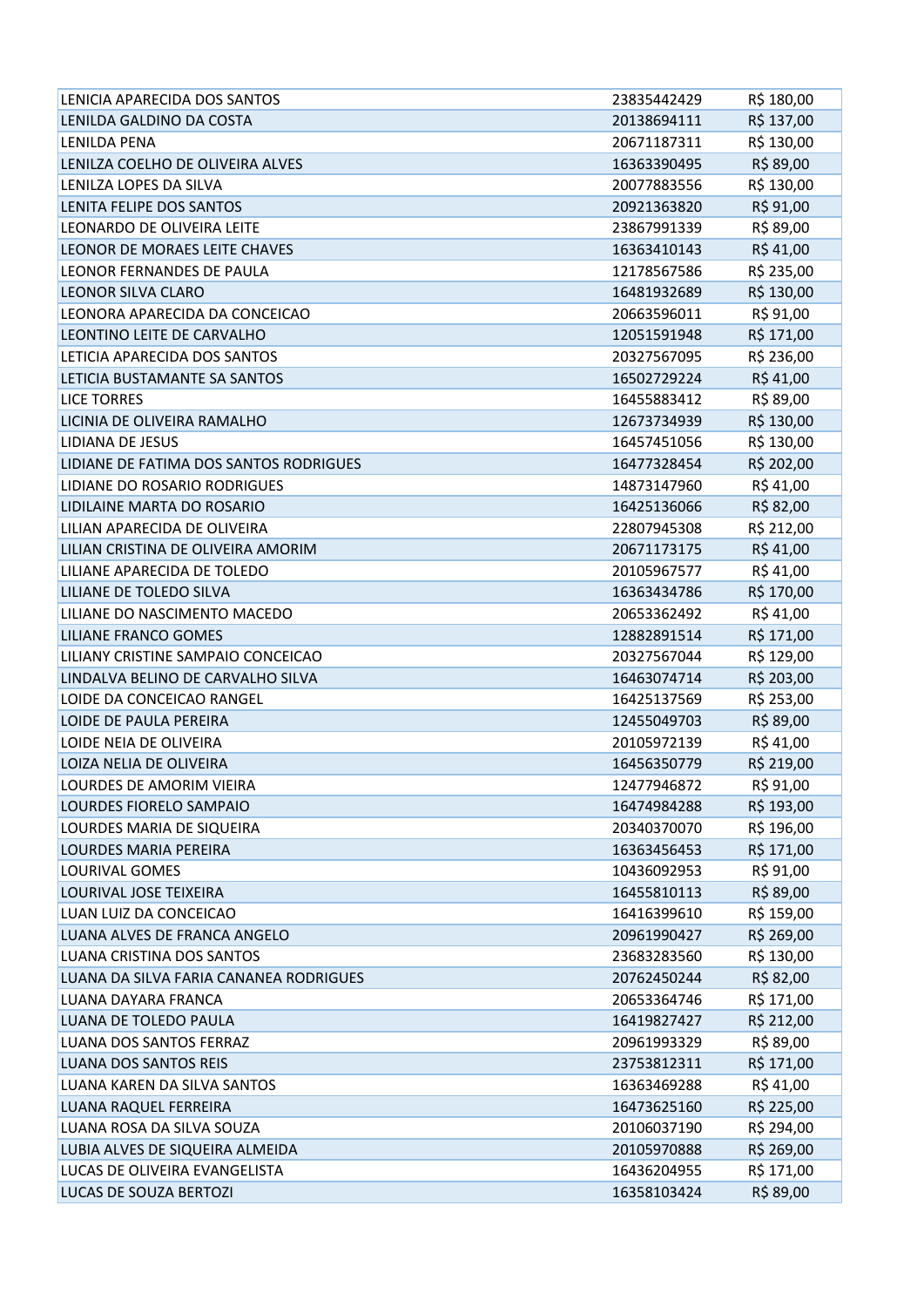| LUCAS EVANGELISTA DOS SANTOS                     | 12160061915 | R\$ 139,00             |
|--------------------------------------------------|-------------|------------------------|
| LUCELIA DE MORAES LEITE DA SILVA                 | 16354818070 | R\$41,00               |
| LUCELIA FERNANDA DE CAMPOS SOUZA                 | 16425145464 | R\$ 82,00              |
| LUCIA DE ALMEIDA CALAUDINO                       | 16430243363 | R\$ 178,00             |
| LUCIA FLAVIA GOUVEA DE OLIVEIRA                  | 20961994546 | R\$ 244,00             |
| LUCIA MARIA RIBEIRO                              | 23641185633 | R\$ 334,00             |
| LUCIA NASCIMENTO TEOTONIO COSTA                  | 16425145839 | R\$ 89,00              |
| <b>LUCIA PEREIRA IZIDORO</b>                     | 20105957571 | R\$ 89,00              |
| LUCIANA APARECIDA DA SILVA                       | 20653363383 | R\$ 89,00              |
| LUCIANA APARECIDA DE TOLEDO                      | 20387560712 | R\$ 89,00              |
| LUCIANA APARECIDA GOMES SALLES DOS SANTOS        | 20105971531 | R\$ 194,00             |
| LUCIANA APARECIDA SILVA                          | 21028898993 | R\$41,00               |
| LUCIANA DIAS MENDONCA                            | 12515422545 | R\$ 178,00             |
| LUCIANA GOMES ALVES                              | 22808166949 | R\$ 171,00             |
| LUCIANA GOMES PEREIRA                            | 16510095239 | R\$ 301,00             |
| LUCIANA NUNES DE SOUZA                           | 20671173396 | R\$ 137,00             |
| LUCIANA PEREIRA DA SILVA SOUZA                   | 16455500505 | R\$ 89,00              |
| <b>LUCIANA RIBEIRO</b>                           | 16473687530 | R\$ 266,00             |
| LUCIANA VIEIRA DE JESUS LOPES                    | 16425146258 | R\$ 130,00             |
| LUCIANE APARECIDA DE OLIVEIRA CASSINHA           | 20105976819 | R\$ 171,00             |
| LUCIENE BARROS DA SILVA                          | 16363555079 | R\$ 171,00             |
| LUCIENE ELIZABETH DA FONSECA OLIVEIRA            | 20335844620 | R\$ 89,00              |
| LUCIENE FERNANDA DE CAMPOS CARVALHO              | 16425147521 | R\$ 171,00             |
| LUCIENE GOMES DE SIQUEIRA SILVA                  | 16448856995 | R\$ 89,00              |
| LUCIENE VAZ RIBEIRO FIORELLI                     | 20105977572 | R\$ 130,00             |
|                                                  | 16454179177 | R\$41,00               |
| LUCILENE DA SILVA LORENA                         |             |                        |
| LUCILENE DOS SANTOS SOUZA                        | 16457206205 |                        |
| LUCIMAR LUCRECIO VAZ                             | 16495812133 | R\$ 130,00             |
| LUCIMARA APARECIDA DE CARVALHO CARDOSO DOS ANJOS | 16363565864 | R\$ 178,00<br>R\$41,00 |
| LUCIMARA APARECIDA DOS SANTOS                    | 18090829541 |                        |
| LUCIMARA CANTUARIO DOS REIS                      | 20663593640 | R\$41,00<br>R\$ 89,00  |
| LUCIMARA CARNEIRO GONCALVES                      | 16479382812 | R\$ 82,00              |
| LUCIMARA DE MELO RANGEL DE OLIVEIRA              | 20138705539 | R\$ 212,00             |
| LUCIMARA ELAINE DA SILVA                         | 16379255479 | R\$ 164,00             |
| LUCIMARA NUNES DE SOUZA ROQUE                    | 16520590380 | R\$41,00               |
| LUCIMARA SAMPAIO MARCELINO                       | 20138699156 | R\$41,00               |
| LUCIMARA SILVA RIBEIRO DE OLIVEIRA               | 20138704311 | R\$ 219,00             |
| LUCIMARA VAZ RIBEIRO                             | 20671175399 | R\$41,00               |
| LUCINEIA ANDREIA DE OLIVEIRA                     | 20138698745 | R\$ 130,00             |
| LUCINEIA ANGELO                                  | 16456255377 | R\$ 82,00              |
| LUCINEIA DOS SANTOS                              | 16379256769 | R\$ 201,00             |
| LUCINEIA JUSTINO ALMEIDA                         | 16363569215 | R\$41,00               |
| LUCINEIA MONTEIRO DOS SANTOS                     | 16493666210 | R\$ 171,00             |
| LUCRECIA APARECIDA DE SALES                      | 20653357413 | R\$ 91,00              |
| LUCRECIA DOMINGOS DE OLIVEIRA                    | 12160100120 | R\$ 91,00              |
| LUDMILLA RAQUEL CARVALHO DOS SANTOS              | 21026369004 | R\$41,00               |
| LUIZ BENEDITO DE OLIVEIRA                        | 20961995305 | R\$ 89,00              |
| LUIZ CAIO ARCENIO                                | 23892949324 | R\$ 91,00              |
| LUIZ CARLOS DE ALMEIDA SILVA                     | 20643556405 | R\$ 178,00             |
| LUIZ CARLOS DE OLIVEIRA                          | 16379222457 | R\$ 324,00             |
| LUIZ CARLOS DO PRADO                             | 20643556243 | R\$ 123,00             |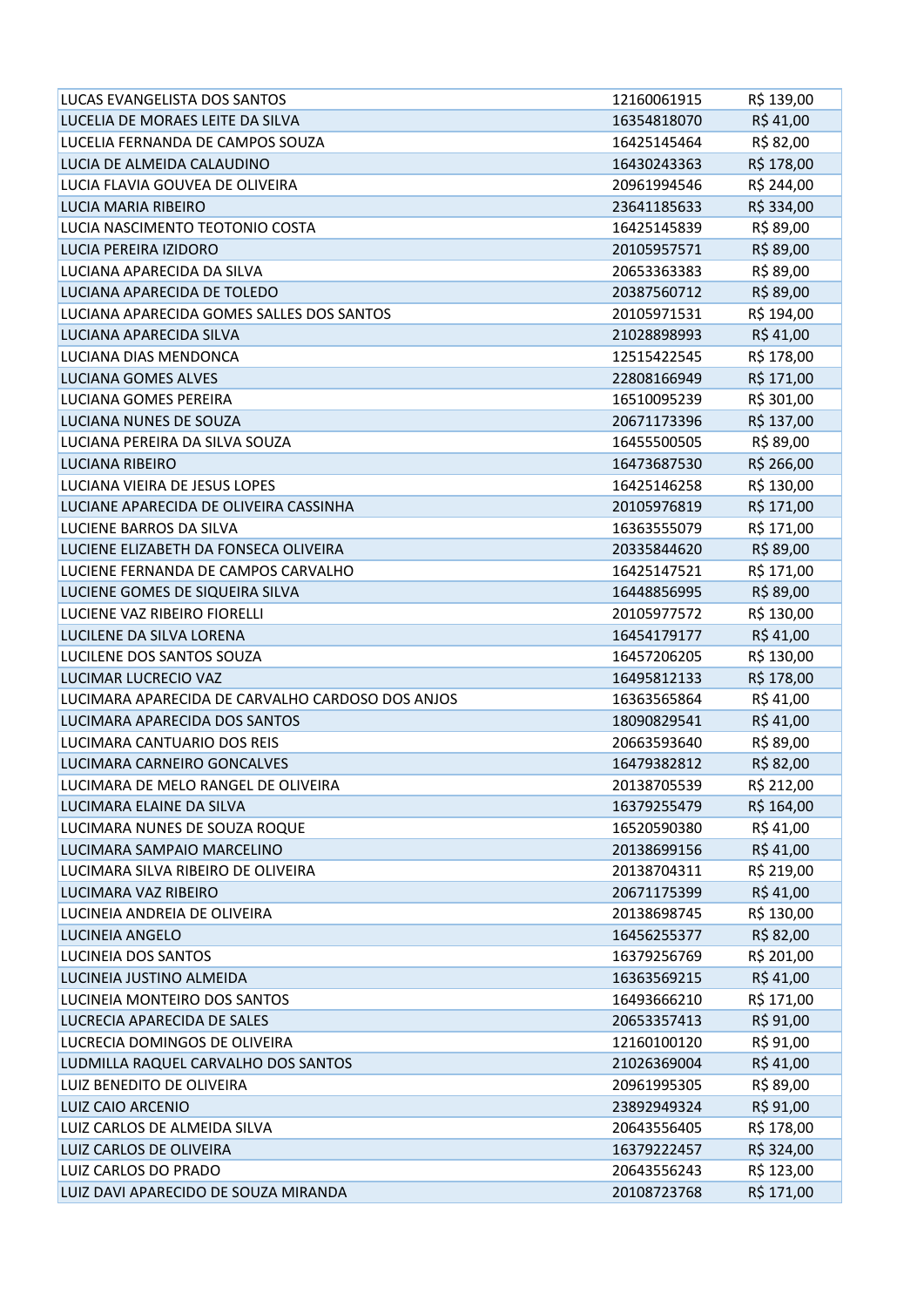| LUIZ HENRIQUE PACHECO ARAUJO             | 16455984715 | R\$ 89,00  |
|------------------------------------------|-------------|------------|
| <b>LUIZ JAIR ROSA</b>                    | 20335842490 | R\$ 91,00  |
| LUIZA MAIA DE SOUZA                      | 20773355566 | R\$ 82,00  |
| LUIZA PEREIRA LEITE                      | 20105967941 | R\$ 91,00  |
| LUIZA RIBEIRO NEGRINI                    | 23760870216 | R\$ 91,00  |
| LUZIA APARECIDA ANGELO                   | 20957569046 | R\$ 281,00 |
| LUZIA APARECIDA DA CONCEICAO BALTAZAR    | 22813297037 | R\$ 219,00 |
| LUZIA APARECIDA DOS SANTOS RODRIGUES     | 16490469317 | R\$ 130,00 |
| LUZIA APARECIDA MELETINO                 | 16455631901 | R\$41,00   |
| LUZIA PAULA DE OLIVEIRA ARAUJO           | 16496634190 | R\$ 82,00  |
| <b>LUZIA RODRIGUES DA SILVA</b>          | 16456256268 | R\$41,00   |
| MACIEL LOPES DA SILVA                    | 20643556421 | R\$ 178,00 |
| MADALENA MARIA EVANGELISTA               | 20165693473 | R\$ 89,00  |
| <b>MAILDES DE OLIVEIRA</b>               | 16454629725 | R\$ 89,00  |
| MALVINA FERNANDES DE FRANCA SANTOS       | 20939734057 | R\$ 179,00 |
| MANOEL DA CONCEICAO                      | 12308490030 | R\$ 91,00  |
| <b>MANOEL PINTO DA FONSECA</b>           | 16456258953 | R\$ 130,00 |
| MANOELINA DE FRANCA CAMPOS               | 20928741650 | R\$ 89,00  |
| MARCELINO DA CONCEICAO CAMPOS            | 12252881250 | R\$ 89,00  |
| MARCELO AUGUSTO PINTO DOS SANTOS         | 20105966058 | R\$41,00   |
| MARCELO CONCEICAO DOS SANTOS             | 23762191758 | R\$ 89,00  |
| <b>MARCIA ALVES</b>                      | 16448424238 | R\$ 212,00 |
| <b>MARCIA APARECIDA DOS SANTOS</b>       | 20934601539 | R\$ 179,00 |
| MARCIA APARECIDA DOS SANTOS SILVA        | 12611139220 | R\$41,00   |
| MARCIA APARECIDA ROSA GALDINO DE PAULA   | 20929220662 | R\$ 177,00 |
| <b>MARCIA BARBOSA CALISTO</b>            | 20921342149 | R\$ 171,00 |
| <b>MARCIA CRISTINA CONCEICAO FREITAS</b> | 20105981847 | R\$ 130,00 |
| MARCIA DA CONCEICAO ROQUE                | 20105978293 | R\$ 149,00 |
| <b>MARCIA DE OLIVEIRA</b>                | 20105966546 | R\$ 171,00 |
| MARCIA DE OLIVEIRA TOLEDO SAMPAIO        | 20961995976 | R\$ 257,00 |
| MARCIA DE SOUZA THEOTONIO                | 16364272860 | R\$ 89,00  |
| <b>MARCIA DOS SANTOS</b>                 | 16411365424 | R\$ 171,00 |
| MARCIA HELENA DE OLIVEIRA                | 16476668928 | R\$ 171,00 |
| MARCIA HELENA TOLEDO DA SILVA            | 20671179572 | R\$ 130,00 |
| <b>MARCIA LOPES</b>                      | 16438394158 | R\$ 89,00  |
| MARCIA MARIA DA SILVA CARVALHO           | 16484448664 | R\$48,00   |
| MARCIA PEREIRA MONTEIRO NASCIMENTO       | 16449265559 | R\$ 130,00 |
| MARCIA REGINA DE MACEDO                  | 12615179227 | R\$ 137,00 |
| MARCIANA DE JESUS PEREIRA                | 20105975014 | R\$ 268,00 |
| MARCIANE ANGELO DOS SANTOS SOUZA         | 22820637565 | R\$ 130,00 |
| MARCIANE PERES DA SILVA JUSTINO          | 16364274707 | R\$41,00   |
| MARCILENE DOS REIS DA SILVA              | 23759843278 | R\$ 268,00 |
| MARCILENE LOPES DE SIQUEIRA SILVA        | 20970500585 | R\$ 285,00 |
| MARCILENE MORAES LEITE OLIVEIRA          | 20961992810 | R\$ 130,00 |
| <b>MARCILENE RITA DE ARAUJO</b>          | 16456385076 | R\$ 258,00 |
| MARGARIDA CAMARGO DE JESUS               | 16456115354 | R\$ 137,00 |
| MARIA ADRIANA DE SALES ALMEIDA           | 16455504861 | R\$ 277,00 |
| <b>MARIA ALICE FERNANDES</b>             | 20653357960 | R\$ 91,00  |
| MARIA ANA DOS REIS                       | 16363914990 | R\$ 91,00  |
| MARIA ANGELA ALEXANDRINA DE MENEZES      | 20388996115 | R\$ 269,00 |
| MARIA ANGELICA DE SIQUEIRA MIRANDA       | 12599144231 | R\$ 269,00 |
| MARIA ANGELO MOTA                        | 20105956389 | R\$ 178,00 |
|                                          |             |            |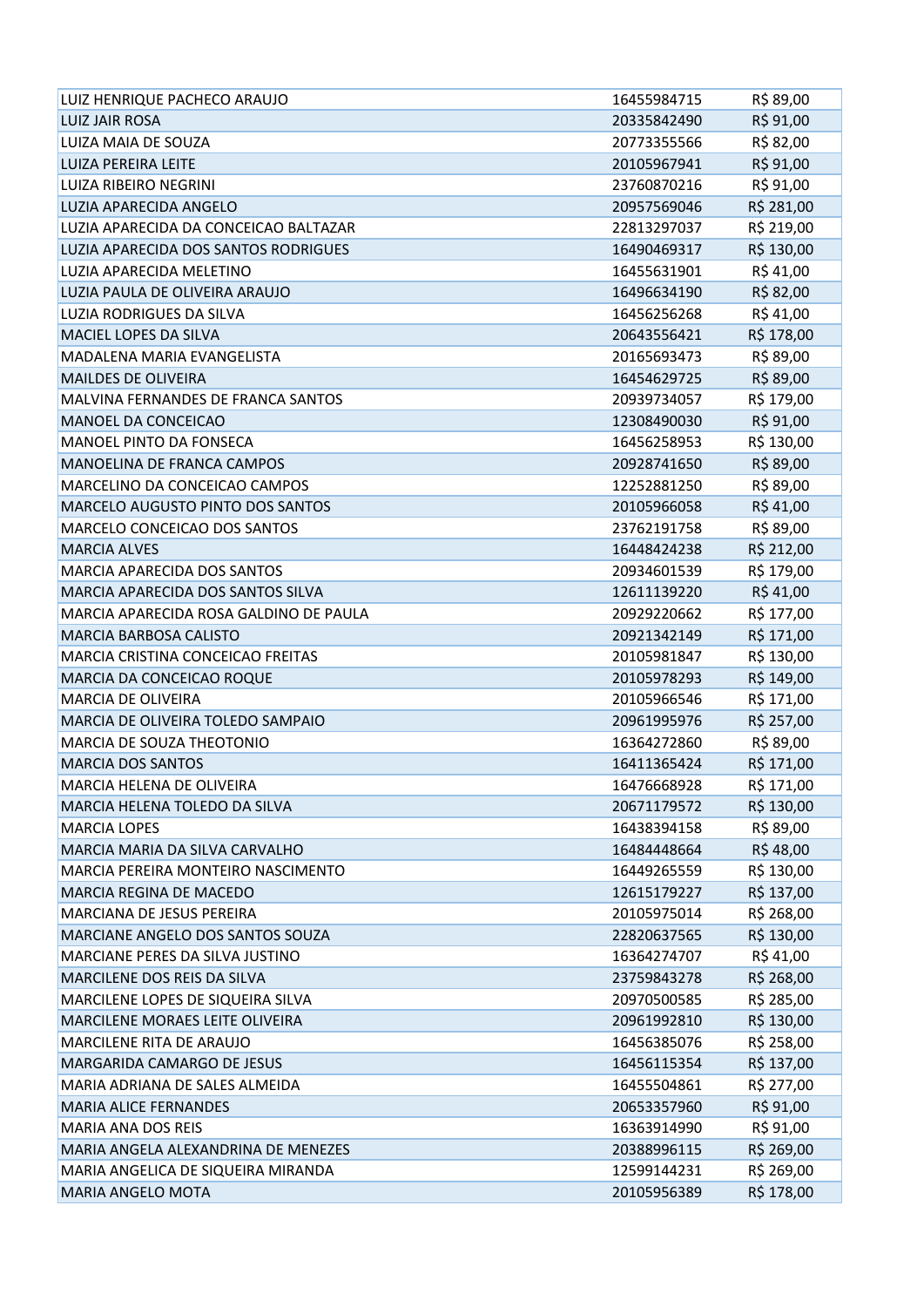| <b>MARIA ANTONIA BREVES DA SILVA</b>       | 16363702039 | R\$ 82,00               |
|--------------------------------------------|-------------|-------------------------|
| <b>MARIA ANTONIA DA SILVA</b>              | 16417556108 | R\$ 179,00              |
| <b>MARIA APARECIDA ALVES</b>               | 20671179750 | R\$ 221,00              |
| MARIA APARECIDA DA CONCEICAO               | 20921363812 | R\$ 91,00               |
| MARIA APARECIDA DA SILVA                   | 16430261426 | R\$ 130,00              |
| MARIA APARECIDA DA SILVA                   | 20916778023 | R\$ 91,00               |
| MARIA APARECIDA DA SILVA BARBOSA           | 20105959027 | R\$ 89,00               |
| <b>MARIA APARECIDA DE AMORIM</b>           | 16425154382 | R\$ 209,00              |
| MARIA APARECIDA DE MACEDO                  | 20105979257 | R\$ 130,00              |
| <b>MARIA APARECIDA DE MENEZES</b>          | 16453621259 | R\$ 212,00              |
| MARIA APARECIDA DE MORAES PEREIRA          | 21000931325 | R\$ 89,00               |
| MARIA APARECIDA DE OLIVEIRA                | 16417548202 | R\$ 130,00              |
| MARIA APARECIDA DOS REIS OLIVEIRA          | 20105982258 | R\$41,00                |
| <b>MARIA APARECIDA DOS SANTOS</b>          | 21000934790 | R\$ 180,00              |
| MARIA APARECIDA FELICIDADE                 | 16490171814 | R\$ 179,00              |
| MARIA APARECIDA GALDINO DA SILVA           | 16364000488 | R\$ 89,00               |
| MARIA APARECIDA GOMES DE OLIVEIRA          | 20957496561 | R\$ 41,00               |
| <b>MARIA APARECIDA IZIDORO</b>             | 20400981844 | R\$ 130,00              |
| MARIA APARECIDA LEANDRO LEITE              | 20961992861 | R\$ 232,00              |
| <b>MARIA APARECIDA LOURENCO</b>            | 16456162085 | R\$ 89,00               |
| MARIA APARECIDA LOURENCO FERRAZ            | 16363822379 | R\$ 89,00               |
| <b>MARIA APARECIDA MONTEIRO</b>            | 16456161119 | R\$ 89,00               |
| MARIA APARECIDA PEREIRA FERREIRA           | 16363718784 | R\$41,00                |
| <b>MARIA APARECIDA PINTO</b>               | 22808679423 | R\$ 89,00               |
| MARIA APARECIDA PRADO SOARES ANGELO        | 20105968476 | R\$ 358,00              |
| MARIA APARECIDA RODRIGUES ROSA DE OLIVEIRA | 16363873224 | R\$ 91,00               |
|                                            | 16354890545 |                         |
| MARIA APARECIDA ROQUE DE OLIVEIRA          |             |                         |
| <b>MARIA APARECIDA ROSA</b>                | 16420274924 | R\$ 89,00               |
| MARIA APARECIDA ROSA                       | 20138703382 | R\$ 130,00              |
| <b>MARIA APARECIDA SALLES</b>              | 21000934650 | R\$ 41,00               |
| MARIA AUGUSTA HENRIQUE RODRIGUES           | 16379391917 | R\$ 89,00               |
| MARIA AUXILIADORA APARECIDA DA SILVA       | 20929220638 | R\$ 140,00              |
| MARIA AUXILIADORA DA SILVA NUNES           | 20106039142 | R\$ 91,00               |
| <b>MARIA BENEDITA ANGELO</b>               | 20929220778 | R\$ 89,00               |
| <b>MARIA BENEDITA APARECIDA</b>            | 23873067710 | R\$ 188,00<br>R\$ 89,00 |
| MARIA BERENICE MONTEIRO DA SILVA           | 16447493309 |                         |
| <b>MARIA CARMEM DA SILVA</b>               | 12490968817 | R\$ 89,00               |
| <b>MARIA CELIA DE MOURA</b>                | 16363853908 | R\$ 163,00              |
| MARIA CELIA PINTO DE CARVALHO              | 16425158116 | R\$ 89,00<br>R\$ 89,00  |
| <b>MARIA CIRENE DOS SANTOS</b>             | 20077887500 | R\$48,00                |
| MARIA CLARA DA SILVA                       | 20327566765 | R\$ 212,00              |
| MARIA CLAUDIA JUSTINO                      | 16379329472 |                         |
| MARIA CONCEICAO DA SILVA FERRAZ            | 20961996042 | R\$ 82,00               |
| MARIA CONCEICAO DOS SANTOS                 | 20138706330 | R\$ 130,00              |
| MARIA CONCEICAO ROSA BARBOSA FIORELLI      | 16363729263 | R\$ 219,00<br>R\$ 89,00 |
| <b>MARIA CRISTINA ALVES</b>                | 20962108973 | R\$41,00                |
| MARIA CRISTINA DE FREITAS                  | 12391186632 |                         |
| MARIA CRISTINA DE JESUS TOLEDO             | 16455655886 | R\$ 178,00              |
| MARIA CRISTINA DE OLIVEIRA CHAVES          | 20921380512 | R\$ 130,00              |
| MARIA CRISTINA DE SAMPAIO DOS SANTOS       | 22817917331 | R\$ 235,00<br>R\$41,00  |
| <b>MARIA CRISTINA DOS SANTOS</b>           | 12682467255 | R\$ 130,00              |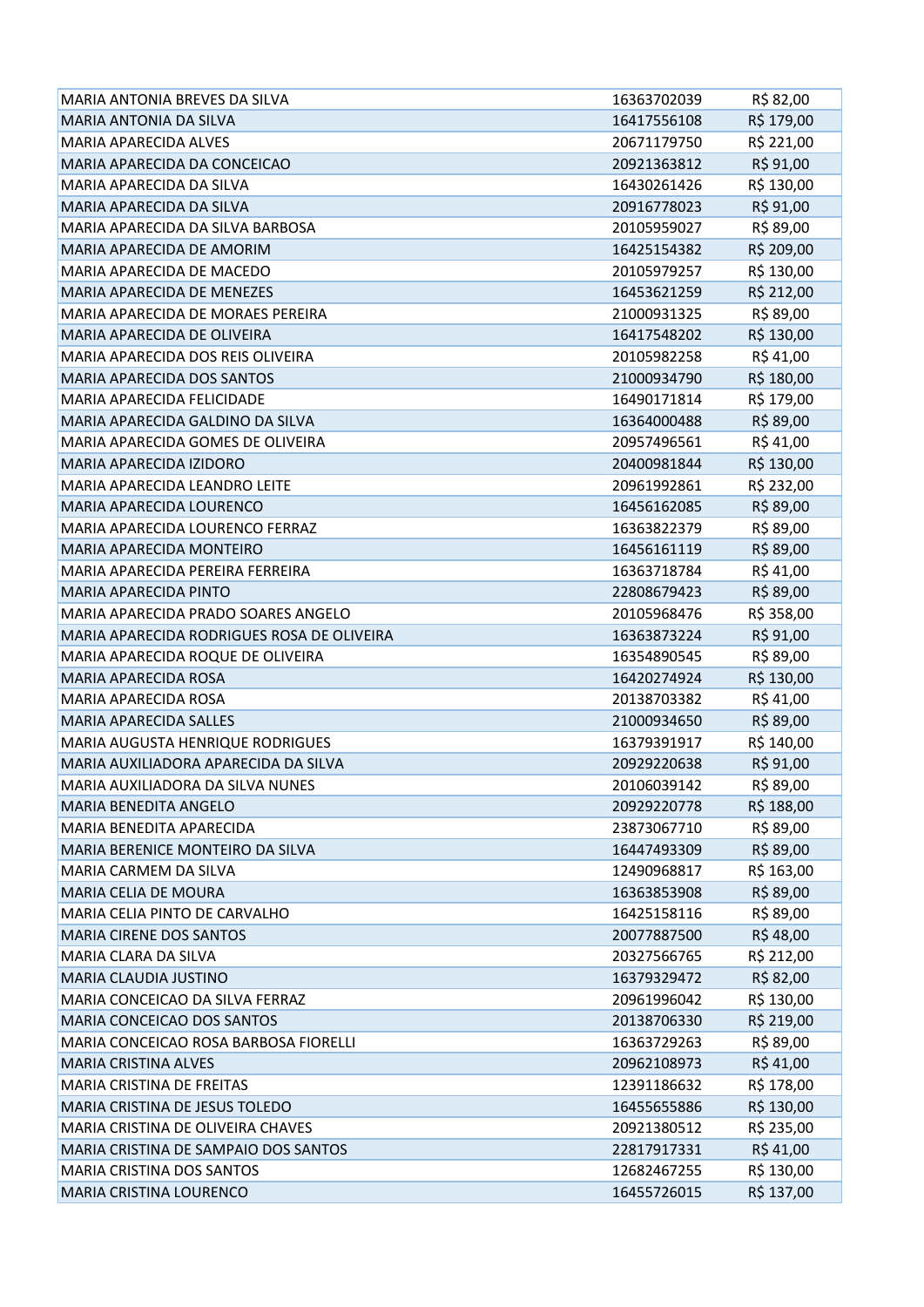| R\$ 89,00<br>MARIA CRISTINA PRUDENTE DA SILVA SANTOS<br>20671185696<br>R\$ 155,00<br><b>MARIA CRISTINA VAZ</b><br>20663596429<br>R\$ 180,00<br><b>MARIA DA GLORIA PEREIRA</b><br>16425163004<br>MARIA DA SILVA PEREIRA FRANCA<br>23704578203<br>R\$41,00<br>R\$ 631,00<br>MARIA DAS DORES DA SILVA SARAIVA<br>16417556892<br>R\$ 170,00<br>MARIA DAS GRACAS MAXIMIANO DE CARVALHO<br>16363766495<br>R\$ 155,00<br><b>MARIA DAS GRACAS ROSA</b><br>16425164434<br>R\$ 89,00<br><b>MARIA DE FATIMA CORREA</b><br>20138693409<br>R\$ 268,00<br><b>MARIA DE FATIMA DA SILVA</b><br>20105972961<br>R\$48,00<br><b>MARIA DE FATIMA DOS SANTOS</b><br>16455575238<br>R\$48,00<br>MARIA DE FATIMA DOS SANTOS CORREA<br>20413285442 |
|----------------------------------------------------------------------------------------------------------------------------------------------------------------------------------------------------------------------------------------------------------------------------------------------------------------------------------------------------------------------------------------------------------------------------------------------------------------------------------------------------------------------------------------------------------------------------------------------------------------------------------------------------------------------------------------------------------------------------|
|                                                                                                                                                                                                                                                                                                                                                                                                                                                                                                                                                                                                                                                                                                                            |
|                                                                                                                                                                                                                                                                                                                                                                                                                                                                                                                                                                                                                                                                                                                            |
|                                                                                                                                                                                                                                                                                                                                                                                                                                                                                                                                                                                                                                                                                                                            |
|                                                                                                                                                                                                                                                                                                                                                                                                                                                                                                                                                                                                                                                                                                                            |
|                                                                                                                                                                                                                                                                                                                                                                                                                                                                                                                                                                                                                                                                                                                            |
|                                                                                                                                                                                                                                                                                                                                                                                                                                                                                                                                                                                                                                                                                                                            |
|                                                                                                                                                                                                                                                                                                                                                                                                                                                                                                                                                                                                                                                                                                                            |
|                                                                                                                                                                                                                                                                                                                                                                                                                                                                                                                                                                                                                                                                                                                            |
|                                                                                                                                                                                                                                                                                                                                                                                                                                                                                                                                                                                                                                                                                                                            |
|                                                                                                                                                                                                                                                                                                                                                                                                                                                                                                                                                                                                                                                                                                                            |
|                                                                                                                                                                                                                                                                                                                                                                                                                                                                                                                                                                                                                                                                                                                            |
| R\$ 91,00<br><b>MARIA DE FATIMA FREITAS NEVES</b><br>16439983572                                                                                                                                                                                                                                                                                                                                                                                                                                                                                                                                                                                                                                                           |
| R\$ 119,00<br><b>MARIA DE FATIMA ISIDORO LOPES</b><br>16417544991                                                                                                                                                                                                                                                                                                                                                                                                                                                                                                                                                                                                                                                          |
| R\$ 178,00<br><b>MARIA DE FATIMA PINTO</b><br>16354672386                                                                                                                                                                                                                                                                                                                                                                                                                                                                                                                                                                                                                                                                  |
| R\$ 89,00<br><b>MARIA DE FATIMA TEIXEIRA</b><br>22819940594                                                                                                                                                                                                                                                                                                                                                                                                                                                                                                                                                                                                                                                                |
| R\$ 179,00<br><b>MARIA DE JESUS LEANDRO</b><br>17063892132                                                                                                                                                                                                                                                                                                                                                                                                                                                                                                                                                                                                                                                                 |
| R\$ 209,00<br>MARIA DE JESUS LIMA FELIX<br>16448902989                                                                                                                                                                                                                                                                                                                                                                                                                                                                                                                                                                                                                                                                     |
| R\$ 123,00<br>MARIA DE LOURDES DA CONCEICAO<br>16503589167                                                                                                                                                                                                                                                                                                                                                                                                                                                                                                                                                                                                                                                                 |
| R\$ 180,00<br>MARIA DE LOURDES DE PAULA<br>16455733763                                                                                                                                                                                                                                                                                                                                                                                                                                                                                                                                                                                                                                                                     |
| R\$ 89,00<br>MARIA DE LOURDES OLIVEIRA DARCO<br>10724667706                                                                                                                                                                                                                                                                                                                                                                                                                                                                                                                                                                                                                                                                |
| R\$ 173,00<br>MARIA DE LOURDES ROSA DOS SANTOS<br>20474150970                                                                                                                                                                                                                                                                                                                                                                                                                                                                                                                                                                                                                                                              |
| R\$447,00<br><b>MARIA DE LOURDES VIEIRA</b><br>16364135502                                                                                                                                                                                                                                                                                                                                                                                                                                                                                                                                                                                                                                                                 |
| R\$ 226,00<br>MARIA DO CARMO NASCIMENTO DA ROCHA<br>16483250933                                                                                                                                                                                                                                                                                                                                                                                                                                                                                                                                                                                                                                                            |
| <b>MARIA DOS SANTOS</b><br>R\$ 130,00<br>16430258883                                                                                                                                                                                                                                                                                                                                                                                                                                                                                                                                                                                                                                                                       |
| R\$41,00<br><b>MARIA ELIANE GUIMARAES TOLEDO</b><br>20138706551                                                                                                                                                                                                                                                                                                                                                                                                                                                                                                                                                                                                                                                            |
| R\$41,00<br><b>MARIA ELIETY DE CAMPOS</b><br>22814158979                                                                                                                                                                                                                                                                                                                                                                                                                                                                                                                                                                                                                                                                   |
| R\$ 212,00<br><b>MARIA ELIZABETH ARCENIO</b><br>16496431710                                                                                                                                                                                                                                                                                                                                                                                                                                                                                                                                                                                                                                                                |
| R\$ 89,00<br><b>MARIA ELIZETE VICENTE</b><br>20663593985                                                                                                                                                                                                                                                                                                                                                                                                                                                                                                                                                                                                                                                                   |
| R\$ 130,00<br>MARIA ESDRAS DE OLIVEIRA LEITE CAMPOS<br>20387558181                                                                                                                                                                                                                                                                                                                                                                                                                                                                                                                                                                                                                                                         |
| R\$ 89,00<br><b>MARIA GENI DA SILVA</b><br>16364107363                                                                                                                                                                                                                                                                                                                                                                                                                                                                                                                                                                                                                                                                     |
| R\$ 82,00<br><b>MARIA GISELE DE CASTRO</b><br>20143519837                                                                                                                                                                                                                                                                                                                                                                                                                                                                                                                                                                                                                                                                  |
| R\$41,00<br>MARIA GORETH CORREA<br>20671183499                                                                                                                                                                                                                                                                                                                                                                                                                                                                                                                                                                                                                                                                             |
| R\$ 89,00<br>MARIA HELENA APARECIDA DE GODOI<br>20653358339                                                                                                                                                                                                                                                                                                                                                                                                                                                                                                                                                                                                                                                                |
| R\$ 82,00<br>MARIA HELENA DA SILVA<br>20671180953                                                                                                                                                                                                                                                                                                                                                                                                                                                                                                                                                                                                                                                                          |
| R\$ 171,00<br><b>MARIA HELENA DOS SANTOS</b><br>16419903182                                                                                                                                                                                                                                                                                                                                                                                                                                                                                                                                                                                                                                                                |
| R\$ 89,00<br>MARIA HELENA DOS SANTOS OLIVEIRA<br>16363875510                                                                                                                                                                                                                                                                                                                                                                                                                                                                                                                                                                                                                                                               |
| R\$ 91,00<br><b>MARIA HELENA MOTA</b><br>12784836233                                                                                                                                                                                                                                                                                                                                                                                                                                                                                                                                                                                                                                                                       |
| R\$ 130,00<br><b>MARIA HELENA PEREIRA</b><br>16417550134                                                                                                                                                                                                                                                                                                                                                                                                                                                                                                                                                                                                                                                                   |
| R\$41,00<br><b>MARIA HELENA PEREIRA DOS SANTOS RODRIGUES</b><br>20929236038                                                                                                                                                                                                                                                                                                                                                                                                                                                                                                                                                                                                                                                |
| R\$ 172,00<br>MARIA IGNES DOS SANTOS MARCELINO<br>20387561220                                                                                                                                                                                                                                                                                                                                                                                                                                                                                                                                                                                                                                                              |
| R\$ 210,00<br>MARIA INEZ DE CARVALHO SANTOS<br>20138695886                                                                                                                                                                                                                                                                                                                                                                                                                                                                                                                                                                                                                                                                 |
| R\$ 89,00<br>MARIA INEZ INACIA DA CRUZ<br>16354875511                                                                                                                                                                                                                                                                                                                                                                                                                                                                                                                                                                                                                                                                      |
| R\$ 212,00<br><b>MARIA ISABEL DE SIQUEIRA</b><br>16425166232                                                                                                                                                                                                                                                                                                                                                                                                                                                                                                                                                                                                                                                               |
| R\$ 91,00<br><b>MARIA JOAQUINA LEITE</b><br>12384034237                                                                                                                                                                                                                                                                                                                                                                                                                                                                                                                                                                                                                                                                    |
| R\$41,00<br>MARIA JOSE AMARAL EVANGELISTA<br>16455569130                                                                                                                                                                                                                                                                                                                                                                                                                                                                                                                                                                                                                                                                   |
| R\$ 82,00<br>MARIA JOSE APARECIDA DE TOLEDO CAMPOS<br>20929228051                                                                                                                                                                                                                                                                                                                                                                                                                                                                                                                                                                                                                                                          |
| R\$ 179,00<br>MARIA JOSE CONCEICAO DE PAULA<br>16448415530                                                                                                                                                                                                                                                                                                                                                                                                                                                                                                                                                                                                                                                                 |
| R\$ 130,00<br>MARIA JOSE DA CONCEICAO<br>16455321147                                                                                                                                                                                                                                                                                                                                                                                                                                                                                                                                                                                                                                                                       |
| R\$ 178,00<br>MARIA JOSE DA CONCEICAO<br>20327566846                                                                                                                                                                                                                                                                                                                                                                                                                                                                                                                                                                                                                                                                       |
| R\$ 89,00<br>MARIA JOSE DA SILVA<br>20671179300                                                                                                                                                                                                                                                                                                                                                                                                                                                                                                                                                                                                                                                                            |
| R\$ 130,00<br>MARIA JOSE DE ALMEIDA<br>20105976630                                                                                                                                                                                                                                                                                                                                                                                                                                                                                                                                                                                                                                                                         |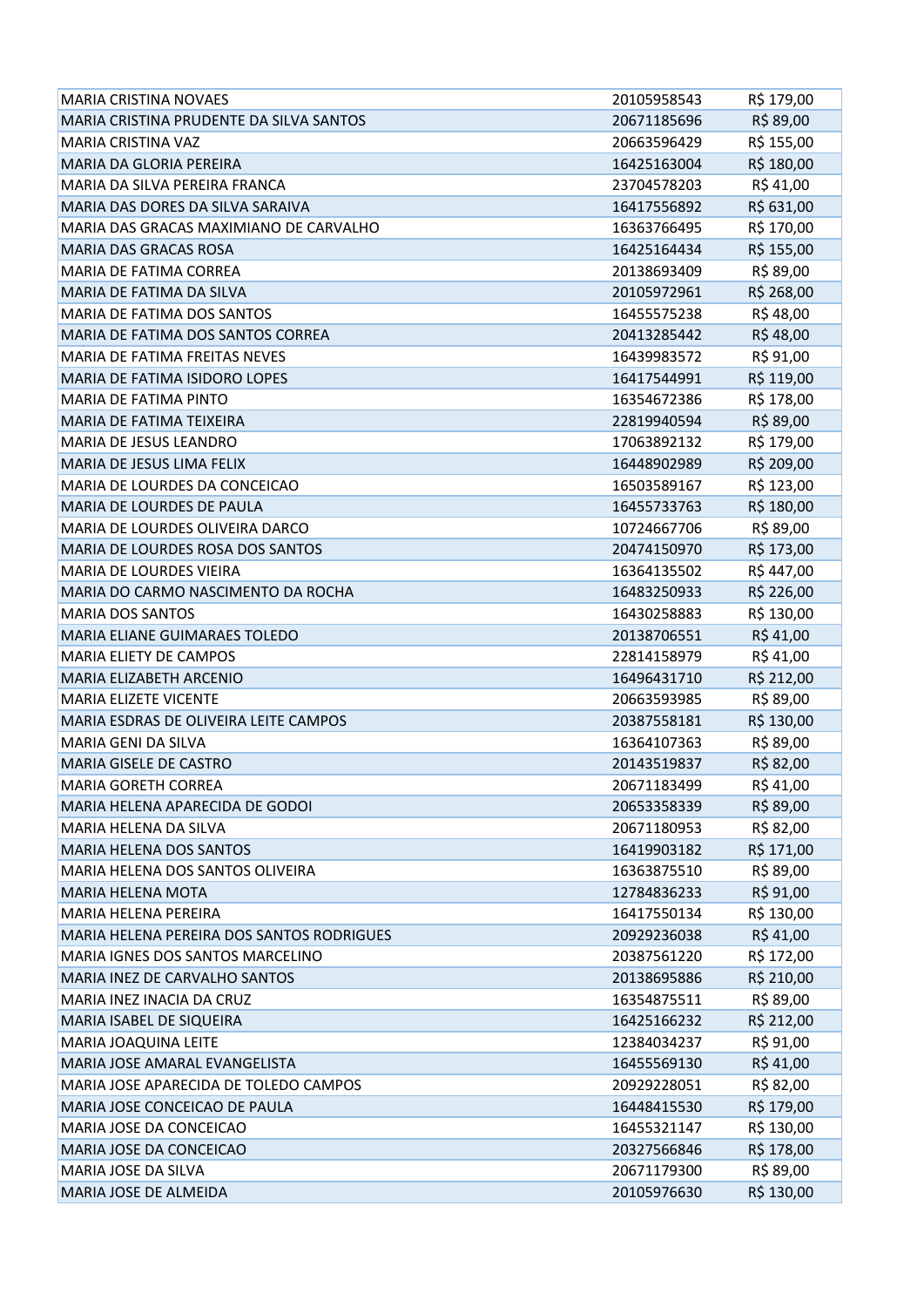| MARIA JOSE DE ALMEIDA ALVES              | 20138694952 | R\$41,00   |
|------------------------------------------|-------------|------------|
| MARIA JOSE DE AMORIM VIEIRA              | 16364136274 | R\$ 297,00 |
| MARIA JOSE DIAS DO ROSARIO               | 20335842377 | R\$ 137,00 |
| MARIA JOSE PENNA DA SILVA                | 20105974964 | R\$41,00   |
| MARIA JOSE TORRES DE JESUS               | 16354939129 | R\$ 97,00  |
| <b>MARIA LEONY SAMPAIO</b>               | 20105968905 | R\$ 130,00 |
| MARIA LETICIA DE ANDRADE LOURENCO        | 23728414790 | R\$ 41,00  |
| <b>MARIA LUCIA DOS SANTOS</b>            | 20964729177 | R\$ 89,00  |
| <b>MARIA LUCIA JUSTINO</b>               | 20653359688 | R\$ 41,00  |
| MARIA LUCIA PEREIRA DE OLIVEIRA          | 16447975923 | R\$446,00  |
| MARIA LUISA SARAIVA DE ABREU             | 20347652799 | R\$ 89,00  |
| <b>MARIA LUIZA VAZ</b>                   | 23639227111 | R\$ 170,00 |
| <b>MARIA LUZIA BARBOZA</b>               | 12758775265 | R\$ 171,00 |
| <b>MARIA MARGARIDA RODRIGUES PACHECO</b> | 20335842571 | R\$ 178,00 |
| MARIA REGINA SERAFIM DOS SANTOS          | 16449258706 | R\$ 89,00  |
| MARIA ROSA DA SILVA RIBEIRO              | 20105964721 | R\$ 89,00  |
| <b>MARIA ROSA MADRUGA SANTOS</b>         | 16354910600 | R\$ 147,00 |
| MARIA ROSA TEREZA GODOY                  | 20143517230 | R\$ 147,00 |
| MARIA ROSANGELA ROSE DA SILVA            | 16479764987 | R\$ 171,00 |
| MARIA ROSANGELA TEREZA DO NASCIMENTO     | 20671179726 | R\$41,00   |
| MARIA SANDRA DOS SANTOS BERNARDO         | 20387563975 | R\$ 260,00 |
| MARIA SANTANA PINTO DE ALMEIDA           | 16447461911 | R\$ 130,00 |
| MARIA SELMA DOS SANTOS COSTA             | 20920816082 | R\$ 137,00 |
| MARIA TEREZINHA ROSARIO                  | 16493719934 | R\$ 91,00  |
| MARIA VENTURA DA SILVA FONSECA           | 20643555786 | R\$ 89,00  |
| MARIA VICENTINA DOS SANTOS ANTONIO       | 21028898799 | R\$ 179,00 |
| <b>MARIA VICENTINA MANOEL</b>            | 20335843713 | R\$ 258,00 |
| MARIA VILASIA DE TOLEDO AYRES            | 20077887632 | R\$ 179,00 |
| <b>MARIA ZULMIRA ROBERTO</b>             | 16363920869 | R\$ 89,00  |
| MARIANA DO PRADO SILVA                   | 16456277303 | R\$41,00   |
| MARIANA GONCALVES QUINTINO               | 16375673578 | R\$ 171,00 |
| MARIANA GONZAGA DE SIQUEIRA              | 16379469525 | R\$ 179,00 |
| MARIANA VAZ DE TOLEDO                    | 20921363863 | R\$ 137,00 |
| MARILDA AMORIM DE SOUZA                  | 20138703889 | R\$ 89,00  |
| MARILDA DE ANDRADE RODRIGUES OLIVEIRA    | 16448823728 | R\$ 89,00  |
| MARILDA DE JESUS AMORIM                  | 20105956257 | R\$ 178,00 |
| <b>MARILEA DE CARVALHO</b>               | 13313793540 | R\$ 171,00 |
| <b>MARILEIA DA SILVA LEITE</b>           | 20961995682 | R\$ 236,00 |
| MARILENA APARECIDA DE TOLEDO             | 16499899012 | R\$ 333,00 |
| <b>MARILENE MAYARA MONTEIRO CAMPOS</b>   | 23709800796 | R\$ 130,00 |
| MARILENE RODRIGUES DA SILVA              | 20961994996 | R\$ 225,00 |
| MARILIA CAROLINE DA SILVA EPIFANIO       | 16475723976 | R\$ 156,00 |
| MARILIA LOPES DA SILVA NASCIMENTO        | 16425172607 | R\$ 89,00  |
| MARILIA TOLEDO CARDOSO OLIVEIRA          | 16456378711 | R\$ 138,00 |
| MARILSA DOS SANTOS OLIVEIRA LEITE        | 20138704141 | R\$ 89,00  |
| MARILZA APARECIDA ISIDORO RODRIGUES      | 16364189629 | R\$41,00   |
| MARILZA DE OLIVEIRA SAMPAIO              | 16364189696 | R\$ 91,00  |
| MARILZA LOURENCO DE TOLEDO               | 16430268625 | R\$ 249,00 |
| MARINA BARBOZA RAMOS                     | 16477633117 | R\$ 89,00  |
| <b>MARINA DE MELO</b>                    | 22803760494 | R\$ 137,00 |
| MARINDA DE ALMEIDA SALES                 | 16455328478 | R\$ 281,00 |
| MARINEIA DOS SANTOS CARVALHO TEIXEIRA    | 21000931252 | R\$ 82,00  |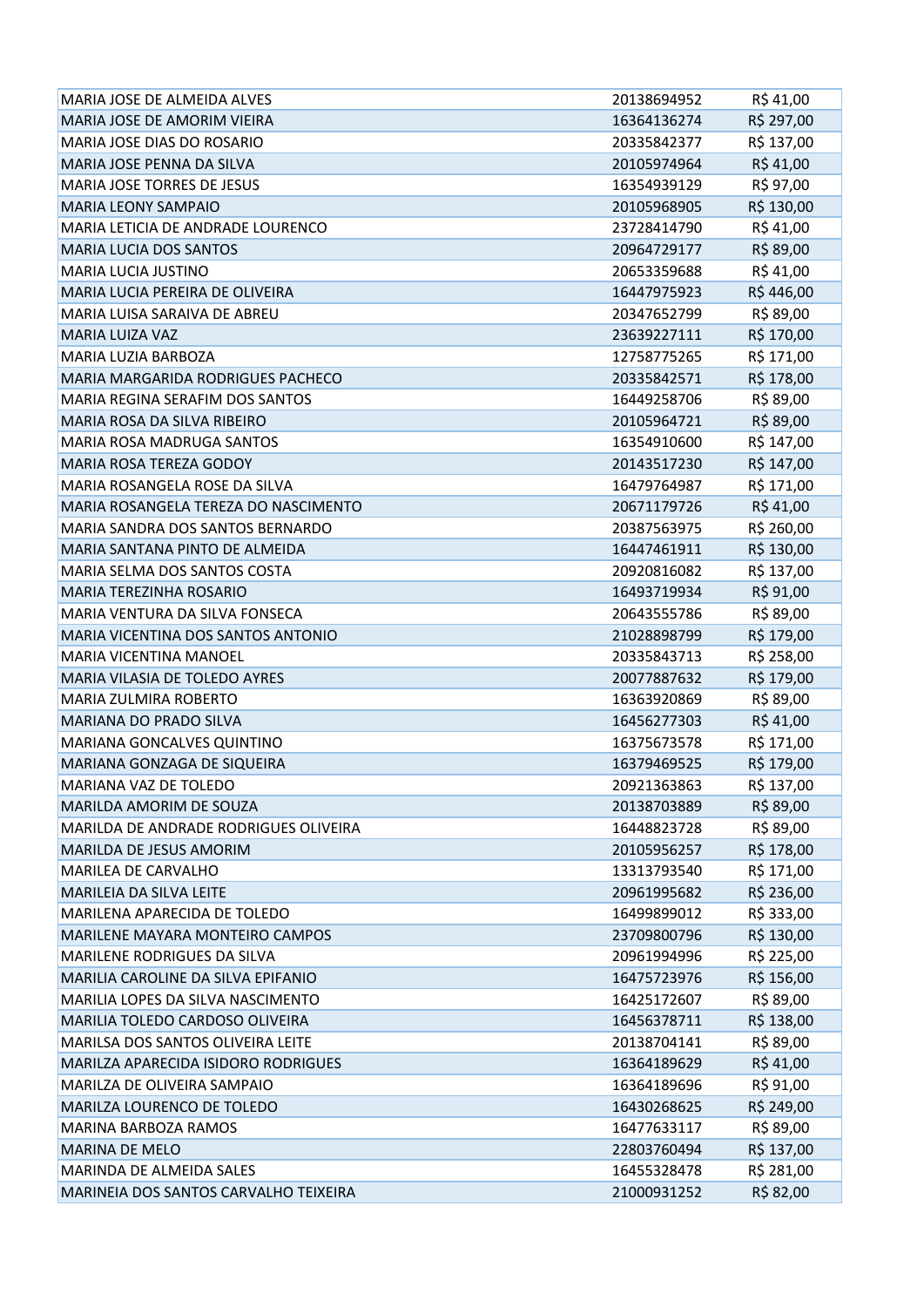| <b>MARINEIA PINA</b>                     | 12621358243 | R\$ 89,00  |
|------------------------------------------|-------------|------------|
| <b>MARINETE CRISTIANE DOS SANTOS</b>     | 20970509841 | R\$ 212,00 |
| <b>MARIO DA CONCEICAO</b>                | 16502817239 | R\$ 89,00  |
| <b>MARIO RODRIGUES</b>                   | 13048154239 | R\$ 89,00  |
| MARIZA APARECIDA FERREIRA                | 16454497241 | R\$ 89,00  |
| MARIZA KATIA GOMES DE ARAUJO             | 13022755243 | R\$ 171,00 |
| MARIZABEL DOS SANTOS DE SOUZA            | 16436283235 | R\$41,00   |
| <b>MARLENE ALVES SAMPAIO</b>             | 16455399693 | R\$ 179,00 |
| <b>MARLENE APARECIDA BORGES</b>          | 16448422774 | R\$ 89,00  |
| <b>MARLENE APARECIDA GARCIA</b>          | 20138702343 | R\$ 123,00 |
| MARLENE APARECIDA ROSA GALDINO DE PAULA  | 20929220654 | R\$ 358,00 |
| MARLENE AUXILIADORA AVELINO              | 16502487743 | R\$ 130,00 |
| MARLENE DA CONCEICAO                     | 16448422812 | R\$ 169,00 |
| MARLENE DA SILVA BARBOSA                 | 20105959043 | R\$ 173,00 |
| <b>MARLENE DA SILVA FRANCA</b>           | 16477207894 | R\$ 212,00 |
| <b>MARLENE MONTEIRO APPARECIDA</b>       | 16364223517 | R\$ 212,00 |
| MARLENE MONTEIRO LOPES DE ARAUJO         | 20653364606 | R\$ 269,00 |
| MARLENE SILVA OLIVEIRA                   | 16462928159 | R\$ 356,00 |
| <b>MARLI AUGUSTA DE OLIVEIRA</b>         | 16483886102 | R\$ 171,00 |
| MARLI CONCEICAO GALVAO DE FRANCA         | 16455137028 | R\$ 137,00 |
| MARLI DA CRUZ CHAVES DA SILVA            | 16436289713 | R\$ 164,00 |
| <b>MARLI DA SILVA</b>                    | 20105982061 | R\$ 219,00 |
| <b>MARLI DE TOLEDO</b>                   | 16419940886 | R\$ 97,00  |
| <b>MARLI LUZIA</b>                       | 22813050554 | R\$ 180,00 |
| <b>MARLI RODRIGUES</b>                   | 16455137095 | R\$ 209,00 |
| <b>MARLUCE APARECIDA PEREIRA</b>         | 20671180325 | R\$ 89,00  |
| <b>MARLY ANGELO</b>                      | 16364234217 | R\$ 193,00 |
| MARLY APARECIDA DE OLIVEIRA LEITE        | 20934484230 | R\$ 137,00 |
| MARLY APARECIDA DOS SANTOS               | 16455966903 | R\$ 130,00 |
| MARLY LEITE DE MORAES SILVA              | 16364240160 | R\$432,00  |
| MARTA APARECIDA LEAO DA SILVA            | 16483809140 | R\$ 91,00  |
| MARTA DA CONCEICAO ROQUE                 | 16456809941 | R\$ 130,00 |
| MARTINA ROBERTA CIRICO DA FONSECA        | 20335845406 | R\$ 137,00 |
| MAURA CARDOSO DE SOUSA                   | 23817812066 | R\$ 89,00  |
| MAURICIO CAMARGO SANT ANA                | 23845803181 | R\$ 89,00  |
| MAURILIO DASIR DOS REIS                  | 20105972279 | R\$ 218,00 |
| MAURILIO DE OLIVEIRA PEREIRA             | 12444967412 | R\$ 89,00  |
| <b>MAURILIO RODRIGUES</b>                | 16455970021 | R\$ 171,00 |
| <b>MAURILIO SALES FILHO</b>              | 23886983214 | R\$ 91,00  |
| MAYARA APARECIDA DA SILVA                | 16363610681 | R\$ 130,00 |
| MAYARA CRISTINA TELES ISIDORO            | 16363607648 | R\$ 171,00 |
| <b>MAYARA CRISTINA TEREZA</b>            | 20077884080 | R\$ 171,00 |
| MAYARA HELENA CONCEICAO DOMINGOS PEREIRA | 21293437095 | R\$ 130,00 |
| <b>MAYELE PEREIRA LIMA</b>               | 20138689010 | R\$ 171,00 |
| MAYRA CLAUDIA DOS SANTOS                 | 16363623597 | R\$41,00   |
| MAYRA KETELEN DA CONCEICAO OLIVEIRA      | 20335841931 | R\$ 130,00 |
| MAYRINE INGRIDY ALMEIDA DO PRADO         | 16454629652 | R\$ 130,00 |
| MAYSA DA CONCEICAO ROQUE                 | 16455989431 | R\$ 130,00 |
| MEIRA ALVES DA CONCEICAO                 | 16514605843 | R\$ 268,00 |
| MEIRE BARBOSA DE OLIVEIRA LEITE          | 20105980247 | R\$ 89,00  |
| MEIRE CRISTINA DE OLIVEIRA               | 20340370046 | R\$ 171,00 |
| MEONY BERTILIA DE SIQUEIRA ARAMAKI       | 20138701444 | R\$ 163,00 |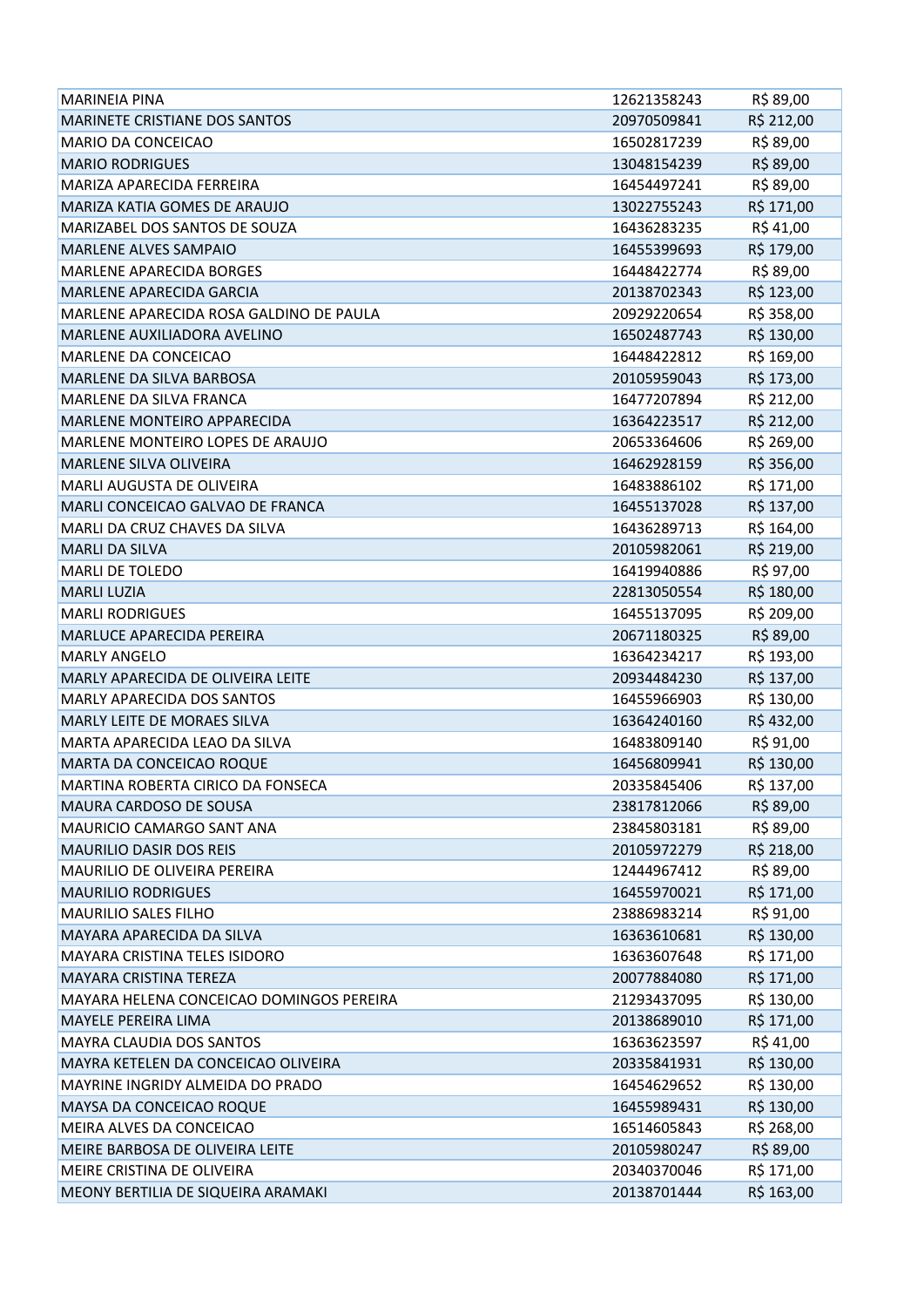| <b>MERCEDES FABIANA BRAGA</b>                  | 12711417230 | R\$ 178,00 |
|------------------------------------------------|-------------|------------|
| MICAELA CRISTINA DOS SANTOS GALDINO            | 16538436723 | R\$ 130,00 |
| MICHELLE SABRINA DE CAMPOS ESPINDOLA           | 16455587430 | R\$ 171,00 |
| MILENA CRISTINA DA CONCEICAO OLIVEIRA          | 23766130087 | R\$ 171,00 |
| MILENA ZULMIRA MONTEIRO CAMPOS                 | 20077883645 | R\$ 171,00 |
| MILENY DA SILVA OLIVEIRA                       | 20138702017 | R\$ 41,00  |
| <b>MILLENE CARVALHO PINTO</b>                  | 16425186365 | R\$ 171,00 |
| MILTON JACINTO MESSIAS                         | 12080839774 | R\$ 91,00  |
| MINAILDE BENTO DA SILVA                        | 20387560798 | R\$ 130,00 |
| MIRTES SAMPAIO DA SILVA                        | 20105982096 | R\$ 82,00  |
| MOISES DE FRANCA ALMEIDA                       | 12612661222 | R\$ 89,00  |
| MONICA APARECIDA DA SILVA CAMPOS               | 16425188740 | R\$41,00   |
| MONICA CRISTINE DE OLIVEIRA MACHADO            | 20314710501 | R\$ 171,00 |
| MONICA DOS SANTOS JUSTINO                      | 20217744871 | R\$ 253,00 |
| MONICA MARIA DE OLIVEIRA                       | 20347654538 | R\$ 180,00 |
| MONICA SOFIA ROSA RAMOS                        | 20077887969 | R\$ 220,00 |
| MONIQUE INGRID MONTEIRO DE TOLEDO OLIVEIRA     | 16379561510 | R\$ 171,00 |
| MYRTA DE OLIVEIRA COSTA                        | 16425187078 | R\$ 171,00 |
| <b>NADIR ARCENIO</b>                           | 16533106415 | R\$ 89,00  |
| NADIR GALVAO DE FRANCA                         | 20105976274 | R\$ 91,00  |
| <b>NADIR GARCEZ PEREIRA</b>                    | 16631190968 | R\$ 89,00  |
| NAIR AIRES DE OLIVEIRA CARVALHO                | 23607139705 | R\$41,00   |
| <b>NAIR ANTUNES</b>                            | 20387558602 | R\$ 82,00  |
| NAIR APARECIDA DA SILVA FERRAZ                 | 20961988791 | R\$ 89,00  |
| <b>NAIR AYRES DOS SANTOS</b>                   | 20138706349 | R\$ 89,00  |
| <b>NAIR BENEDITA VIEIRA</b>                    | 20221768828 | R\$ 91,00  |
| <b>NAIR FERREIRA BREVES</b>                    | 16624143925 | R\$ 194,00 |
| NAIR GOMES VENTURA DE SIQUEIRA                 | 16425190451 | R\$48,00   |
| <b>NAIR PEREIRA DE CAMPOS</b>                  | 16449155753 | R\$ 89,00  |
| <b>NAIR PERES DA SILVA</b>                     | 16425190443 | R\$48,00   |
| <b>NAIR RODRIGUES DE CAMPOS</b>                | 16653631193 | R\$48,00   |
| NATALI DE OLIVEIRA SILVA                       | 16417591922 | R\$ 268,00 |
| NATALI GOMES DA SILVA                          | 23813898640 | R\$ 41,00  |
| NATALIA APARECIDA RODRIGUES                    | 20340371638 | R\$ 155,00 |
| NATALIA CAMILO DE ALMEIDA                      | 20671187990 | R\$ 91,00  |
| NATALIA CARVALHO LEITE                         | 20105959515 | R\$ 269,00 |
| NATALIA DA CONCEICAO                           | 23612310301 | R\$ 130,00 |
| NATALIA DOS SANTOS MACIEL NASCIMENTO           | 20077887772 | R\$ 212,00 |
| NATALIA FIORELO VELLOSO                        | 20105973895 | R\$ 82,00  |
| NATALY MESTRINELLI PAES DE ALMEIDA             | 20773353342 | R\$ 171,00 |
| NATHALIA DE FATIMA SANTOS LEAL                 | 20335841990 | R\$ 176,00 |
| NATHALIA RODRIGUES DELONGO                     | 23855394187 | R\$41,00   |
| NATHALIA YURI MARTINS RESENDE DOS SANTOS BENTO | 16538502211 | R\$ 130,00 |
| NAYANE CRISTINA DOS SANTOS RANGEL              | 20138701916 | R\$ 82,00  |
| NAYARA CARVALHO LEITE                          | 23789949287 | R\$ 130,00 |
| NAYARA LUANA DE TOLEDO GONCALVES               | 20663597166 | R\$ 285,00 |
| NAZARETH APARECIDA DA SILVA                    | 16670028637 | R\$ 130,00 |
| NAZARETH RANGEL GOMES                          | 16425192810 | R\$ 171,00 |
| NAZARINA DE OLIVEIRA REIS SILVA                | 16670218738 | R\$ 41,00  |
| NAZIR APARECIDA DE SALES NOVAES                | 16653529070 | R\$ 91,00  |
| <b>NEDI ALINE GONCALVES</b>                    | 20335844671 | R\$ 123,00 |
| <b>NEDIR AIRES DOS SANTOS</b>                  | 20920817313 | R\$ 130,00 |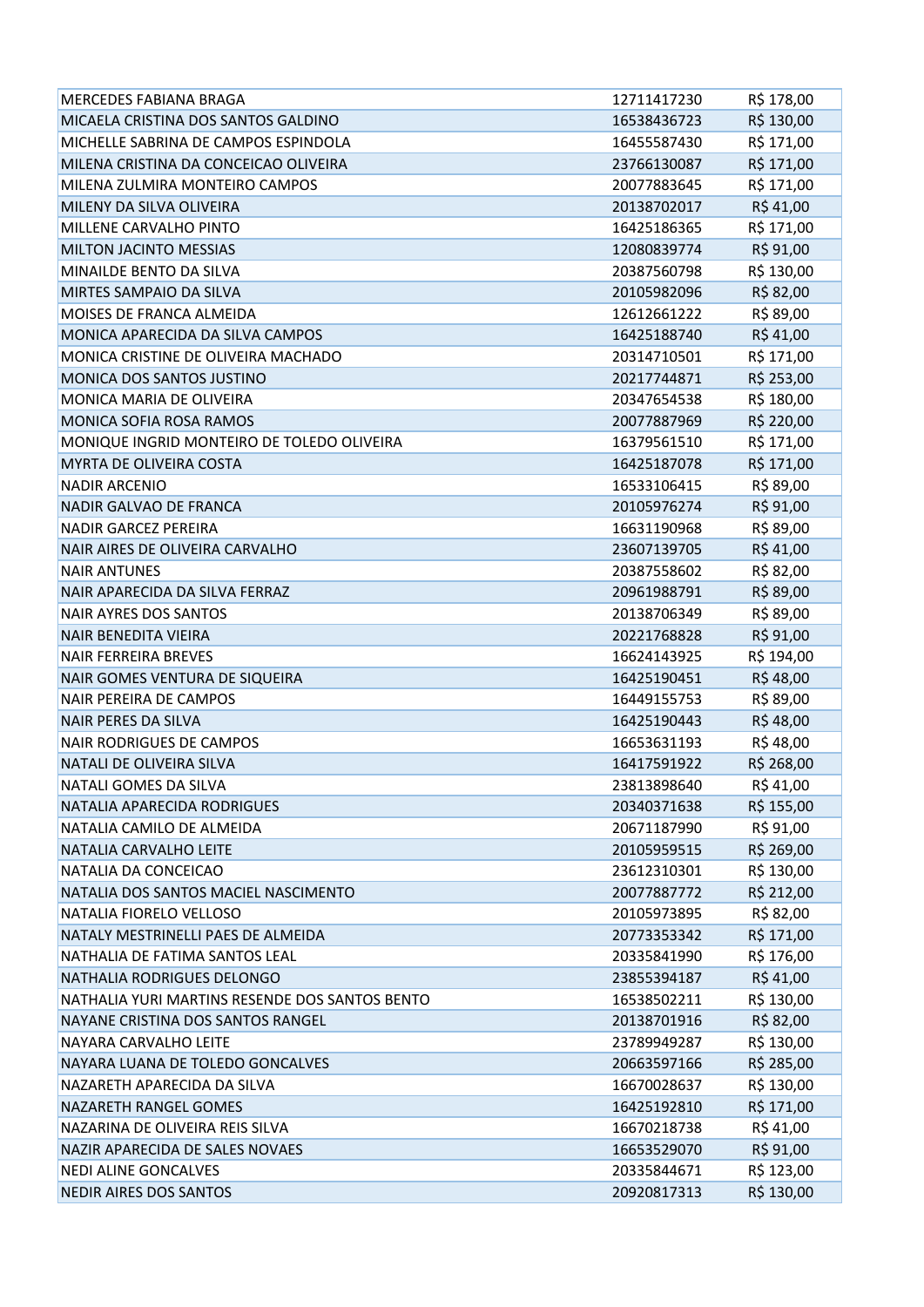| <b>NEDIR FERMINO</b>                     | 10689549692 | R\$ 89,00  |
|------------------------------------------|-------------|------------|
| <b>NEIDE DA SILVA</b>                    | 20327571386 | R\$ 82,00  |
| <b>NEIDE DE MELO</b>                     | 16631767661 | R\$ 212,00 |
| NELSON BARBOZA DOS REIS                  | 20143520800 | R\$ 89,00  |
| NERCY GOMES DOS SANTOS DOS REIS          | 16672504398 | R\$ 170,00 |
| NEUSA APARECIDA LEANDRO                  | 20671179971 | R\$ 89,00  |
| NEUSA DA COSTA OLIVEIRA                  | 12915078264 | R\$ 89,00  |
| NEUSA DOS SANTOS LOURENCO                | 20921385638 | R\$ 260,00 |
| NEUZA CAMARGO SANT ANA                   | 16595693942 | R\$ 130,00 |
| NEUZA LEANDRO DE OLIVEIRA                | 16665145647 | R\$ 171,00 |
| NEUZA MARIA DOMINGOS                     | 16657253118 | R\$ 535,00 |
| NILCEIA APARECIDA DE TOLEDO DA SILVA     | 16538547495 | R\$ 130,00 |
| NILCEIA DOS SANTOS SILVA                 | 16649341046 | R\$ 130,00 |
| NILCELIA CAMARGO DE TOLEDO               | 16538547673 | R\$ 171,00 |
| NILCELINA VICENTE MADRUGA                | 16554570064 | R\$ 130,00 |
| NILDEZETE DOS SANTOS GONCALVES           | 20138700847 | R\$ 130,00 |
| NILTON CESAR PINTO                       | 20671186633 | R\$ 82,00  |
| NILZA DO CARMO GUEDES DA CONCEICAO       | 16529845195 | R\$ 167,00 |
| NORBERTO DA CRUZ                         | 23833502017 | R\$ 89,00  |
| NORBERTO JOSE VELOSO                     | 23685692441 | R\$ 89,00  |
| ODETE DE OLIVEIRA OZORIO                 | 20445504166 | R\$ 171,00 |
| ODETE DOS REIS SENNA DA SILVA            | 12976771628 | R\$ 171,00 |
| ODETE HENRIQUE DOS SANTOS                | 20105977718 | R\$ 91,00  |
| OLEDIR MENINO DOS SANTOS                 | 16671236608 | R\$41,00   |
| OLGA CAMARGO DOS SANTOS GALHARDO         | 20138690795 | R\$ 179,00 |
| <b>OLIVEIRO ROBERTO</b>                  | 16632953167 | R\$ 212,00 |
| OLIVIA APARECIDA CARNEIRO                | 20138692895 | R\$ 89,00  |
| OLIVIA DONIZETE DOS SANTOS AMORIM        | 20970444863 | R\$ 158,00 |
| OLIVIA FERNANDES DE FRANCA NETO          | 20335845163 | R\$ 179,00 |
| <b>ONDINA PEREIRA</b>                    | 20671180082 | R\$ 91,00  |
| ONEIDE ALVES DOS SANTOS ROSSO            | 20138700472 | R\$ 175,00 |
| OSCALINA MARIA BENEDITA                  | 20663600299 | R\$ 89,00  |
| OSMAIR FRANCISCO DO NASCIMENTO           | 12302116439 | R\$ 91,00  |
| <b>OSMAIR PEREIRA</b>                    | 21000931406 | R\$ 130,00 |
| <b>OSMAR ALVES</b>                       | 16631909164 | R\$ 91,00  |
| <b>OSMAR ALVES CALISTO</b>               | 12432337524 | R\$ 89,00  |
| OSMAR LOPES DE ARAUJO                    | 12679515244 | R\$ 91,00  |
| OSMARINA ANGELO LUZIA                    | 16593404986 | R\$ 89,00  |
| <b>OSMARINA ROSA</b>                     | 16601024938 | R\$41,00   |
| OSMERINDA DONIZETE DA CONCEICAO ROQUE    | 20347647892 | R\$ 89,00  |
| OTAVIO DE CARVALHO OLIVEIRA              | 20653360295 | R\$41,00   |
| OZEIAS ALVES DE CARVALHO                 | 16623147919 | R\$ 212,00 |
| PAMELA CAROLINE DA SILVA OLIVEIRA        | 20077883777 | R\$ 268,00 |
| PAMELA GABRIELA ALVES MAXIMO             | 16669546387 | R\$ 147,00 |
| PAOLA APARECIDA LIMA ALVES               | 20340371875 | R\$ 89,00  |
| PAOLA CRISTINE PIMENTA GUEDES            | 16538600337 | R\$ 82,00  |
| PATRICIA APARECIDA DE JESUS              | 23616653858 | R\$ 212,00 |
| PATRICIA APARECIDA DE OLIVEIRA PRUDENCIO | 16593409392 | R\$ 219,00 |
| PATRICIA APARECIDA DE TOLEDO             | 16631202311 | R\$ 219,00 |
| PATRICIA APARECIDA LEANDRO SILVA         | 20961992896 | R\$ 123,00 |
| PATRICIA APARECIDA PEREIRA TEIXEIRA      | 16694563133 | R\$41,00   |
| PATRICIA DE OLIVEIRA CLARO               | 16629874014 | R\$ 301,00 |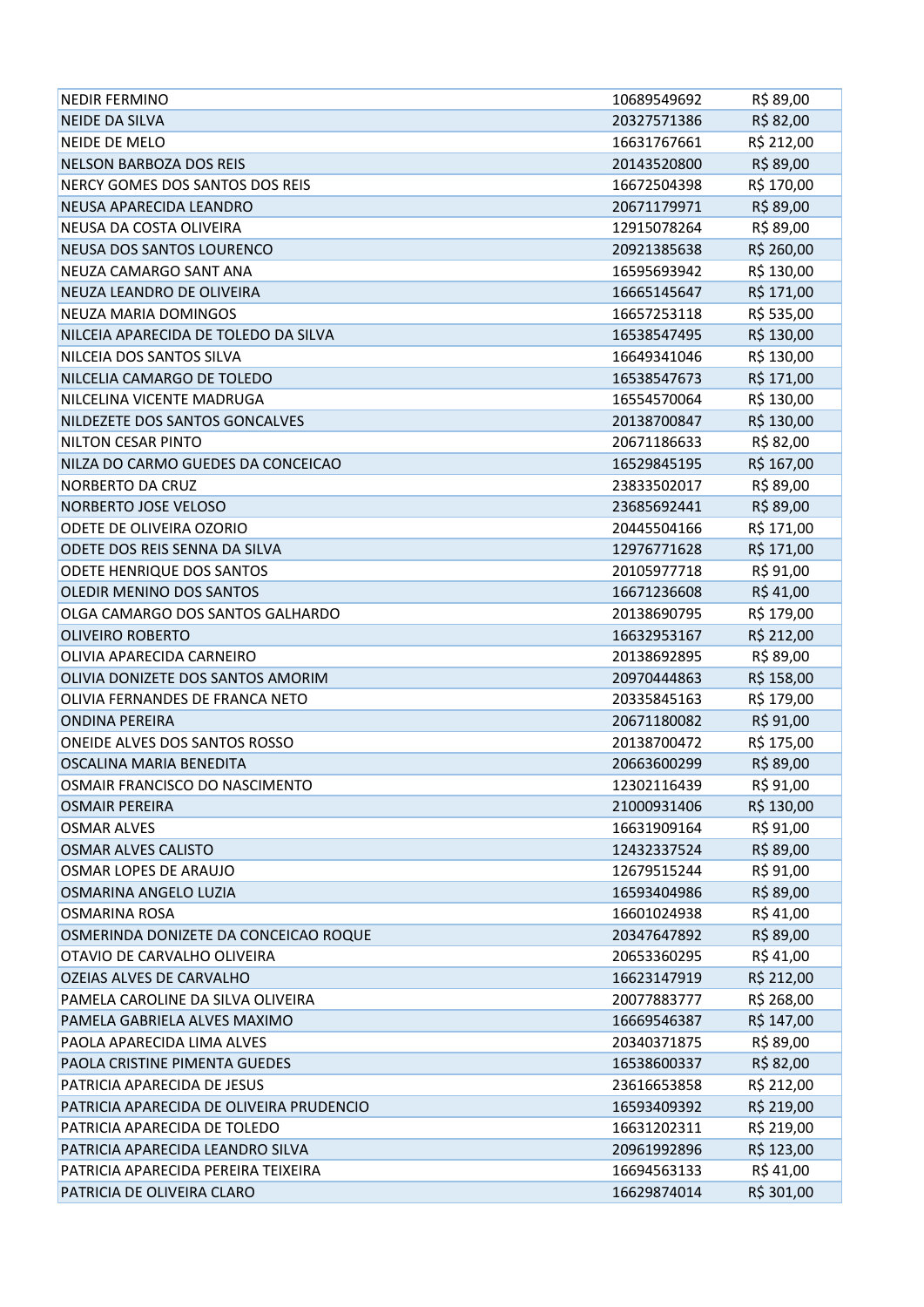| PATRICIA DE OLIVEIRA EVANGELISTA        | 16554594176 | R\$ 180,00 |
|-----------------------------------------|-------------|------------|
| PATRICIA DOS SANTOS MACEDO              | 20387560593 | R\$ 89,00  |
| PATRICIA FERNANDA DE SOUZA              | 16601028380 | R\$ 130,00 |
| PATRICIA GALDINO DA COSTA               | 20105975634 | R\$447,00  |
| PATRICIA MAIRA DOS SANTOS FERNANDES     | 16612038412 | R\$ 130,00 |
| PATRICIA MOURA DE OLIVEIRA              | 20138696955 | R\$ 171,00 |
| PATRICIA RAMOS PEREIRA                  | 20169000820 | R\$ 82,00  |
| <b>PATRICIA VENTURA GOMES</b>           | 23846505575 | R\$41,00   |
| PAULA ROBERTA DOS SANTOS DE SOUZA SILVA | 23617762073 | R\$ 269,00 |
| PAULA YANDRA MONTEIRO PACHECO           | 20387564688 | R\$41,00   |
| PAULO CARNEIRO DE CAMPOS                | 12694015265 | R\$41,00   |
| PAULO CEZAR RAMOS                       | 12358052142 | R\$ 137,00 |
| PAULO DO NASCIMENTO FREITAS             | 12600642260 | R\$ 178,00 |
| PAULO OLIVEIRA DE ANDRADE               | 23640453928 | R\$ 82,00  |
| PAULO ROGERIO LIRA DE CARVALHO          | 16554605623 | R\$ 89,00  |
| PAULO SERGIO DE TOLEDO                  | 12334457940 | R\$ 268,00 |
| PEDRINA DOS SANTOS CARVALHO             | 13177135818 | R\$ 41,00  |
| PEDRINA DOS SANTOS LOPES                | 23645258937 | R\$ 260,00 |
| PEDRINA MARCIA DE CARVALHO              | 23725483856 | R\$ 89,00  |
| PEDRO DOS SANTOS                        | 12457607991 | R\$ 179,00 |
| PEDRO GALVAO DE ALMEIDA FILHO           | 20138694650 | R\$ 89,00  |
| PEDRO JOSE DE OLIVEIRA                  | 20138700766 | R\$48,00   |
| PEDRO OLIVEIRA DO CARMO                 | 16601031586 | R\$ 148,00 |
| PEDRO ROSA BARBOSA                      | 17048125150 | R\$ 91,00  |
| PETRONILHA FERRAZ DE AMORIM             | 16538654429 | R\$ 130,00 |
| PLINIO ROQUE                            | 12706784220 | R\$ 89,00  |
| POLIANA APARECIDA EVANGELISTA           | 20961988880 | R\$ 129,00 |
| POLIANA DA COSTA AUGUSTO                | 23798981864 | R\$41,00   |
| POLYANA DOS SANTOS BARBOSA              | 20774426076 | R\$ 130,00 |
| PRICILA FRANCIELI DE SOUZA CARVALHO     | 16595726638 | R\$ 130,00 |
| PRISCILA DE PAULA TORRES CARVALHO       | 16686795969 | R\$ 317,00 |
| <b>QUEZIA DE JESUS SANTOS</b>           | 16189541853 | R\$ 163,00 |
| RAFAEL PERES PINTO                      | 23616661834 | R\$ 123,00 |
| RAFAELA APARECIDA DOS SANTOS BUSTAMANTE | 20221406314 | R\$41,00   |
| RAFAELA DOS SANTOS RAMOS                | 16631096619 | R\$ 82,00  |
| RAFAELA NUNES DO NASCIMENTO             | 23687101661 | R\$ 212,00 |
| <b>RAIANY RODRIGUES DOS REIS</b>        | 23653933192 | R\$ 212,00 |
| RAMILLE TEREZA CARVALHO DOS SANATOS     | 23601780085 | R\$41,00   |
| RAMIRIS FERRAZ CAMARGO                  | 23721760200 | R\$ 130,00 |
| RAMIRO BARBOSA DA CONCEICAO             | 12427342027 | R\$ 235,00 |
| RAQUEL APARECIDA ANASTACIA              | 23687236834 | R\$ 130,00 |
| RAQUEL APARECIDA DE SIQUEIRA            | 16601038807 | R\$ 130,00 |
| RAQUEL DA SILVA SOUZA                   | 20340371425 | R\$ 208,00 |
| RAQUEL DOS SANTOS MONTEIRO              | 16631536244 | R\$41,00   |
| RAQUEL FERRAZ CARLOTA                   | 16538732276 | R\$ 82,00  |
| RAYANE FERNANDA ANGELO DE OLIVEIRA      | 23785997244 | R\$ 171,00 |
| RAYLA NAYARA TOLEDO SANTOS              | 20138703536 | R\$ 130,00 |
| RAYSSA GABRIELA DO ROSARIO              | 23820243506 | R\$ 130,00 |
| REGIANE ALVES DE SALES                  | 16520906108 | R\$ 130,00 |
| REGIANE APARECIDA DA SILVA              | 20105973054 | R\$ 180,00 |
| REGIANE APARECIDA DE FREITAS TOLEDO     | 16652178908 | R\$ 171,00 |
|                                         |             |            |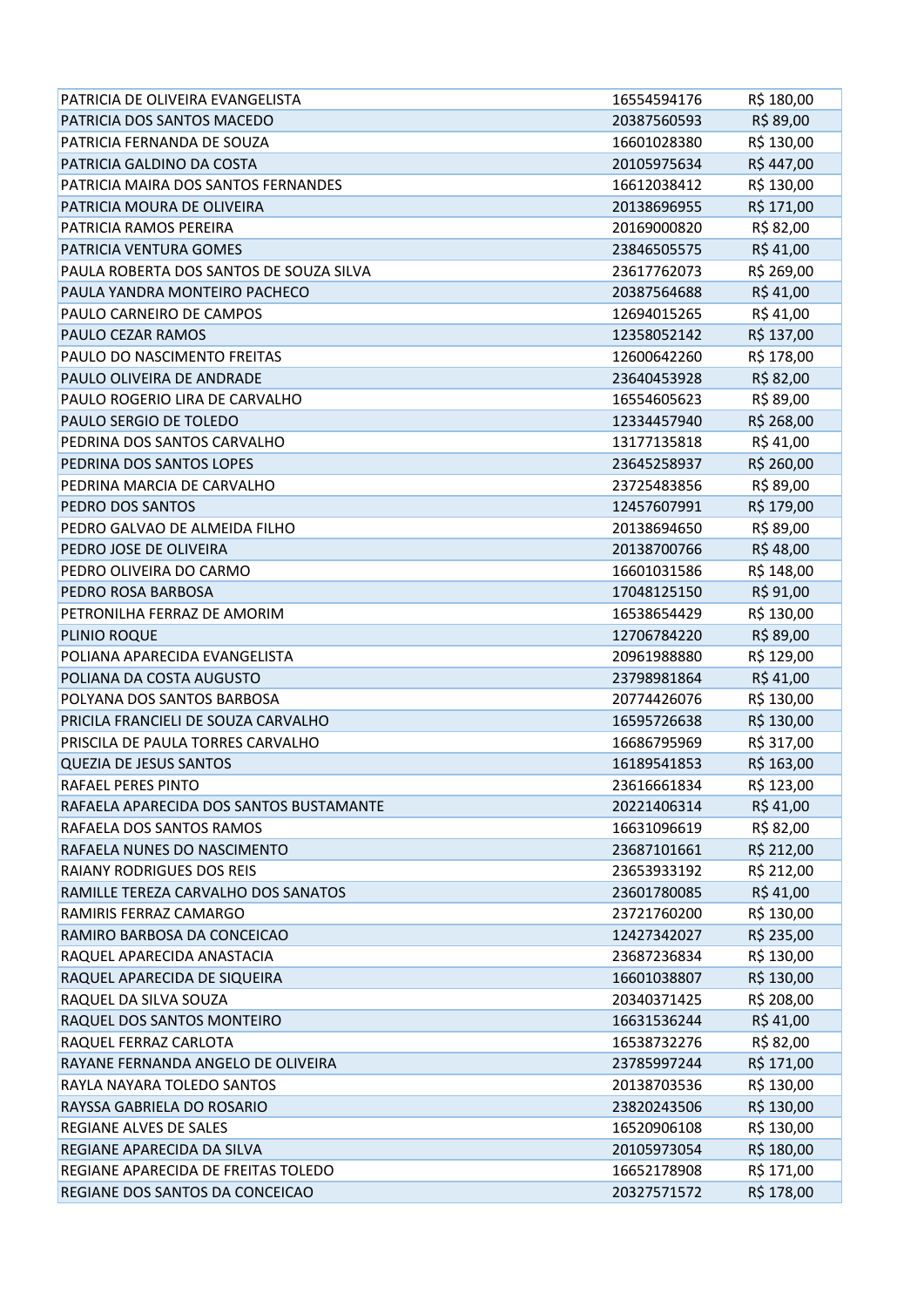| REGIANE LOPES DA SILVA INACIO                 | 23606802443 | R\$447,00  |
|-----------------------------------------------|-------------|------------|
| REGIANE LUCIA DE AZEVEDO                      | 12486482913 | R\$ 82,00  |
| REGIANE MICHELLE DE MACEDO SILVA              | 16632324887 | R\$ 89,00  |
| <b>REGINA ALVES</b>                           | 12411240823 | R\$ 257,00 |
| REGINA APARECIDA DA CONCEICAO SANTOS          | 20961992764 | R\$ 358,00 |
| REGINA APARECIDA DE ABREU                     | 16636606933 | R\$ 263,00 |
| REGINA CELIA DOS SANTOS                       | 20138694790 | R\$ 137,00 |
| REGINA DOS SANTOS NOVAES                      | 16538757066 | R\$ 169,00 |
| REGINA SANTANA DA SILVA SOUZA                 | 12335873891 | R\$ 130,00 |
| REJANE APARECIDA DA SILVA                     | 20105970063 | R\$ 89,00  |
| <b>REJIANE DOS SANTOS</b>                     | 16668248854 | R\$ 219,00 |
| RENATA APARECIDA MACEDO DE OLIVEIRA           | 20671176433 | R\$ 41,00  |
| RENATA CRISTINA DA SILVA                      | 16533246322 | R\$ 157,00 |
| RENATA LAPA DE AGUIAR                         | 21060042993 | R\$ 197,00 |
| RENATA PATRICIA JUSTINO DE SIQUEIRA           | 20340370917 | R\$ 41,00  |
| RENATA VALERIA DE ALMEIDA OLIVEIRA CARVALHO   | 21029118290 | R\$ 82,00  |
| RENATA VIEIRA PEREIRA DE OLIVEIRA             | 16587341080 | R\$ 41,00  |
| RICARDO HENRIQUE DICASSI DOS SANTOS           | 16631443807 | R\$ 180,00 |
| RITA ANA DOS SANTOS MOTA                      | 16554685848 | R\$ 269,00 |
| RITA CRISTINA DOS SANTOS                      | 21000931236 | R\$ 171,00 |
| RITA DE CASSIA FELISBINO                      | 12660370585 | R\$ 130,00 |
| RITA DE CASSIA OLIVEIRA SANTOS                | 13013265255 | R\$ 220,00 |
| RITA ELIZETE DE CASTRO                        | 23726011591 | R\$ 179,00 |
| RITIENE CRISTINA DA SILVA CAMPOS              | 16672402714 | R\$41,00   |
| ROBERTA DOS SANTOS RAMOS                      | 16631102031 | R\$ 82,00  |
| ROGERIA DE CAMPOS PIRES PEREIRA               | 20105982851 | R\$ 213,00 |
| ROGERIO ORLANDO TEREZA                        | 23874552256 | R\$ 89,00  |
| <b>ROGERIO PACHECO</b>                        | 12811391241 | R\$ 89,00  |
| ROGERIO PEREIRA DOS SANTOS                    | 20653360406 | R\$ 89,00  |
| ROMARIO SUZARTE ALMEIDA                       | 15699923040 | R\$ 130,00 |
| ROMILDA DOS SANTOS MONTEIRO                   | 16631540195 | R\$ 130,00 |
| ROMILDA OLINDA DOS SANTOS                     | 20663594884 | R\$ 91,00  |
| ROMILDA VAZ DA SILVA MONTEIRO                 | 20077885958 | R\$41,00   |
| ROMILDO DE SOUSA BERNARDO                     | 16631479879 | R\$ 89,00  |
| ROQUE ADILSON DA SILVA                        | 20138697471 | R\$ 130,00 |
| ROQUE SIMAO CARLOTA                           | 10686522238 | R\$ 89,00  |
| <b>ROSA DE FREITAS</b>                        | 20077882436 | R\$ 326,00 |
| <b>ROSA LINA DE JESUS</b>                     | 20217744650 | R\$ 130,00 |
| ROSA LUCIA DE OLIVEIRA                        | 20387560372 | R\$ 134,00 |
| ROSALINA GUEDES                               | 20143518164 | R\$41,00   |
| ROSALINA RODRIGUES                            | 16554721879 | R\$ 137,00 |
| ROSANA APARECIDA DA CONCEICAO ROCHA           | 16538906398 | R\$41,00   |
| ROSANA APARECIDA DUARTE REIS OLIVEIRA         | 16629904576 | R\$ 137,00 |
| ROSANA APARECIDA LOPES                        | 17057519042 | R\$ 91,00  |
| ROSANA APARECIDA MONTEIRO                     | 16538905375 | R\$ 239,00 |
| ROSANA DA CONCEICAO MONTEIRO                  | 16638350022 | R\$ 130,00 |
| ROSANA GALVAO DE ALMEIDA OLIVEIRA             | 16538905707 | R\$48,00   |
| ROSANA GOMES DA SILVA                         | 16675055713 | R\$48,00   |
| ROSANA RAMOS PINTO                            | 16649527190 | R\$ 41,00  |
| ROSANGELA APARECIDA BRAGA DOS SANTOS DE SOUZA | 16635687352 | R\$41,00   |
| ROSANGELA APARECIDA DA CONCEICAO FERRAZ       | 16651346416 | R\$ 171,00 |
| ROSANGELA CONCEICAO AIRES PINTO               | 16538899383 | R\$ 130,00 |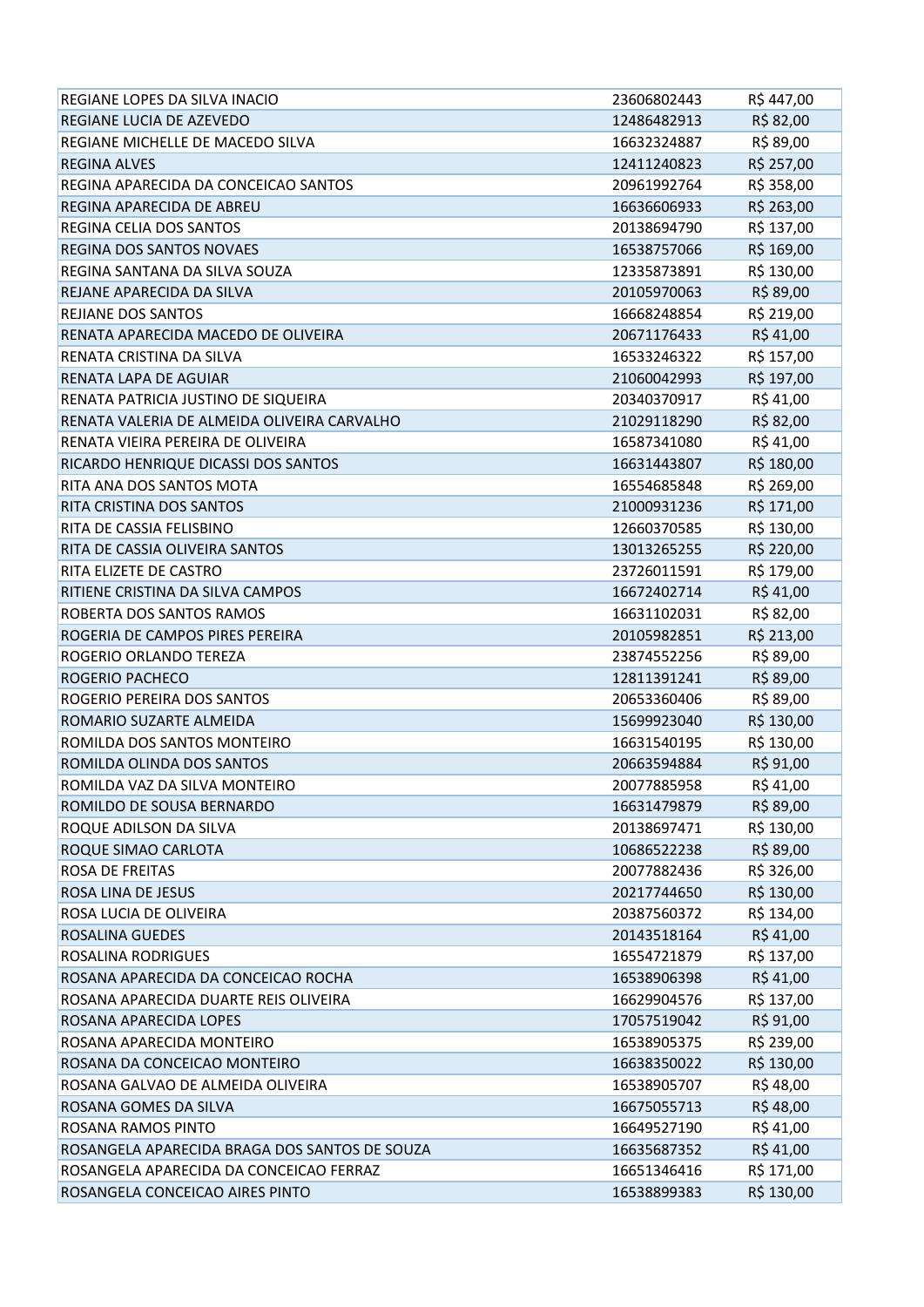| ROSANGELA DOS SANTOS DA CONCEICAO            | 16657852828 | R\$ 130,00 |
|----------------------------------------------|-------------|------------|
| ROSANGELA FERNANDES DAMIAO                   | 17067591161 | R\$ 203,00 |
| ROSANGELA MARIA LUIZ                         | 20105957008 | R\$ 226,00 |
| ROSANGELA SIQUEIRA MARGALHAES                | 16554723898 | R\$ 82,00  |
| ROSE BERNARDINO DE OLIVEIRA                  | 16655461511 | R\$ 171,00 |
| ROSE MARA ALVES DOS SANTOS                   | 20138687328 | R\$ 253,00 |
| ROSE MARLEIDE DE JESUS                       | 20663594604 | R\$ 137,00 |
| <b>ROSEANE SANTOS ALVES</b>                  | 16586712778 | R\$ 212,00 |
| ROSELI ANTONIA DE TOLEDO                     | 20921342130 | R\$ 89,00  |
| ROSELI APARECIDA DA CONCEICAO                | 16631226415 | R\$41,00   |
| ROSELI APARECIDA DOS SANTOS                  | 16631700656 | R\$ 185,00 |
| ROSELI DE JESUS ROSA                         | 23687232758 | R\$ 294,00 |
| ROSELI DE OLIVEIRA DOS REIS                  | 16639307201 | R\$ 82,00  |
| ROSELI DE PAULA CORREA                       | 23641430387 | R\$ 89,00  |
| ROSELI GALVAO DE ALMEIDA                     | 16654606206 | R\$ 89,00  |
| ROSELI NUNES DE SOUZA OLIVEIRA               | 16595775744 | R\$ 309,00 |
| ROSELI OLIVEIRA LEITE DOS SANTOS             | 16538919813 | R\$ 171,00 |
| ROSELI TOLEDO DE CARVALHO                    | 20105975065 | R\$ 130,00 |
| ROSELY APARECIDA DOS SANTOS OLIVEIRA         | 16631030022 | R\$ 82,00  |
| <b>ROSELY AUGUSTO</b>                        | 20105975715 | R\$ 229,00 |
| ROSELY DE CARVALHO OLIVEIRA BARBOSA          | 20105982282 | R\$ 89,00  |
| ROSELY DE JESUS SAMPAIO MONTEIRO             | 16601050645 | R\$ 91,00  |
| ROSELY DE MACEDO ALVES                       | 16595775361 | R\$ 89,00  |
| ROSELY GOMES DE OLIVEIRA SANTOS              | 16554733486 | R\$41,00   |
| <b>ROSEMARY LEIR LEITE</b>                   | 20105981316 | R\$ 167,00 |
| ROSEMEIRE APARECIDA FAUSTINO                 | 16673918528 | R\$ 123,00 |
| ROSEMEIRE DOS SANTOS                         | 16538926585 | R\$ 148,00 |
| ROSENI PAULINO DOS SANTOS VERGINIO           | 16632410392 | R\$ 130,00 |
| ROSENILDA ANGELO FERREIRA                    | 16631835632 | R\$ 212,00 |
| ROSENILDA DE OLIVEIRA FERRAZ                 | 15158365419 | R\$ 171,00 |
| ROSEVANIA DOS SANTOS                         | 23629227046 | R\$41,00   |
| ROSIANE DE ALMEIDA                           | 16630995458 | R\$ 219,00 |
| ROSIANI DOS SANTOS                           | 16631541892 | R\$ 212,00 |
| ROSILDA APARECIDA DOS SANTOS                 | 23611227605 | R\$ 164,00 |
| ROSILEIA ANASTACIO DE JESUS                  | 16648582325 | R\$ 137,00 |
| ROSILEIA APARECIDA DE OLIVEIRA PEREIRA SILVA | 20671186048 | R\$ 301,00 |
| ROSILENE BARBOZA DA SILVA                    | 20957578150 | R\$ 41,00  |
| ROSILENE PEREIRA PINTO CARVALHO              | 23605485088 | R\$ 130,00 |
| ROSIMARA FRANCISCO DE PAULA SANTOS           | 23606808298 | R\$ 212,00 |
| ROSIMEIRE SANTOS NUNES DE SOUZA LOURENCO     | 20335844493 | R\$41,00   |
| ROSIMERE NERES DA SILVA                      | 16631447888 | R\$ 178,00 |
| ROSINEIA APARECIDA MOTA PEREIRA              | 16657861207 | R\$ 82,00  |
| ROSINEIA DO NASCIMENTO                       | 16613318613 | R\$41,00   |
| RUBENS BENEDITO TEIXEIRA                     | 16672237659 | R\$ 89,00  |
| RUBENS RAMOS DA FONSECA JUNIOR               | 20347647345 | R\$ 91,00  |
| RUTE ANEZIA GONCALVES FRANCA                 | 12771573255 | R\$ 137,00 |
| RUTE DE FATIMA DA SILVA VIEIRA               | 20957496243 | R\$ 82,00  |
| <b>RUTE DUARTE</b>                           | 16639732662 | R\$ 269,00 |
| RUTH DOS SANTOS PEDRO                        | 21005591298 | R\$ 137,00 |
| RUTH MARIANO FERRAZ                          | 20961990664 | R\$ 91,00  |
| SABRINA APARECIDA DE OLIVEIRA                | 20335842083 | R\$ 236,00 |
| SAMANTA TATIANE DOS SANTOS                   | 12912311936 | R\$ 219,00 |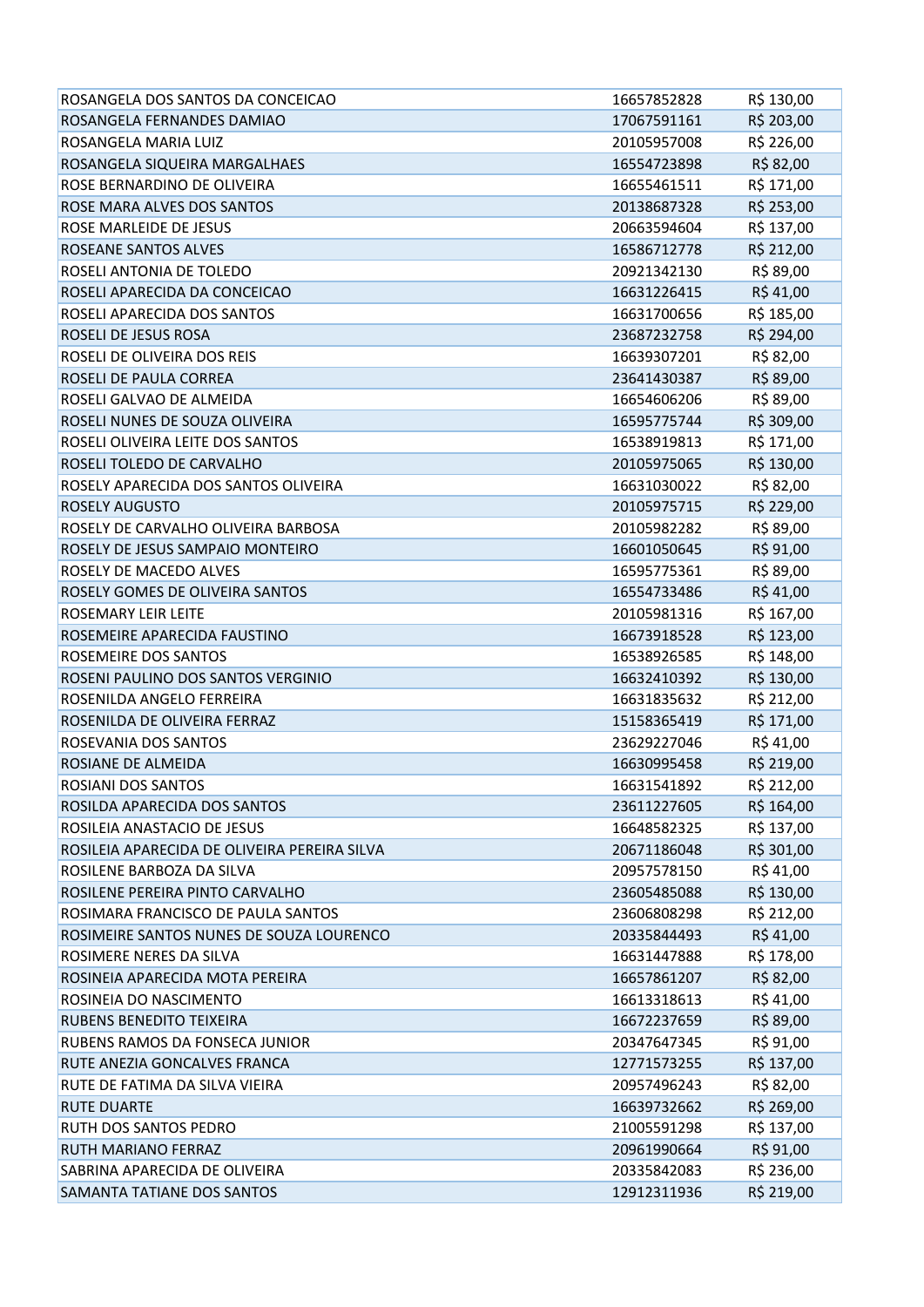| SAMARA APARECIDA FRANCA TOLEDO VIEIRA          | 20663592849 | R\$ 172,00 |
|------------------------------------------------|-------------|------------|
| SAMARA SAMANTA DE OLIVEIRA                     | 16538978569 | R\$ 171,00 |
| SAMUEL DA SILVA PIMENTA                        | 20138704206 | R\$ 82,00  |
| SANDRA APARECIDA ALVES DA SILVA MACEDO         | 16671410152 | R\$ 171,00 |
| SANDRA APARECIDA DE CARVALHO SANTOS            | 16629818718 | R\$ 41,00  |
| <b>SANDRA BORGES PEREIRA</b>                   | 23606809952 | R\$ 197,00 |
| SANDRA CAMARGO SANT ANA                        | 16538981535 | R\$ 171,00 |
| <b>SANDRA CHAVES ALVES</b>                     | 20671185998 | R\$41,00   |
| SANDRA HELENA DE MACEDO                        | 16538990879 | R\$ 91,00  |
| SANDRA REGINA DE TOLEDO                        | 20663597271 | R\$ 212,00 |
| SANDRA ROSA PAULINO MARCELINO                  | 20138694200 | R\$ 130,00 |
| SARA APARECIDA DOS SANTOS BERNARDES            | 23760893224 | R\$ 178,00 |
| SARA CAMARGO DOS SANTOS TOLEDO                 | 16539006889 | R\$ 82,00  |
| <b>SARA DE CAMPOS ROSA</b>                     | 20335845090 | R\$ 253,00 |
| <b>SARA DE OLIVEIRA CARVALHO</b>               | 20671179394 | R\$ 89,00  |
| <b>SARA GUIMARAES DOS SANTOS REIS</b>          | 20077885311 | R\$ 178,00 |
| SAULO DE TOLEDO                                | 20663597212 | R\$ 253,00 |
| SAVAGET HENRIQUE DOS SANTOS NETO               | 20928741227 | R\$ 171,00 |
| SEBASTIANA CAMPOS DOS SANTOS NASCIMENTO        | 20957569054 | R\$48,00   |
| SEBASTIAO DA SILVA SOBRINHO                    | 20387562596 | R\$41,00   |
| <b>SEBASTIAO EVANGELISTA FILHO</b>             | 16554773941 | R\$ 130,00 |
| SEBASTIAO TEODORO DOS SANTOS                   | 20077884862 | R\$ 91,00  |
| SELMA APARECIDA FERNANDES DE OLIVEIRA          | 20105967054 | R\$ 143,00 |
| SELMA CRISTIANE DA SILVA NASCIMENTO            | 16624361191 | R\$ 547,00 |
| <b>SELMA CRISTINA DOS SANTOS</b>               | 20217739983 | R\$ 82,00  |
| SELMA DA SILVA FRANCA OLIVEIRA                 | 20663595236 | R\$ 123,00 |
| SENHORINHA ROSA DA SILVA BEZERRA               | 16669146982 | R\$ 105,00 |
| <b>SERGIO BARBOZA</b>                          | 12593890225 | R\$ 260,00 |
| <b>SERGIO PEREIRA RAMOS</b>                    | 12718753236 | R\$ 89,00  |
| SHEILA APARECIDA RIBEIRO DOS SANTOS PIRES      | 20335843993 | R\$ 171,00 |
| SHEILA AYRES DOS SANTOS                        | 20322452664 | R\$ 170,00 |
| SHEILA CHAVES DOS REIS                         | 20138694812 | R\$ 41,00  |
| SHEILA DE OLIVEIRA MALVAO                      | 20105966279 | R\$ 130,00 |
| SHEYLA APARECIDA FRANCA                        | 20653364738 | R\$ 171,00 |
| SHIRLEI SILVA NEUKAM                           | 12470472840 | R\$48,00   |
| SHIRLEY DE SOUZA SILVA                         | 12549575212 | R\$ 137,00 |
| SIBELE CANDIDO DOS SANTOS                      | 20340370488 | R\$ 41,00  |
| SIDNEIA ALVES DA SILVA OLIVEIRA                | 20077889643 | R\$ 89,00  |
| SIDNEY MONTEIRO DE OLIVEIRA                    | 16595805341 | R\$ 89,00  |
| SILMARA APARECIDA DOS SANTOS                   | 16631036772 | R\$ 212,00 |
| SILMARA APARECIDA OLIVEIRA                     | 20105972643 | R\$ 180,00 |
| SILMARA DA CRUZ PIMENTA                        | 20105961366 | R\$ 130,00 |
| SILMARA DOS SANTOS OLIVEIRA LEITE              | 16601063895 | R\$ 171,00 |
| SILMARA FERNANDES MARIANO                      | 20077883750 | R\$ 311,00 |
| SILMARA LUCIANE GALHARDO DE CAMPOS SILVA LEITE | 20217741422 | R\$ 82,00  |
| SILVANA ALMEIDA BARBOSA                        | 16622921491 | R\$ 202,00 |
| SILVANA APARECIDA SAMPAIO DE MACEDO            | 16539103701 | R\$ 82,00  |
| SILVANA CRISTINA DOS SANTOS                    | 20138706357 | R\$ 171,00 |
| SILVANA IZIDORO                                | 20934601547 | R\$ 219,00 |
| <b>SILVANA TEIXEIRA</b>                        | 16672242946 | R\$ 123,00 |
| SILVIA BENEDITA DOS SANTOS                     | 20105969278 | R\$ 82,00  |
| SILVIA CONCEICAO ENCARNACAO LEITE              | 16529960563 | R\$ 130,00 |
|                                                |             |            |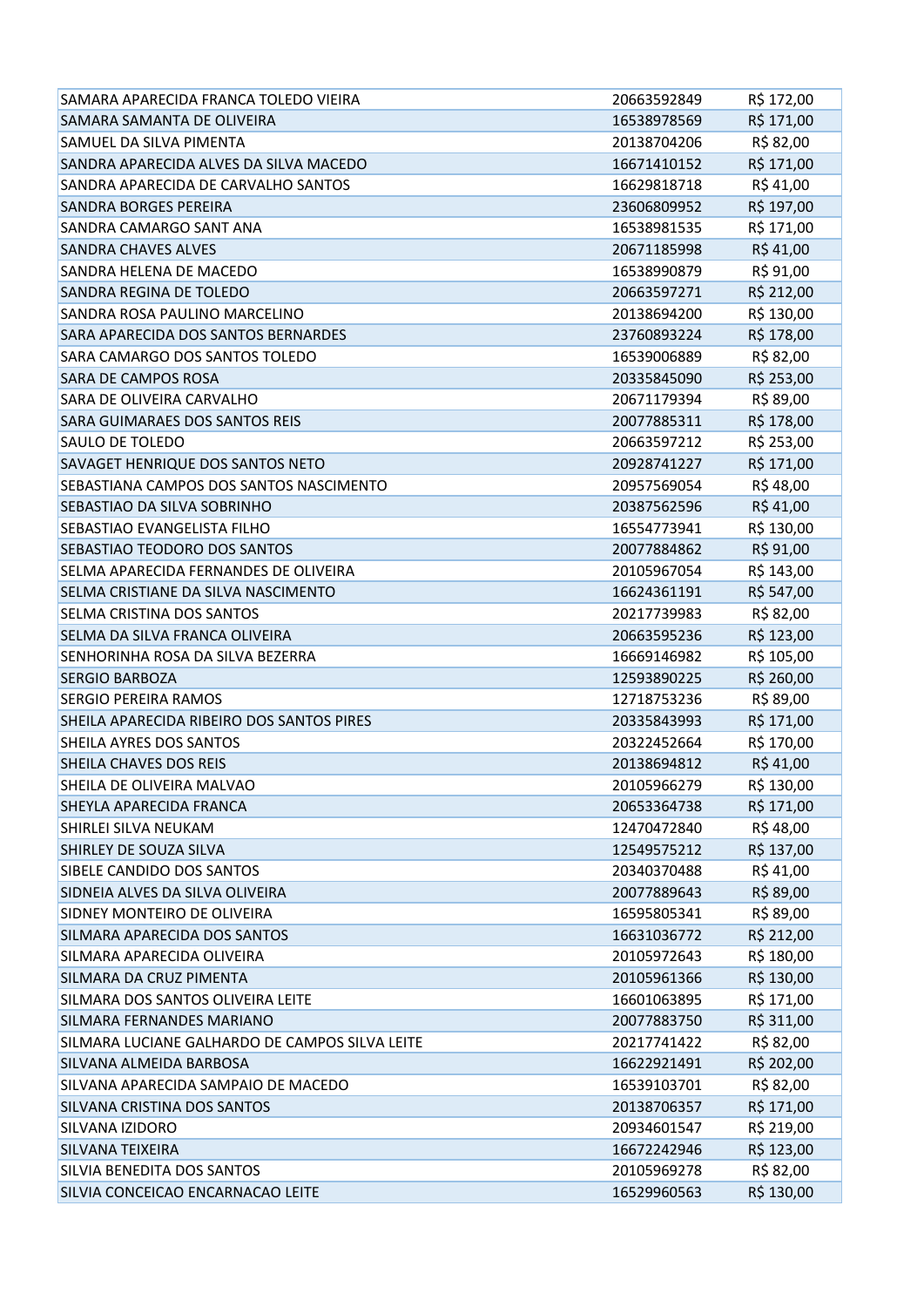| SILVIA HELENA DE OLIVEIRA           | 16544801969 | R\$ 82,00  |
|-------------------------------------|-------------|------------|
| SILVIA HELENA DIAS LOURENCO RANGEL  | 16533401344 | R\$ 89,00  |
| SILVIA HELENA MELETINO PEREIRA      | 20077884110 | R\$ 89,00  |
| SILVIA MAGDA DOS SANTOS TEIXEIRA    | 16622922153 | R\$ 625,00 |
| <b>SILVIA MARCIA TAVARES</b>        | 12951877988 | R\$ 123,00 |
| SILVIO EMILIANO                     | 12780919266 | R\$ 89,00  |
| SIMONE APARECIDA BERNARDINO LEITE   | 16601061841 | R\$ 41,00  |
| SIMONE FIORELO DOS SANTOS           | 16539071389 | R\$ 254,00 |
| SIMONE GODOY DOS SANTOS FERRAZ      | 16601062082 | R\$ 130,00 |
| <b>SINESIO MONTEIRO</b>             | 16539080167 | R\$41,00   |
| SIRLEIA MONTEIRO DE SOUZA           | 16682294698 | R\$ 253,00 |
| SIRLENE APARECIDA GARCIA            | 20961995704 | R\$ 171,00 |
| SIRLENE APARECIDA RODRIGUES         | 20138699849 | R\$ 209,00 |
| SIRLENE DA COSTA CARVALHO           | 23603084604 | R\$ 171,00 |
| <b>SIRLEY ANTHERO DOS SANTOS</b>    | 16631325189 | R\$ 130,00 |
| SIRLEY APARECIDA DE OLIVEIRA        | 20671173183 | R\$ 235,00 |
| <b>SIRLEY RACHEL LEITE</b>          | 16675743067 | R\$ 91,00  |
| <b>SIRLEY TEIXEIRA</b>              | 20387558572 | R\$ 171,00 |
| <b>SOLANGE BORGES LEITE</b>         | 18090922525 | R\$ 82,00  |
| SOLANGE JESUS OLIVEIRA PIRES        | 16601065537 | R\$ 185,00 |
| <b>SOLANGE PINTO ALVES</b>          | 16623245848 | R\$ 171,00 |
| SOLANGE REIS DE OLIVEIRA            | 16595818095 | R\$ 137,00 |
| SONIA ALVES MACEDO DOS SANTOS       | 20387563479 | R\$48,00   |
| SONIA APARECIDA DA SILVA OLIVEIRA   | 20106039126 | R\$ 82,00  |
| SONIA DE JESUS PEREIRA              | 16624167883 | R\$48,00   |
| SONIA MARIA DE OLIVEIRA             | 16539131640 | R\$ 137,00 |
| <b>SONIA MARIA THOME</b>            | 16539135050 | R\$ 130,00 |
| SONIA REGINA DA SILVA NEVES         | 20443457462 | R\$ 123,00 |
| SONIA VENANCIO DO PRADO             | 12632652229 | R\$48,00   |
| STEFANI DE OLIVEIRA MORAES          | 20105961048 | R\$ 171,00 |
| STELLA MARIS DA CONCEICAO SILVA     | 20335842474 | R\$ 89,00  |
| <b>SUELEN DOS SANTOS SALES</b>      | 16539139803 | R\$ 155,00 |
| <b>SUELEN FERRAZ GOMES</b>          | 20217742690 | R\$ 82,00  |
| SUELENI VAZ DE CAMPOS               | 20961991547 | R\$ 178,00 |
| <b>SUELI MADRUGA OLIVEIRA</b>       | 16539144394 | R\$ 89,00  |
| <b>SUELI RANGEL GOMES</b>           | 16601066819 | R\$ 89,00  |
| SUELI VIEIRA DOS SANTOS TOLEDO      | 20106040124 | R\$ 245,00 |
| SUELY APARECIDA RODRIGUES DA SILVA  | 16593472833 | R\$ 178,00 |
| SUELY COELHO DE OLIVEIRA            | 20663603255 | R\$411,00  |
| SUELY DE JESUS OLIVEIRA GALHARDO    | 20327570622 | R\$41,00   |
| <b>SUELY MARIA ARTEA</b>            | 16677379516 | R\$ 179,00 |
| <b>SUELY MARIA PEREIRA</b>          | 20138700154 | R\$ 89,00  |
| <b>SUSY MARY TEIXEIRA</b>           | 20671177618 | R\$ 130,00 |
| TABATA MAYARA DO NASCIMENTO SANTOS  | 16529968475 | R\$ 82,00  |
| TAINARA EVELYN FIORELI ALMEIDA ROSA | 20961994910 | R\$ 41,00  |
| TAINARA SANTANA OLIVEIRA            | 16595826527 | R\$ 89,00  |
| <b>TAIRYNE KARLA FELIPPE</b>        | 16631749035 | R\$ 326,00 |
| TAIS APARECIDA DE SOUZA PENA SILVA  | 20671184169 | R\$ 82,00  |
| TAIS APARECIDA JUSTINO              | 16529970569 | R\$ 180,00 |
| TAIZA LOPES DA SILVA                | 23611582545 | R\$ 171,00 |
| TALITA APARECIDA DA SILVA           | 23683785566 | R\$ 212,00 |
| TALITA DE OLIVEIRA MOTTA            | 16554840185 | R\$41,00   |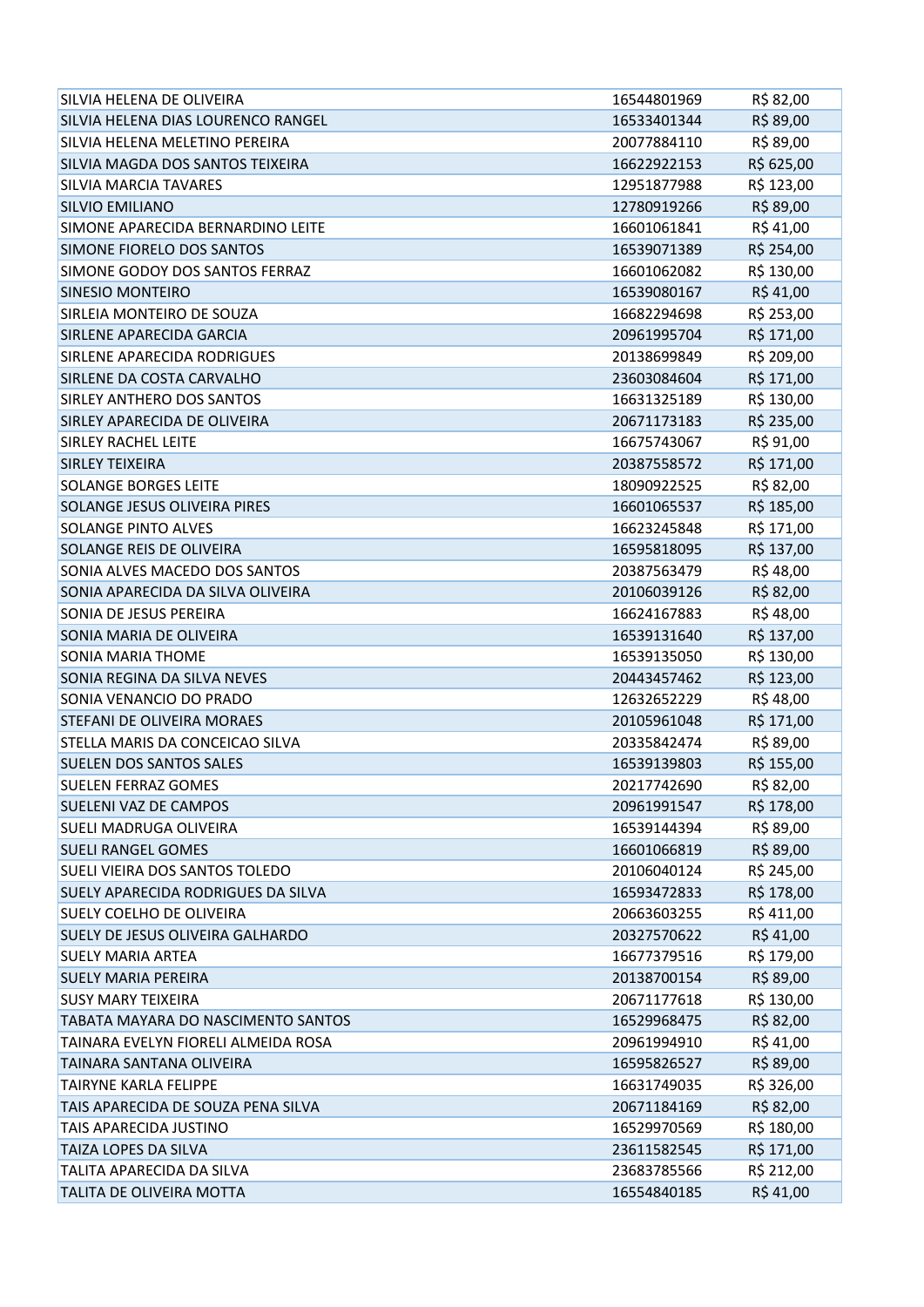| TALITHA DE FATIMA OZORIO FERRAZ           | 20106037336 | R\$ 130,00 |
|-------------------------------------------|-------------|------------|
| TAMARA DE MORAES LEITE DA SILVA           | 20961992837 | R\$41,00   |
| TAMIRES ALINE APARECIDA DE OLIVEIRA       | 16631709106 | R\$ 130,00 |
| TAMIRES CAROLINA DE SOUZA PENA DA SILVA   | 20671184185 | R\$ 171,00 |
| TAMIRES DE OLIVEIRA CARVALHO              | 20347654651 | R\$404,00  |
| TAMIRES DE OLIVEIRA FERNANDES             | 20653363316 | R\$41,00   |
| <b>TAMIRES REGINA DOS REIS</b>            | 16630268238 | R\$ 211,00 |
| <b>TAMIRIS DOS SANTOS NUNES</b>           | 20105966937 | R\$41,00   |
| <b>TAMIRIS FERRAZ CAMARGO</b>             | 20671171970 | R\$ 130,00 |
| TANIA CRISTINA PEREIRA FERREIRA           | 16539190620 | R\$ 212,00 |
| TANIA CRISTINA TURBANO DOS SANTOS         | 16537975892 | R\$ 164,00 |
| <b>TANIA DA SILVA</b>                     | 23606351131 | R\$ 176,00 |
| <b>TATIANA APARECIDA SOARES VITRO</b>     | 16649679829 | R\$ 268,00 |
| <b>TATIANA CHAVES DOS REIS</b>            | 16014578359 | R\$ 130,00 |
| <b>TATIANA OSORIO FERRAZ</b>              | 20138695975 | R\$ 130,00 |
| <b>TATIANA SANTOS DA SILVA</b>            | 13435270895 | R\$ 212,00 |
| <b>TATIANE DE JESUS</b>                   | 16595835437 | R\$ 301,00 |
| TATIANE FERNANDA DOS SANTOS               | 20663598308 | R\$ 89,00  |
| TATIANE PACIFICO DOS SANTOS BITTENCOURT   | 13036458238 | R\$41,00   |
| TATIANE VAZ LEITE OLIVEIRA                | 20663602844 | R\$48,00   |
| TAUANA APARECIDA DOS SANTOS MOTA          | 20105958888 | R\$ 130,00 |
| TAUANE CRISTINA GALVAO DE FRANCA DA SILVA | 20105977858 | R\$ 253,00 |
| <b>TAWANI FABIOLA DOS REIS AUGUSTO</b>    | 20340370607 | R\$ 179,00 |
| TAYSA HELENA DIAS MENDONCA                | 20743322430 | R\$ 180,00 |
| <b>TEREZA BARBOZA</b>                     | 20138687824 | R\$ 180,00 |
| TEREZA CAMILO DE ALMEIDA BORGES           | 20105973771 | R\$ 179,00 |
| TEREZA MARIA DOS SANTOS                   | 16529980270 | R\$ 41,00  |
| <b>TEREZA VICENTE</b>                     | 20347653965 | R\$ 130,00 |
| <b>TEREZINHA ANGELO</b>                   | 16677936172 | R\$ 82,00  |
| TEREZINHA BORGES PEREIRA DE CARVALHO      | 20077887195 | R\$ 350,00 |
| <b>TEREZINHA CALAUDINO</b>                | 20387565153 | R\$41,00   |
| TEREZINHA LOPES DE ARAUJO                 | 16539221658 | R\$ 89,00  |
| TEREZINHA MARIA PINTO ANGELO              | 16593482944 | R\$ 309,00 |
| TEREZINHA NUNES DA SILVA                  | 20138704877 | R\$41,00   |
| <b>TEREZINHA TERTULIANO SILVA</b>         | 20932825081 | R\$ 562,00 |
| THAINA LUCIA DA SILVA RANGEL              | 16596193714 | R\$41,00   |
| THAIRIS DOS SANTOS SALES                  | 20327570681 | R\$ 89,00  |
| THAIS ALICE APARECIDA CARVALHO            | 20663596844 | R\$ 130,00 |
| THAIS APARECIDA DE OLIVEIRA ROCHA         | 16631246564 | R\$ 130,00 |
| THAIS BREVES DA SILVA                     | 16593477207 | R\$ 130,00 |
| THAIS CRISTINA DA SILVA TOLEDO            | 16631246890 | R\$ 171,00 |
| THAIS RAISSA MATHIAS DE TOLEDO SANTOS     | 23726263140 | R\$ 171,00 |
| THAIS YARA FAUSTINO DE OLIVEIRA           | 20217740981 | R\$ 41,00  |
| THAISE LEITE DA SILVA TOLEDO              | 23708027694 | R\$ 41,00  |
| THAIZA DE OLIVEIRA LOPES                  | 16593477525 | R\$ 272,00 |
| THALYA VICTORIA DIAS DE MENDONCA          | 20743322449 | R\$ 139,00 |
| THANIA DOS SANTOS                         | 16593480216 | R\$41,00   |
| THAWANA PAOLICCHI                         | 13278668560 | R\$ 130,00 |
| THAYNA JESUS SANTOS                       | 16624485850 | R\$ 171,00 |
| TIEKO BERTONI RUIVO FERREIRA              | 16672067745 | R\$ 193,00 |
| TIENE CRISTINA DOS REIS CRUZ              | 20387559579 | R\$ 164,00 |
| UILION GOMES DE SIQUEIRA                  | 19003307612 | R\$ 89,00  |
|                                           |             |            |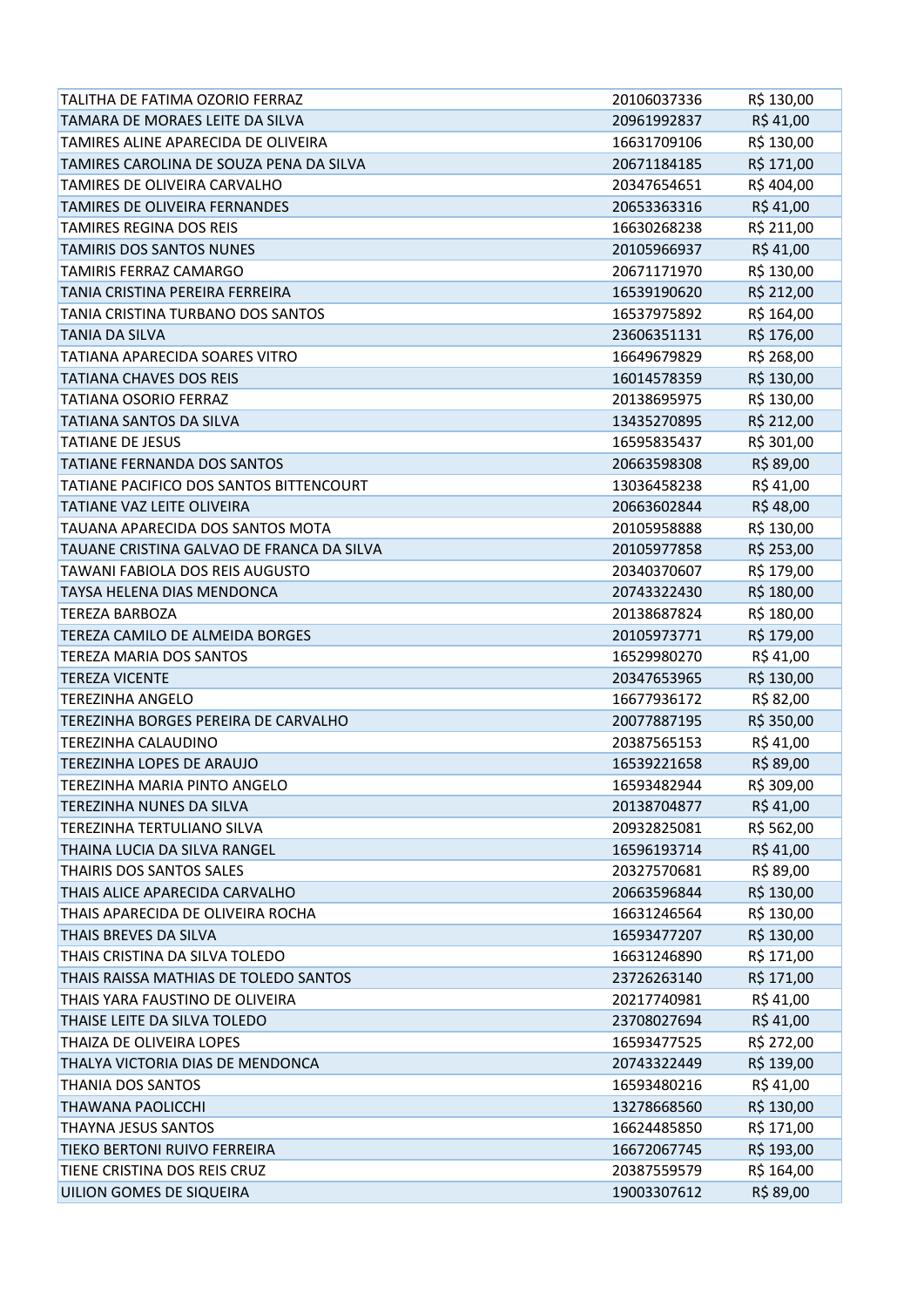| VALBERLENE DA CRUZ CHAVES                | 16554914235 | R\$ 346,00 |
|------------------------------------------|-------------|------------|
| <b>VALDEMIR DOS SANTOS</b>               | 20105964195 | R\$41,00   |
| <b>VALDEMIR LOPES</b>                    | 16631423946 | R\$48,00   |
| VALDENICIA LUCINEIA MONTEIRO DE ARAUJO   | 16539344288 | R\$ 82,00  |
| VALDETE DIVINA ROSA TOLEDO               | 16624660016 | R\$ 212,00 |
| VALDINA MARCELINA DA SILVA               | 23602972131 | R\$ 89,00  |
| VALDINEIA ALVES DE CARVALHO              | 20653359483 | R\$ 294,00 |
| <b>VALDINEIA BORGES ANGELO</b>           | 16593497437 | R\$ 130,00 |
| <b>VALDINEIA MARCELINO</b>               | 20105967542 | R\$41,00   |
| VALDINEIA MARIA MATIAS ALVES             | 20929236097 | R\$ 512,00 |
| <b>VALDIRENE APARECIDA DOS SANTOS</b>    | 16554919946 | R\$ 294,00 |
| <b>VALDIRENE DE ALMEIDA</b>              | 20387564734 | R\$ 130,00 |
| VALDIRENE GALVAO DE FRANCA               | 23640473201 | R\$ 130,00 |
| <b>VALDIRENE MARCELINO</b>               | 20961991245 | R\$ 178,00 |
| <b>VALDIRENE MARIA MATHIAS TORRES</b>    | 16539361247 | R\$ 338,00 |
| VALDIRENE PINTO DE MACEDO ALMEIDA        | 16623394304 | R\$ 89,00  |
| VALENIA FABRICIA ROSARIO DA SILVA        | 20335844426 | R\$ 130,00 |
| <b>VALERIA APARECIDA MARCONDES</b>       | 20138694162 | R\$ 224,00 |
| <b>VALERIA APARECIDA RAMOS</b>           | 16631342903 | R\$ 171,00 |
| VALERIA APARECIDA SILVA                  | 20671176751 | R\$ 171,00 |
| <b>VALERIA SABRINA GOMES</b>             | 16593489094 | R\$ 220,00 |
| <b>VALERIA SANT ANA COELHO</b>           | 20663592423 | R\$ 89,00  |
| <b>VALERIA SIMONE PIRES SALES</b>        | 20921342092 | R\$ 171,00 |
| <b>VALMIR CORREA DOS SANTOS</b>          | 12541441373 | R\$ 123,00 |
| VALQUIRIA APARECIDA PEREIRA              | 20929254524 | R\$ 41,00  |
| VALQUIRIA PAULO PEREIRA DE ARAUJO        | 16671164909 | R\$41,00   |
| <b>VANDA RODRIGUES</b>                   | 12145453042 | R\$ 129,00 |
| VANDERLEI RODRIGUES DA SILVA DE OLIVEIRA | 20921363758 | R\$ 89,00  |
| VANDERLEIA CARDOSO DE TOLEDO LEITE       | 23814058131 | R\$ 338,00 |
| VANDERLEIA LOPES DA SILVA                | 20663594264 | R\$48,00   |
| VANDIRA APARECIDA DE SAMPAIO             | 16631754691 | R\$ 89,00  |
| <b>VANDIRA BORGES PEREIRA</b>            | 16631554935 | R\$ 89,00  |
| VANECA AUGUSTA DE SOUZA SILVA            | 16554898507 | R\$ 130,00 |
| <b>VANESSA APARECIDA CHAVES</b>          | 20077886512 | R\$41,00   |
| VANESSA APARECIDA DA CONCEICAO LOPES     | 20663596046 | R\$ 171,00 |
| VANESSA APARECIDA DE SOUZA               | 16530002457 | R\$ 212,00 |
| VANESSA APARECIDA GODOY DA SILVA         | 16539317868 | R\$ 148,00 |
| VANESSA APARECIDA MARCELINO              | 20387561247 | R\$ 130,00 |
| VANESSA ROSA FERREIRA DOS SANTOS         | 16648664089 | R\$ 314,00 |
| VANIA APARECIDA FERRARI                  | 12940254224 | R\$ 130,00 |
| VANIA BENEDITA ROSA                      | 20335845228 | R\$ 89,00  |
| <b>VANIA GONCALVES FREITAS</b>           | 20697996411 | R\$ 358,00 |
| VANILDA CARVALHO DOS SANTOS FARIA        | 20335845562 | R\$ 41,00  |
| <b>VANILDA DE MELO</b>                   | 20138705156 | R\$ 171,00 |
| VANILZA BENEDITA LOPES TOLEDO            | 16539328177 | R\$ 278,00 |
| VANIRA GERALDA DA CONCEICAO MURILO       | 16530003658 | R\$ 130,00 |
| VANUSA APARECIDA BORGES ANGELO           | 16539328932 | R\$ 171,00 |
| VENINA APARECIDA DE OLIVEIRA CARVALHO    | 20961986675 | R\$ 89,00  |
| VERA APARECIDA DE TOLEDO                 | 20663597158 | R\$48,00   |
| <b>VERA DOS SANTOS</b>                   | 20928742185 | R\$ 41,00  |
| <b>VERA LOPES DE ARAUJO</b>              | 12825488250 | R\$ 89,00  |
| <b>VERA LUCIA BARBOSA</b>                | 23825472414 | R\$ 212,00 |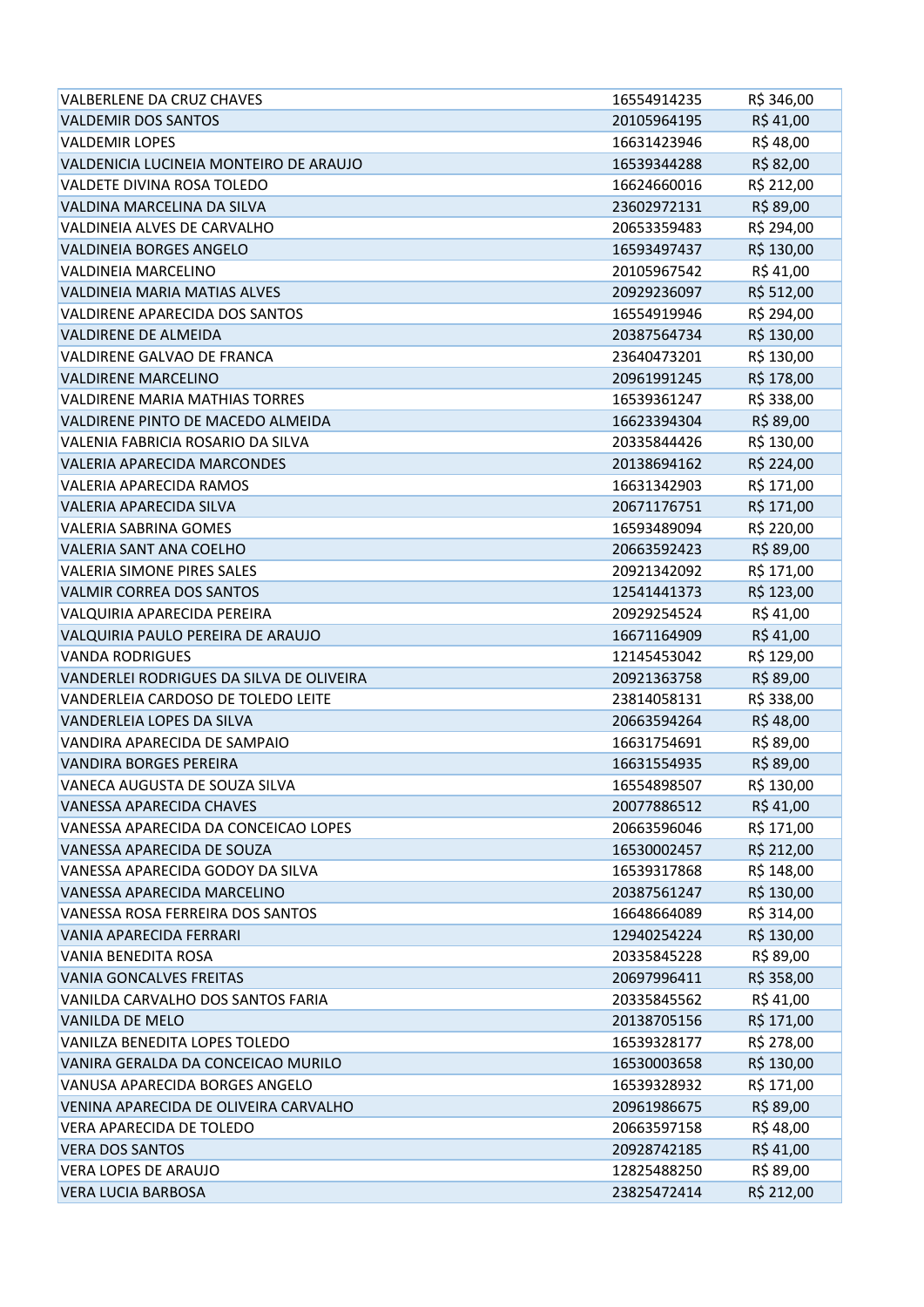| <b>VERA LUCIA CHAVES</b>              | 20671182298 | R\$41,00   |
|---------------------------------------|-------------|------------|
| <b>VERA LUCIA DA SILVA</b>            | 20663594817 | R\$ 196,00 |
| VERA LUCIA DE OLIVEIRA EUFRASIO       | 20970500577 | R\$ 130,00 |
| <b>VERA LUCIA DE SIQUEIRA</b>         | 20138687999 | R\$ 91,00  |
| <b>VERA LUCIA DO NASCIMENTO</b>       | 23606672531 | R\$ 130,00 |
| VERA LUCIA GOUVEA DE OLIVEIRA         | 20961994538 | R\$ 130,00 |
| VERA LUCIA LOPES DE TOLEDO            | 20970502197 | R\$ 130,00 |
| VERONICA APARECIDA VALERIANO          | 12995683240 | R\$41,00   |
| <b>VICENTE CESAR SOARES</b>           | 12925809938 | R\$ 89,00  |
| <b>VICENTINA DOS SANTOS RODRIGUES</b> | 16539437510 | R\$ 91,00  |
| VICENTINA JUSTINO BARBOSA             | 20387557967 | R\$ 253,00 |
| <b>VILMA ANGELO</b>                   | 16601092283 | R\$ 179,00 |
| VILMA APARECIDA DOS SANTOS RODRIGUES  | 16654201176 | R\$ 41,00  |
| <b>VILMA DONIZETE PIMENTA</b>         | 20945287849 | R\$ 235,00 |
| <b>VILMA LEITE DE OLIVEIRA</b>        | 20138704109 | R\$ 89,00  |
| VILMA PEREIRA FERRAZ DE CAMPOS        | 16631497818 | R\$ 366,00 |
| <b>VITOR FERREIRA DOS SANTOS</b>      | 20387564726 | R\$ 89,00  |
| <b>VITORIA GOMES</b>                  | 17048125363 | R\$ 89,00  |
| VITORIA HELENA DA FONSECA FAGUNDES    | 23886459779 | R\$ 269,00 |
| VIVIAN APARECIDA DOS SANTOS           | 16663318757 | R\$ 212,00 |
| VIVIANE APARECIDA CHAVES DOS SANTOS   | 14013931903 | R\$ 170,00 |
| <b>VIVIANE DE CARVALHO ROSA</b>       | 23777163445 | R\$ 130,00 |
| VIVIANE MONTEIRO DA CRUZ              | 16596269613 | R\$ 396,00 |
| WALDINEIA RANGEL DE OLIVEIRA          | 16645787406 | R\$ 178,00 |
| WALDIR GOMES DA SILVA                 | 12807935267 | R\$ 91,00  |
| <b>WALTER OLIVEIRA DOS SANTOS</b>     | 12383755720 | R\$ 89,00  |
| WANDA DOS SANTOS RAMOS                | 20077886016 | R\$ 160,00 |
| WANILDES DA CONCEICAO ROQUE           | 16539327081 | R\$ 89,00  |
| <b>WELLEN DA CONCEICAO</b>            | 16677413846 | R\$ 171,00 |
| <b>WELLINGTON APARECIDO EDUARDO</b>   | 16600528053 | R\$ 89,00  |
| WEVELLEN NAYARA NUNES MACEDO          | 20961986500 | R\$ 294,00 |
| WILLIAM DE MACEDO ALMEIDA             | 20106037972 | R\$ 155,00 |
| <b>WILMA APARECIDA MARCONDES</b>      | 20138694154 | R\$ 179,00 |
| WILMA APARECIDA PEREIRA               | 20921363782 | R\$ 180,00 |
| <b>WILSON VICENTE DE OLIVEIRA</b>     | 16601088618 | R\$415,00  |
| ZAIRA PAULA DOS SANTOS RODRIGUES      | 16539471301 | R\$ 212,00 |
| ZAQUEU ORESTES DOS SANTOS             | 12770084226 | R\$41,00   |
| ZEILA SERAFIM DOS SANTOS              | 20100469226 | R\$ 178,00 |
| ZELI APARECIDA TEREZA                 | 20143518466 | R\$ 130,00 |
| ZELIA MARA DE OLIVEIRA                | 16656561684 | R\$ 91,00  |
| ZELIA MARIA DE FRANCA CAMARGO         | 16673003996 | R\$ 130,00 |
| ZELINA MONTEIRO TEIXEIRA              | 20957496375 | R\$48,00   |
| ZELY DA CRUZ CHAVES                   | 16539473126 | R\$ 89,00  |
| ZENAIDE FERNANDES DE OLIVEIRA         | 12770864221 | R\$41,00   |
| ZENILDA ALVES MONTEIRO DOS SANTOS     | 20138706462 | R\$ 89,00  |
| ZENILDA APARECIDA SANTOS              | 12720301258 | R\$ 150,00 |
| ZENILDA CARDOSO DOS ANJOS             | 20387563193 | R\$ 82,00  |
| <b>ZENILDA DE ALMEIDA</b>             | 20138688855 | R\$ 171,00 |
| ZENILDA MARIA TEIXEIRA DOS SANTOS     | 16593515982 | R\$ 147,00 |
| <b>ZENILDA RAMOS PINTO</b>            | 20387562863 | R\$ 130,00 |
| <b>ZENILDA SILVA CLARO</b>            | 12549949325 | R\$ 171,00 |
| ZILDA APARECIDA DE ALMEIDA            | 16671170186 | R\$ 267,00 |